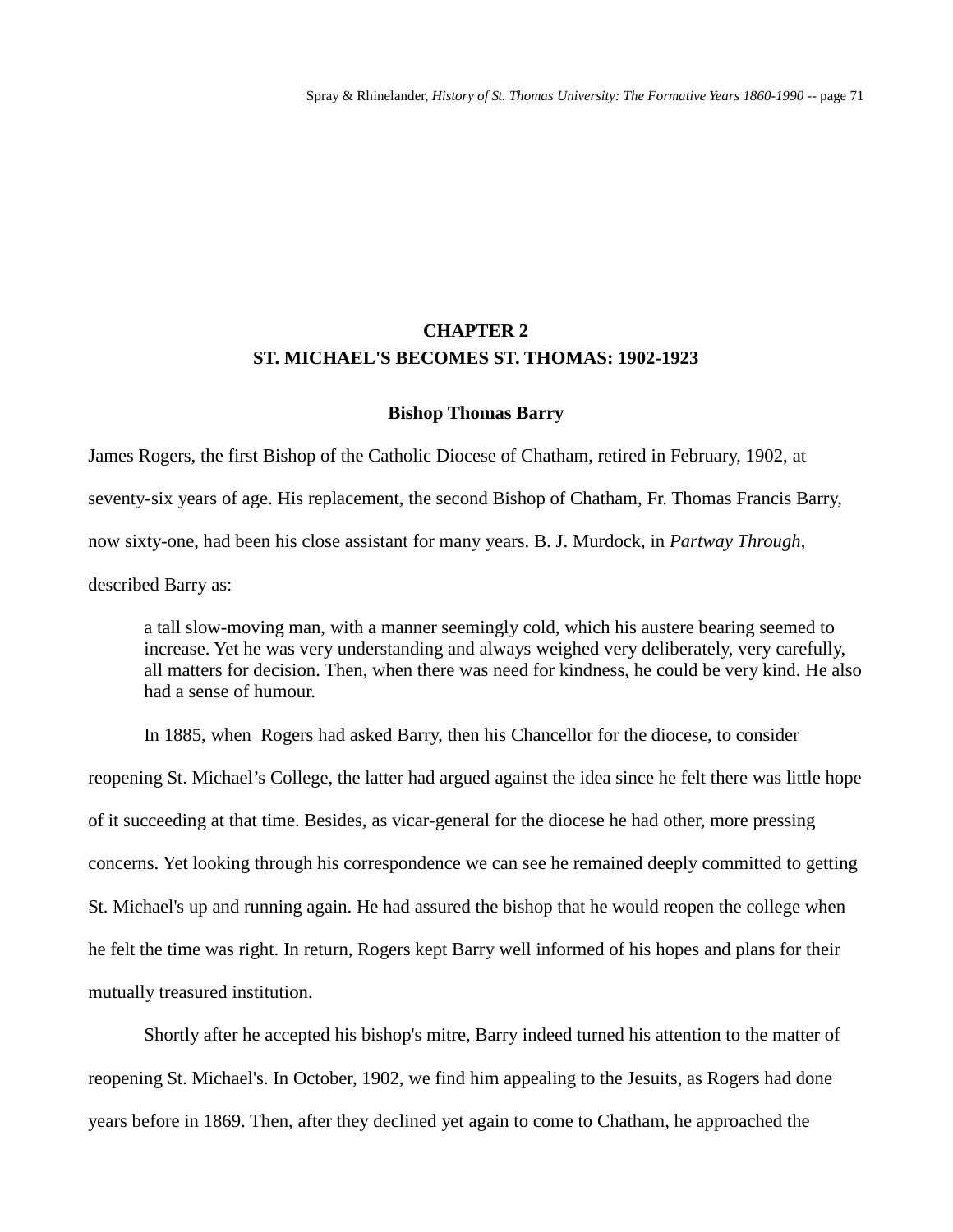Marists, the order that Rogers had also made overtures to in the early 1870s. They, too, remained uninterested.

The solution, he concluded, lay in making some creative administrative rearrangements. He approached the Bishop of Saint John and the Archbishop of Halifax with a plan to form a new French diocese in the northern part of the province, one that would include the Acadian areas of Madawaska, Gloucester and Restigouche. He suggested that it might satisfy the desires of the Acadian residents to give them their own bishop and thus a representative in the church hierarchy. At the same time, Barry proposed extending the boundaries of the Chatham Diocese in a southerly direction to include the primarily English-speaking counties of York and Carleton.

In Barry's view, a new French diocese for the francophone population to the north would be the best way to preserve Chatham within an English-speaking diocese, thus "perpetuating its English tradition," which he considered "very important in this almost entirely English-speaking Province." Bathurst, in his view, would make an ideal see for the new French diocese, since there was a large church there that could serve as a cathedral. The French college in Caraquet, founded in 1899 and run by the Eudist Order, he suggested could serve the educational needs of francophone boys.

A new diocese would certainly make things more manageable for Barry. He would no longer be responsible for the religious needs of the many small Acadian communities. Nor would he have the problem of coping with their linguistic needs. He suggested that, if these changes were made, he could turn to the generosity of Chatham's residents to help him finish construction of St. Michael's Cathedral, begun a few years earlier but with the interior still unfinished. He also wanted to build a bishop's residence nearby and, finally, to restore and reopen St. Michael's College.

If the college in Chatham could be reopened, urged Barry, it would take care of the educational needs of the local English-speaking boys. It would provide them with a better education than the public school system, giving opportunities to those who could not at present afford to leave home to further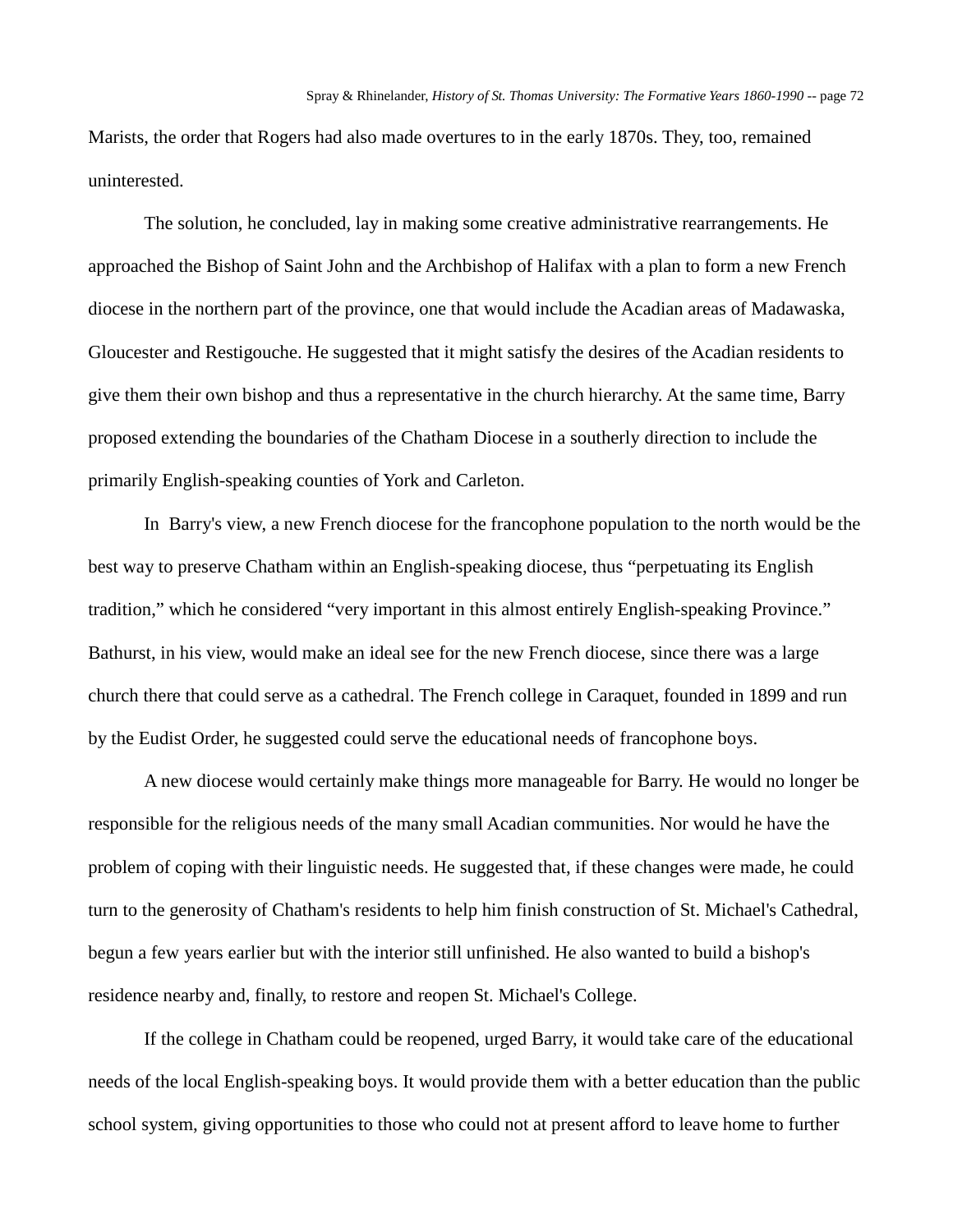their education or to find employment elsewhere. That need, he argued, was especially great in the early years of the twentieth century because of the declining employment opportunities in the area. Furthermore, reopening the college could give life to Bishop Rogers's original desire: to open a path to the priesthood for some of the English-speaking Catholic youths.

His arguments won over the archbishop. A delegation entrusted with presenting the proposal was sent to Rome. Unfortunately, the authorities at the Vatican did not see things in the same light as the Canadians. In fairness it is understandable that, seen from Rome, the sparse population of the entire Canadian Maritimes was the determining factor. The issue of linguistic differences were of local and therefore minor importance. Furthermore, creation of a new diocese would entail considerable expense. Thus, in 1909, the Vatican rejected the idea of creating a new diocese in the northern, French-speaking part of the province and an enlarged one for the English-speaking areas. It would take another twentyfive years before Barry's visionary proposal would be realized.

For the moment, however, as a result of the Vatican's decision Barry saw nothing but problems ahead for his diocese and his educational plans. He lamented: "Oh why did they not accept our offer for a division of the Diocese." And he was right. The ethnic differences in northern New Brunswick would continue to bedevil Church affairs and especially the attempt to re-establish St. Michael's as the area's English-speaking college.

# **Basilian Fathers to the Rescue**

It was during his visit to Rome, however, that the bishop's vicar-general for the diocese, Fr. Henry O'Leary, found a solution. O'Leary was the younger of two brothers from Richibucto, New Brunswick, who had remarkably similar careers. Both Henry and his brother Louis had attended St. Joseph's College in Memramcook and the Grand Séminaire in Montreal. One was ordained in 1900, the other in 1901. Both spent several years in Rome together, studying for their doctorates. Both had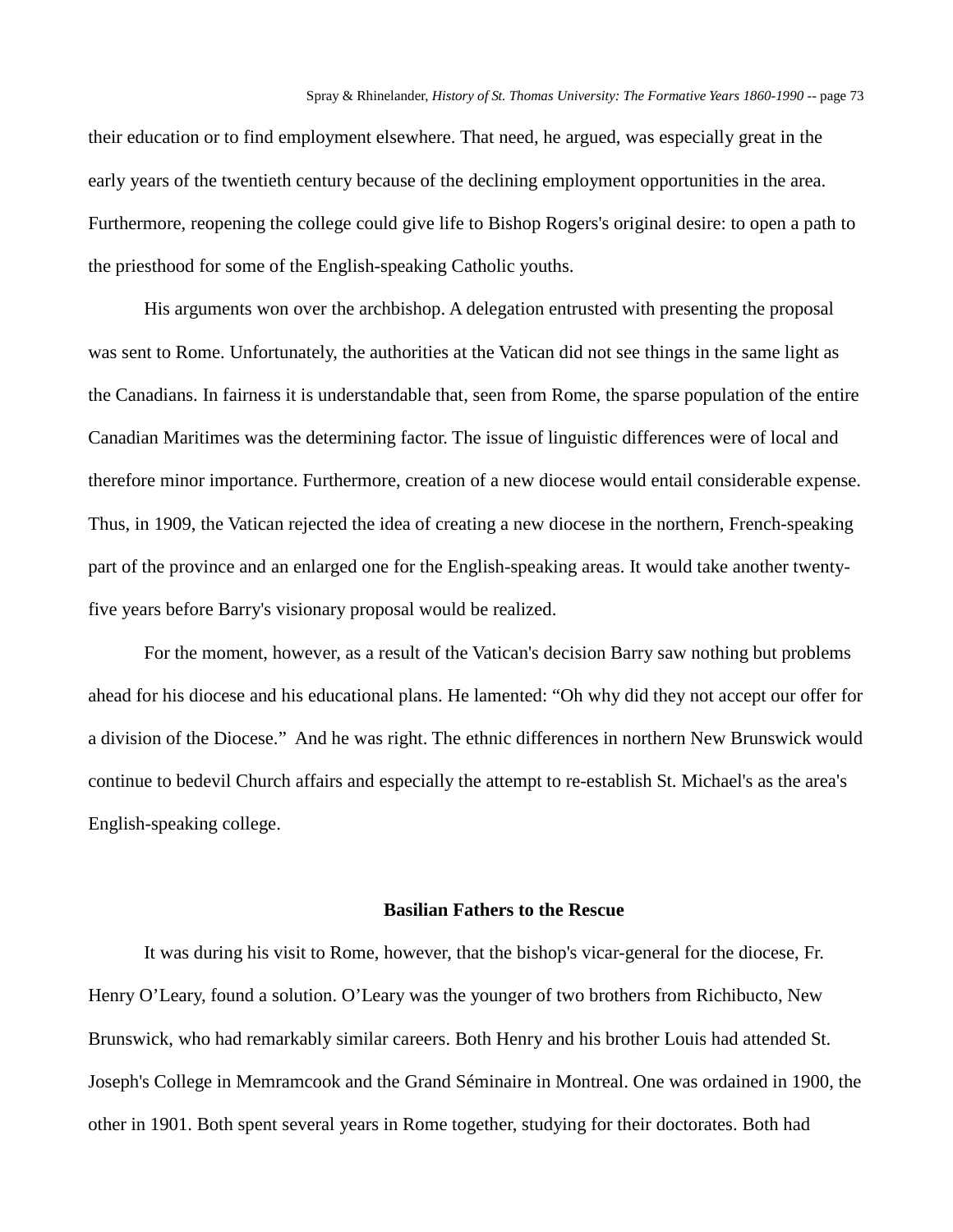returned to New Brunswick to serve in the Chatham diocese. In 1908, Henry was appointed Vicar-General for the diocese, Louis its Chancellor. Both were literary, scholarly men, keenly interested in developing educational opportunities for the people of northern New Brunswick, both strongly supportive of Barry's efforts to reopen St. Michael's College.

Henry O'Leary, therefore, in Rome as the bishop's vicar-general, had Barry's interests for the college at heart. Before returning home he wrote Barry that he had contacted some of "the principal men" of the Order of St. Basil who happened to be in Rome on business. The Basilians, an order of Catholic priests and seminarians originating in France in 1822, were particularly interested in secondary and higher education. One of these Basilians was Fr. Kelly, a priest from Toronto staying at the Canadian College in Rome. O'Leary and Kelly discussed the possibility of the Basilians reopening St. Michael's College in Chatham, sitting empty now since the unhappy departure of the Christian Brothers several years earlier. Kelly had encouraging news. His order was just now expanding its work in Canada and the United States. He suggested to O'Leary that the Basilians might indeed be willing to reopen the college in Chatham in order to attract young men to the priesthood. They might even be willing to lose money "for the first years, if the prospects for English vocations" were good. Kelly understood that many of the Catholics residing in the Chatham Diocese were French-speaking Acadians and cautioned O'Leary that the Basilians would only be able to provide English priests. O'Leary assured him that many of the diocese's Catholics were English-speaking Irish and that the order's prospects would be "excellent in Chatham."

Kelly was due to return to Toronto in November, 1909. He promised to place the matter before the Basilians' council and hoped for "a favorable decision." In a letter to Bishop Barry, O'Leary described Kelly as "a splendid man" who was convinced everything would "go favourably" after his return to Canada.

Taking over an English college made good sense to the Basilian Fathers. They had recently had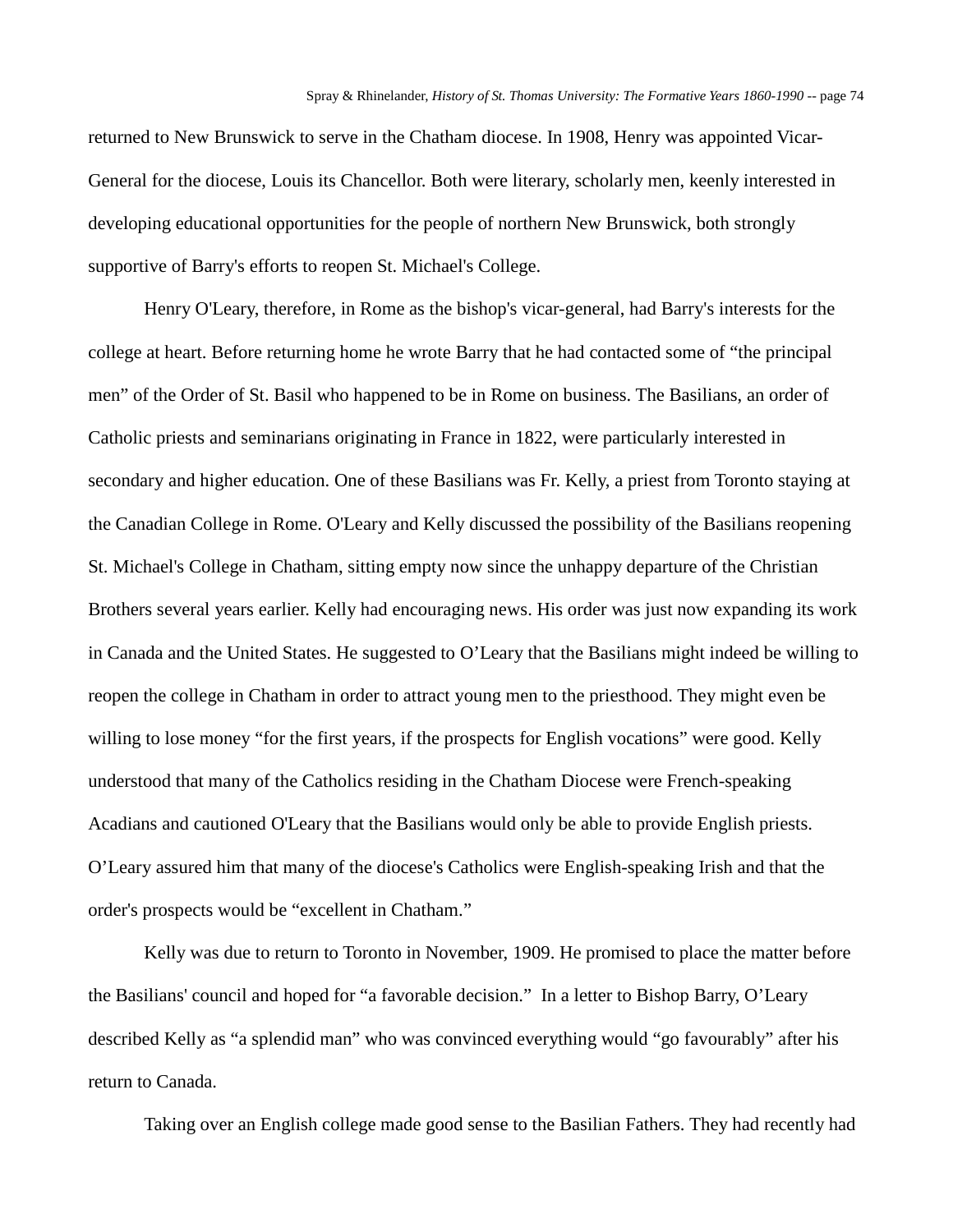to decline opening a college in Quebec since only four of their fifty teaching priests were French Canadians. As a result Barry was told to expect a delegation from St. Michael's College, the order's chief educational institution in Toronto and coincidentally having the same name as the college in Chatham, to visit soon.

In December, 1909, O'Leary informed Barry that he had spoken to Kelly again and that the latter was still enthusiastic. The Basilians "for the sake of vocations" would almost certainly come to Chatham. Most of their colleges were in cities at that time and they felt "the city never gave priests to the church." Kelly, according to O'Leary, had spoken of the order's preference to establish colleges in "a country district," but had reiterated the stipulation that they could bring only an all-English faculty. "They can give no other," wrote O'Leary, "as they have only English priests at their disposal." Barry had no problem with that.

#### **The College Reopens**

The efforts of Barry and the O'Leary brothers to reopen St. Michael's in Chatham fortunately were more successful than Barry's attempt to divide the diocese. Negotiations with the Basilians bore fruit in 1910. At a Sunday service in St. Michael's Pro-Cathedral, Barry announced to his parishioners that the old St. Michael's College would be open in a few weeks' time. The local newspaper reported on August  $12<sup>th</sup>$  that an official communication had been received from the Basilian Fathers stating their willingness to take charge of the college and to reopen it in time for classes in the coming September. A board of governors was appointed, the members consisting of the priests William Varrily, Edward Murdock, and J. J. O'Keefe; the Mayor of Newcastle Patrick Hennessy; the Mayor of Chatham William James Cassidy; and a prominent Chatham lawyer named Richard Lawlor. There are no records to show that any board meetings actually took place, but from a public point of view it was important that the college have a board.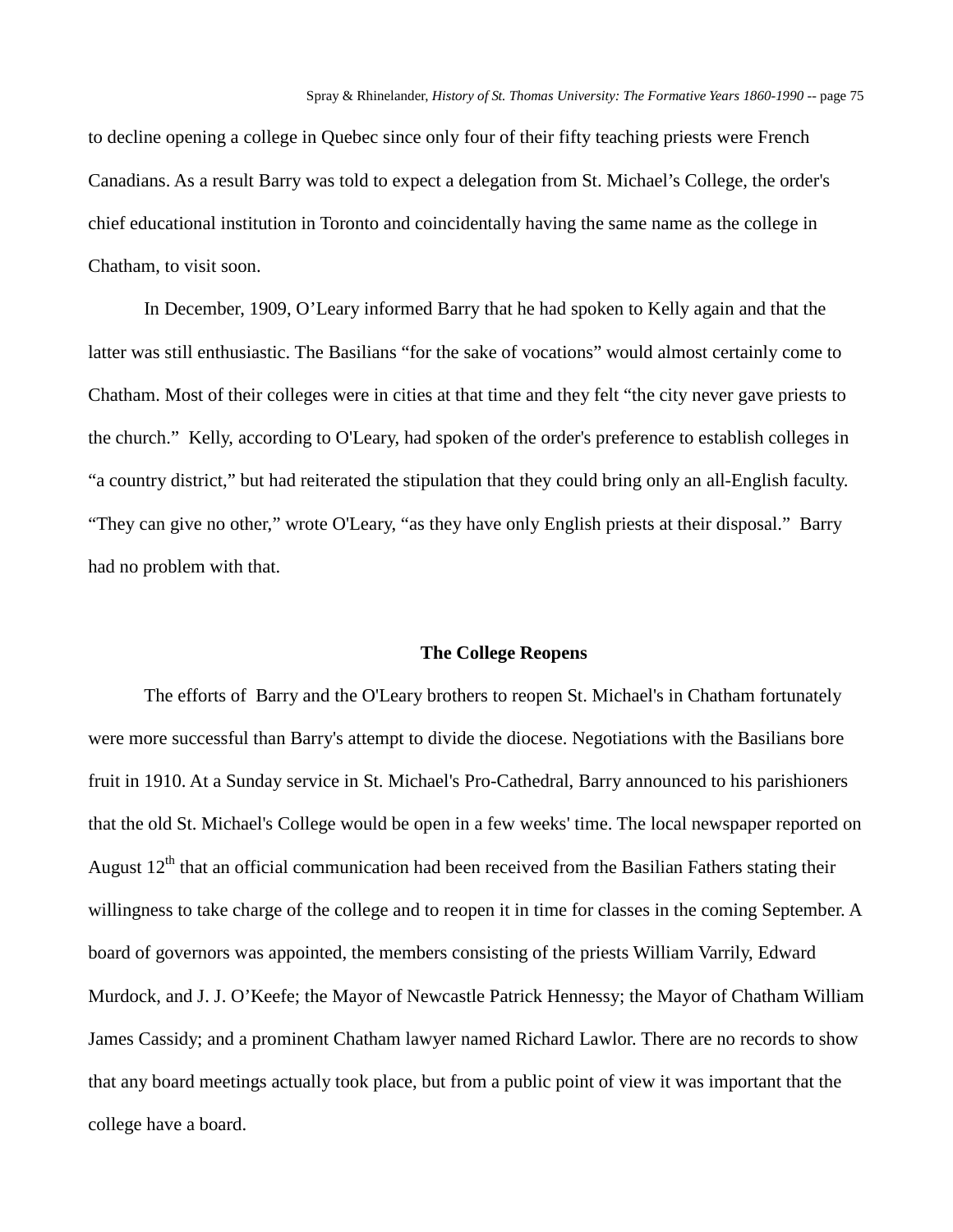The first thing the Basilians requested, however, was a change of the college's name from St. Michael's to St. Thomas's. They already had a St. Michael's College, on the campus of the University of Toronto, and they made the reasonable argument that it would be confusing to have two colleges with the same name. Barry did not object. It had been fine to have the college named in honour of the Archangel Michael, leader of God's angels in the fight against Satan, patron saint of warriors. But St. Thomas of Aquino, the great thirteenth-century Italian scholastic, provided an even better model for those studying for the priesthood. The Basilians held Aquinas in high esteem, which says a lot about the aims of their order. Bishop Rogers would certainly have approved. Barry commissioned a statue of St. Thomas Aquinas for the forecourt of the new college.

(Although originally, and even legally under its formal act of incorporation of 1934 and subsequent amendments in 1939 and 1960, the spelling of the college's new name included a possessive apostrophe – St. Thomas' College, St. Thomas' University – from the very beginning on all signs and in all publications the possessive apostrophe was dropped and remains so to the present day. Henceforth we shall follow that common usage.)

A lot needed to be done if the new St. Thomas College was going to open by the middle of September. The old college building had lain vacant for many years. It was still basically sound but would require much cleaning and repairs. The kitchen needed new appliances installed. All the rooms had to be cleaned and painted. The heating system had to be refurbished. Tenders were called and a contractor hired to take care of the plumbing and heating. Construction of a chapel and a dormitory building also began. The college's designated rector, Fr. Nicholas Roche (he would be be college's seventh rector) arrived from Toronto in August and immediately placed advertisements in the local newspapers for a cook and for girls to do housework at the college.

Unavoidable delays forced the postponement of the opening date to October 5, but on that date St. Thomas College became a reality. It was not yet "in perfect working order." The staff were having a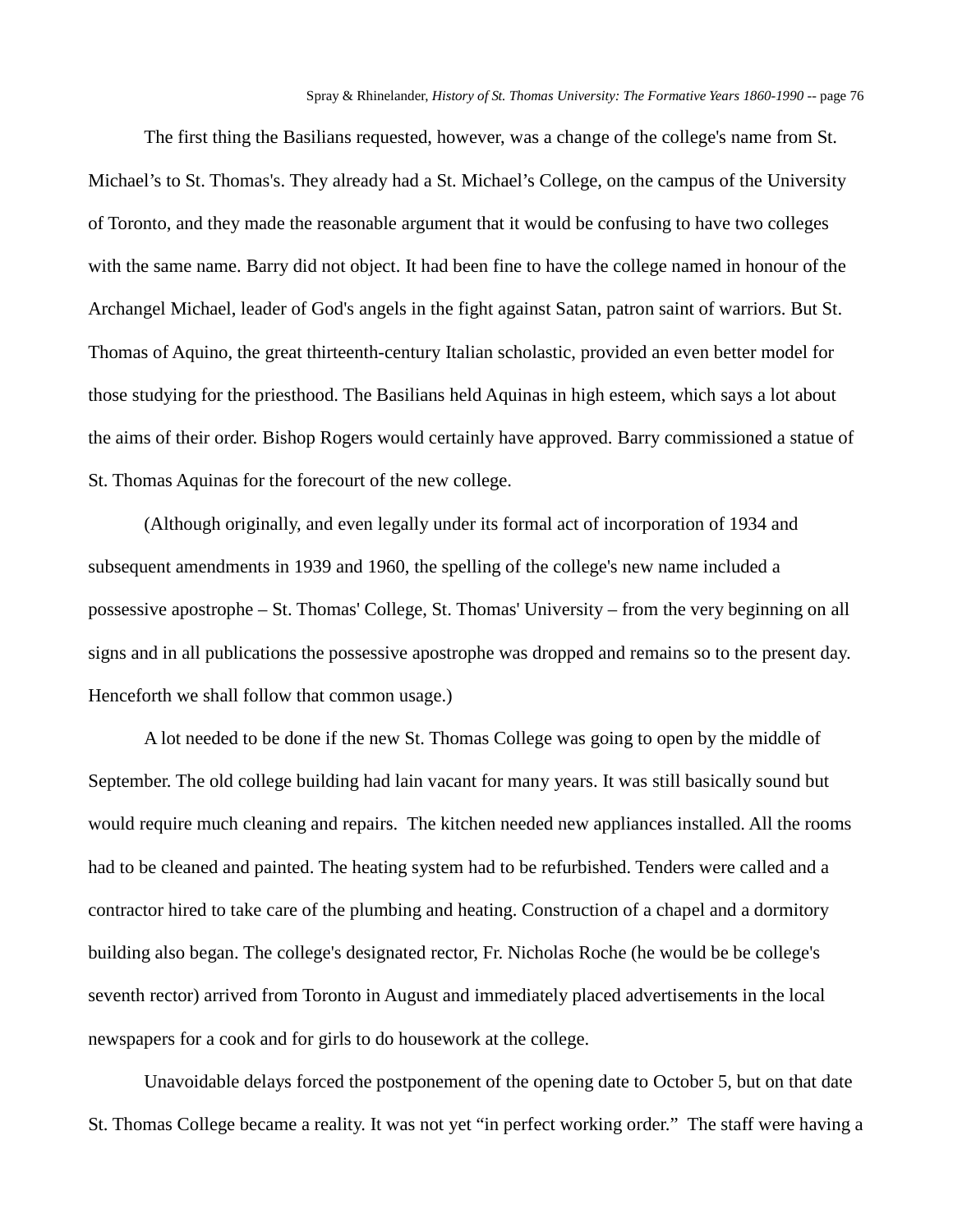hard time getting books for the upper grades. Desks which had been ordered earlier in the summer had not yet arrived, and carpenters were busy making temporary ones. Only three "professors" had arrived, although another three were expected "in the near future." But significantly, after many years of closure, Bishop Rogers's college had reopened.

The editor of the *World*, a Chatham newspaper, reported that St. Thomas was a denominational school for the sons of Roman Catholic parents, established with a noble ideal, "for the purpose, chiefly, of protecting the morals of the lads." The founders believed that the students of a religious school were "more likely to grow up moral men than those of public schools." Classes would be conducted in forty-minute periods with one period a week in each class reserved for religious instruction, on which they would be tested on Saturday mornings.

At Roche's urging, the college established two religious societies for the boys. The first was the St. Aloysius Society, for the benefit of the younger boys. Its purpose was "to secure the patronage of the Young Saint and to imitate His Holy Life." In 1914 it would become the St. Aloysius' Sanctuary Guild, aiming to promote the "proper observance of liturgical ceremonies" and endeavouring "to procure the best possible outward marks of respect in the Sanctuary." Its director was Fr. William Rogers, the science professor. The second was the Sodality of the Immaculate Conception, open to the older boys. It's objective was "to encourage and foster devotion to the Blessed Virgin," and with the support of the bishop on November 19, 1913, it would be "aggregated to the Roman 'Prima Priaria'." (The two societies would be discontinued when the Basilians left St. Thomas in 1923.)

The *World* editor stated that "this institution of higher learning" was starting off "under" exceptionally bright conditions," and that its opening "may well prove an important day in the history of the town." He was correct. The real significance of the newspaper account lay not so much in the actual classes to be taught at the college, or even the "morals of the lads," but the long-lasting and deep community support from which St. Thomas would benefit over the years to come.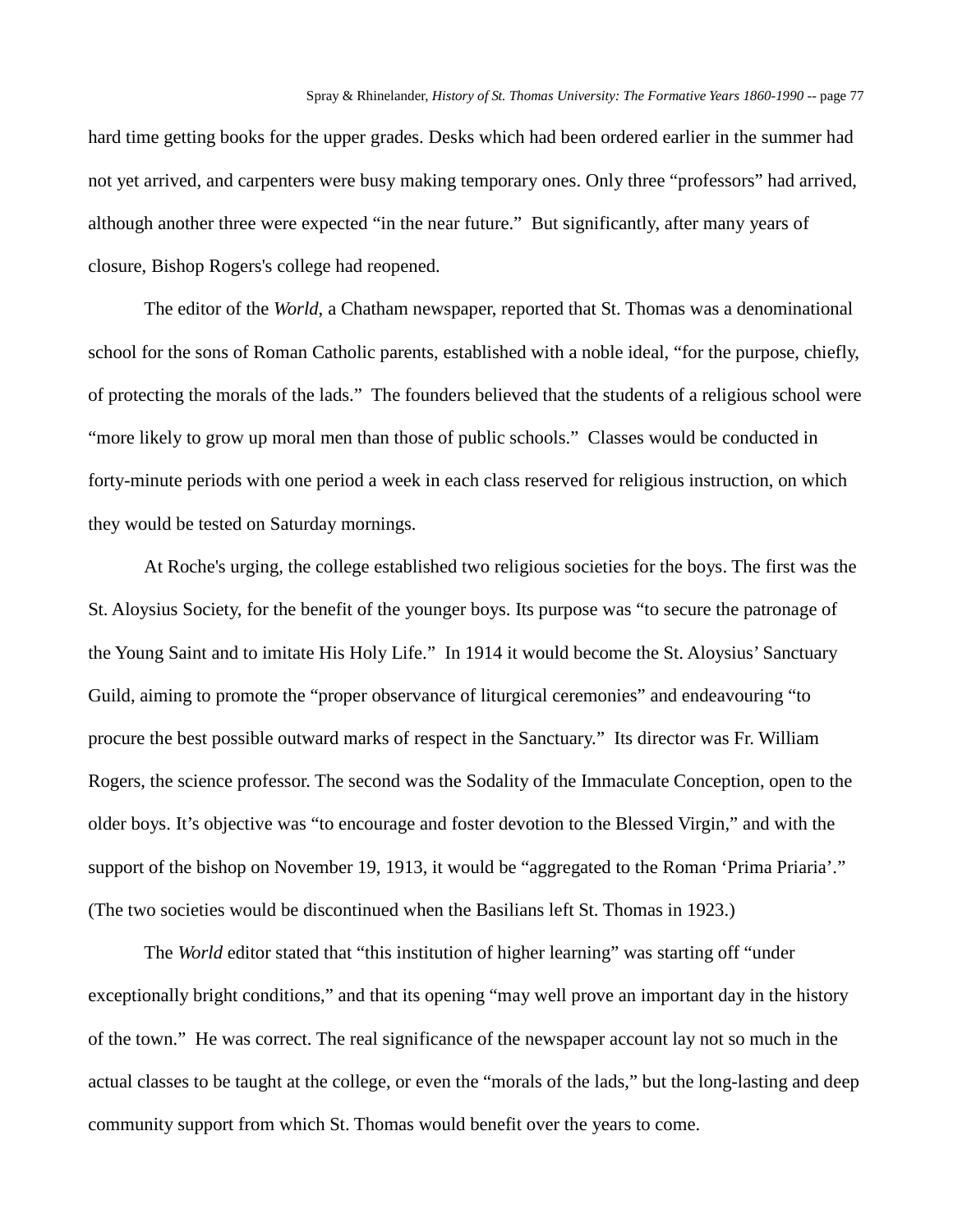# **The First Calendar**

During the first year a calendar for St. Thomas College appeared. It aimed at recruiting students. It outlined the college's four different programmes: a Middle School programme, a High School programme, a Commercial programme, and a Liberal Arts college-level programme. It emphasized the changes that had been made to the old college building, after having sat empty for so many years. The building was "completely renovated," where "no Expense has been spared to secure the comfort and health of the students." The "shower baths and toilet room fittings" were "the latest and most up-to-date." The class rooms were "bright and well-ventilated." The dormitory was "neat and clean," with beds and bedding "such as are to be found in the best homes." The building was "heated throughout with hot water and lighted by electricity." It was described as a home away from home for the students.

Most important was the denominational character of St. Thomas. The calendar stated clearly that it was a "Catholic School," "thoroughly Catholic in spirit." A complete course of instruction in Catholic Christian doctrine was taught in all years, and the best efforts of the staff were "devoted to fore-warning and strengthening their youthful charges against the temptations of life." St. Thomas was a means for the church "to build up lofty ideals in her children." Prospective students would have to provide testimonials of good moral character from their pastors, or, if transferring from other colleges, "letters of honorable dismissal."

The calendar emphasized that the college had its own chapel, altar boys, and choir. Mass was a daily requirement, as were prayers at night. There would be prayers before meals and confession on Friday or Saturday. Religious holidays would be carefully observed, and the annual retreat would be a celebrated event in the school year lasting four or five days, a time for silence, prayer and reflection, conducted each year by priests known for their ability to minister to young men.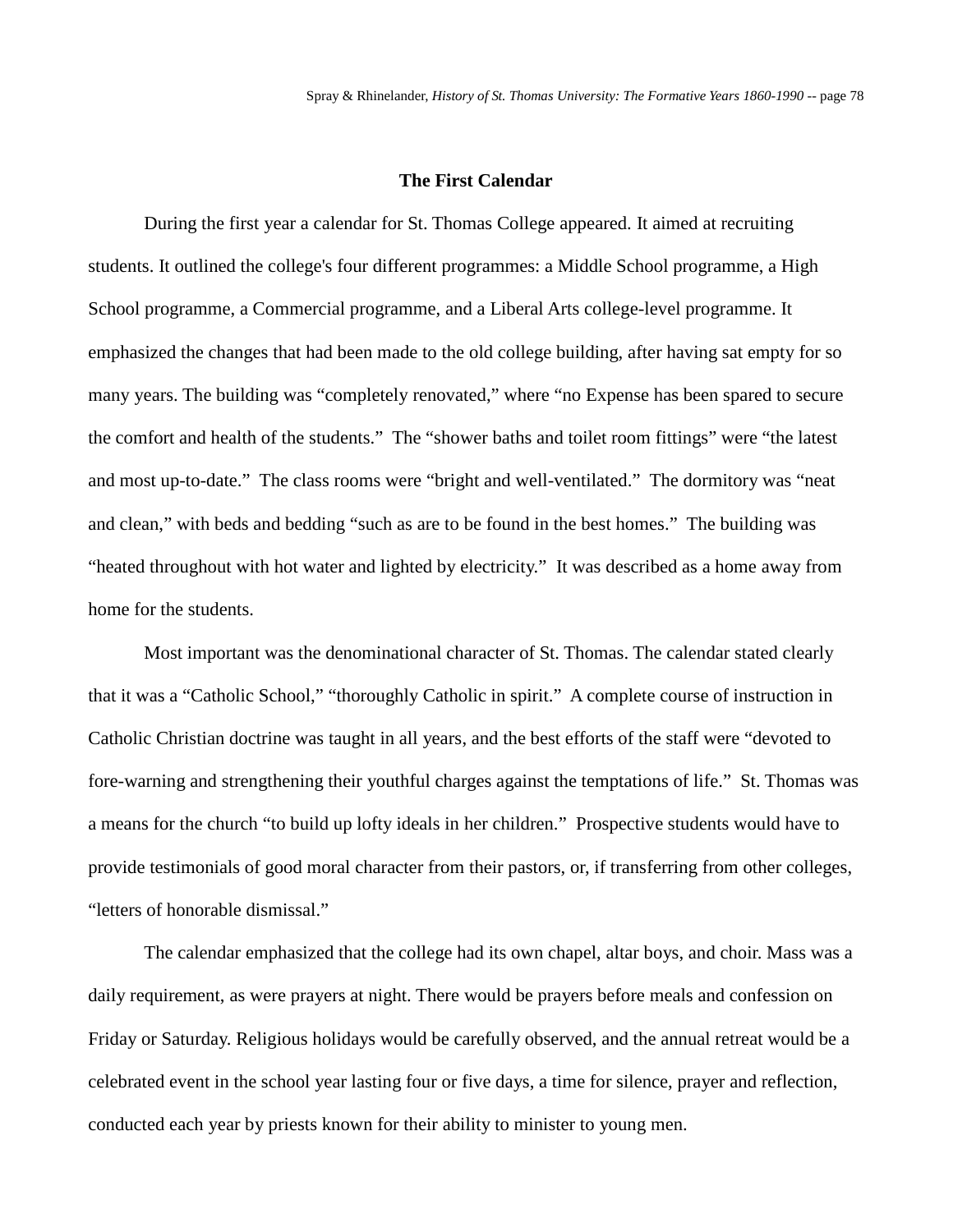The first students, all male, numbered about seventy-five. Most came from families of Irish background, although a few had English or Scottish ancestors. A small number even came from French Acadian families, those who believed it important for their children to be fluent in English as well as French for success in business. The ages of boys even within classes varied widely, with many older boys either back from work or still working part-time.

### **Student Routine**

The Basilian Fathers as experienced educators understood the need to regulate the daily lives of their students at St. Thomas College, keeping them busy mentally and physically in order to keep them out of trouble. The precise daily routine for boarding students was set out as follows:

5.30 a.m. ----- Awakening Bell. 5.50 a.m. ----- Morning Prayer and Meditation. 6.20 a.m. ----- Study. 6.45 a.m. ----- Holy Mass. 7.20 a.m. ----- Breakfast. 7.40 a.m. ----- Recreation. 8.00 a.m. ----- Study. 9.00 a.m. ----- Classes 10:20 a.m. --- Recreation for ten minutes 10:30 a.m. ---- Classes 11.55 a.m. ---- Preparation for Dinner. 12.05 p.m. ---- Dinner. 1.30 p.m. ----- Classes 3. 30 p.m. ---- Recreation 4.45 p.m. ----- Study 6.00 p.m. ----- Supper 6:30 p.m. ----- Recreation 7.30 p.m. ----- Study 8.50 p.m. ----- Recess 9.00 p.m. ----- Night Prayer 9.15 p.m. ----- Bed time

The regimen would change little during the thirteen years that the Basilians ran the college,

although there would be some minor amendments. Presumably the staff found starting the day every morning at 5.30 a.m. somewhat onerous, for in 1922 "students will be allowed to sleep in until 6:10,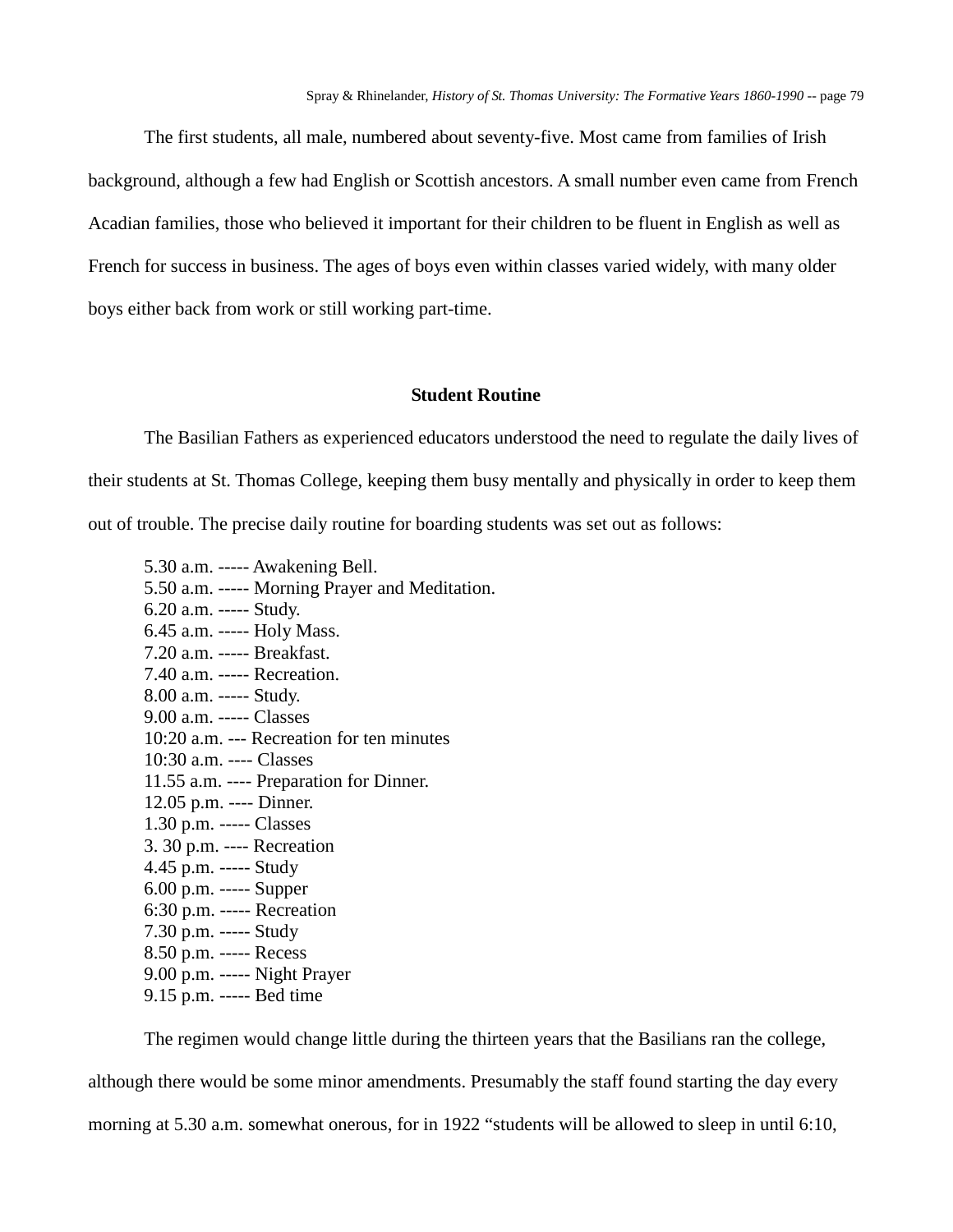bed time will be put off five minutes to 9:20, and study hall on Wednesday and Saturday afternoons will be canceled in favour of recreation."

#### **Student Discipline**

Parents were advised that discipline was strict for St. Thomas students. The aim as stated in the calendar was to train the students "in the way of faith, morality, and honour." The rules were "mild but firm and demand the conduct of every student be that of a young gentleman, and befitting a student of a Catholic college." Students were expected at all times to be respectful and courteous to the professors and to each other. Attention to religious duties was "strictly required." All books, pamphlets newspapers, and correspondence were subject to the "supervision and approval of the Rector or Vice-Rector." Students could receive visitors on Sunday, Wednesday, or Saturday morning, but "under restrictions" and "not during the hours of study." Permission to visit "the city," meaning Chatham, would only be granted "for good reason, and upon good behaviour."

In practice, the priests appear to have tolerated a certain amount of horsing around, but breaches of the rules regularly resulted in "groundings," whereby students were confined to campus while their better behaved mates were allowed to go into town. Expulsion was the ultimate threat, but the authorities appear to have resorted to it only occasionally. Indeed, discipline at the Basilian St. Thomas does not appear to have been excessive. Over the years, the sources do not indicate any attempts by the students to have them changed, which probably indicates that the paternalistic Basilian Fathers indeed ruled with a fair hand. According to graduates reminiscing about student life in the 1920s, '30s and '40s, the "firm but fair" policy of the Basilians became a lasting legacy of St. Thomas.

# **St. Thomas's First Year**

Even after opening day in October, 1910, new students kept arriving. By the end of the first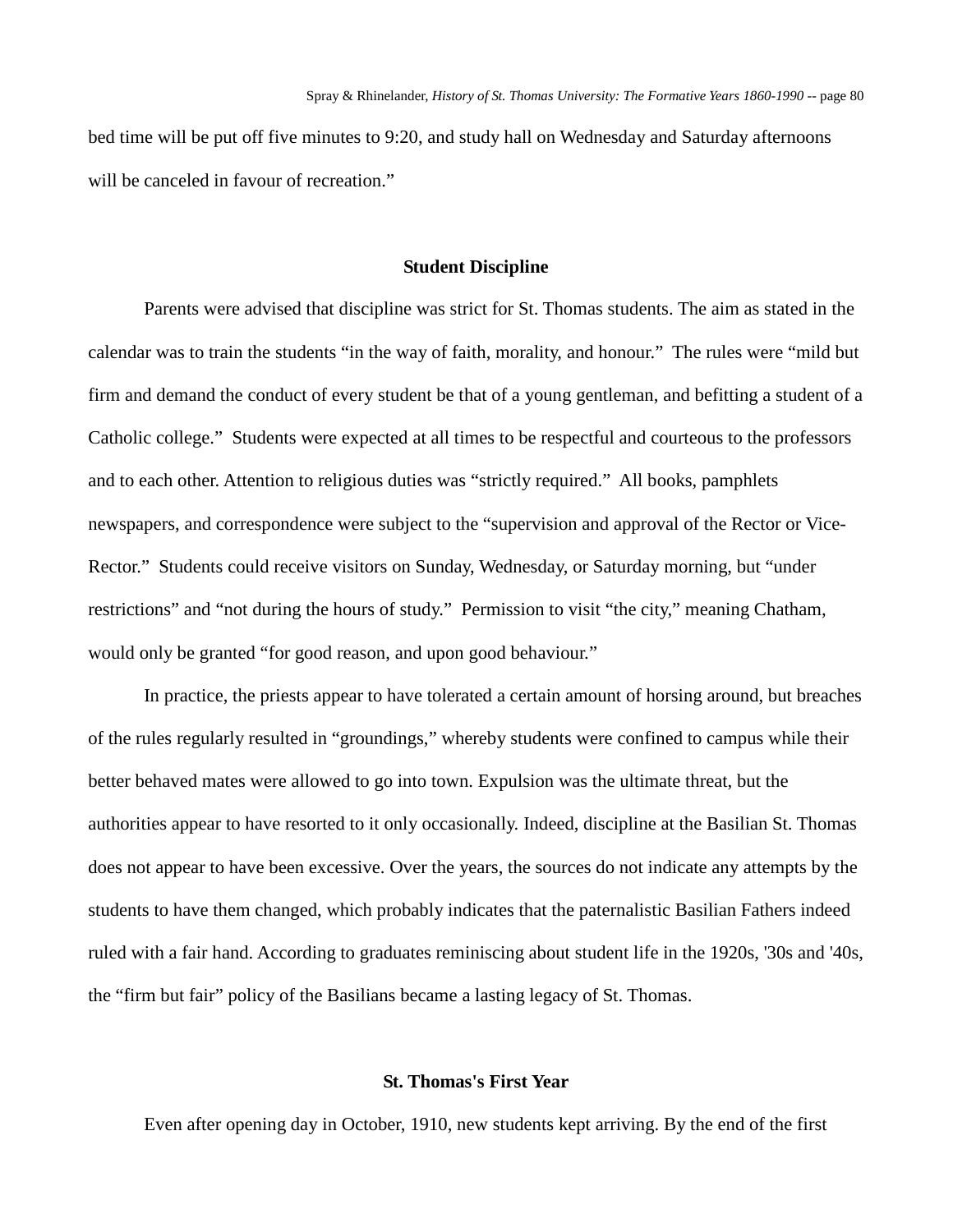week of classes about sixty day-students and fifteen boarding students had enrolled. A week after the college was opened the new desks arrived and were immediately installed. According to published newspaper reports, the college was "gradually taking on a finished appearance." A month after opening the remaining three members of the teaching staff arrived from Toronto, bringing the college's teaching staff to six "professors." By the time the first term ended in December, 1910, enrolment had reached ninety-one, including twenty-seven boarders. Enrolment at the start of the second term was a respectable one hundred nine.

Evidence of community support for the new St. Thomas College appeared almost immediately. In 1910 the Ancient Order of Hibernians (an Irish Catholic fraternal organization founded in New York City in 1836) provided the money for two scholarships. The Chatham *Gazette* reported that examinations for them would be held immediately and were open to anyone in the area. Subjects examined would be English, History, Geography, Arithmetic, Algebra, Geometry and Latin. The two winners were Thomas Gallivan and Joseph Moran, both from Chatham.

Several doners gave books for the college's library. The O'Leary brothers, Frs. Henry and Louis, donated parts of their personal libraries. Another sizable donation of books came from the estate of Fr. McGuire, a recently deceased priest.

Early in October Fr. Raymond Hawkes, the parish priest in Bartibogue across the Miramichi from Chatham on the road to Bathurst, asked his parishioners for contributions of any kind for the newly-opened college. A few days later he arrived in Chatham on the steamer *Alexandra* bringing "about fifteen barrels of potatoes and about as many of turnips, with some cabbages, beets, carrots, etc." for the college's boarders and staff. Such parishioners' support for the college became legion. Hawkes himself remained a dedicated supporter throughout the early years. His efforts were so well appreciated that when the Basilians left Chatham in 1923 the bishop would appoint him St. Thomas's new rector.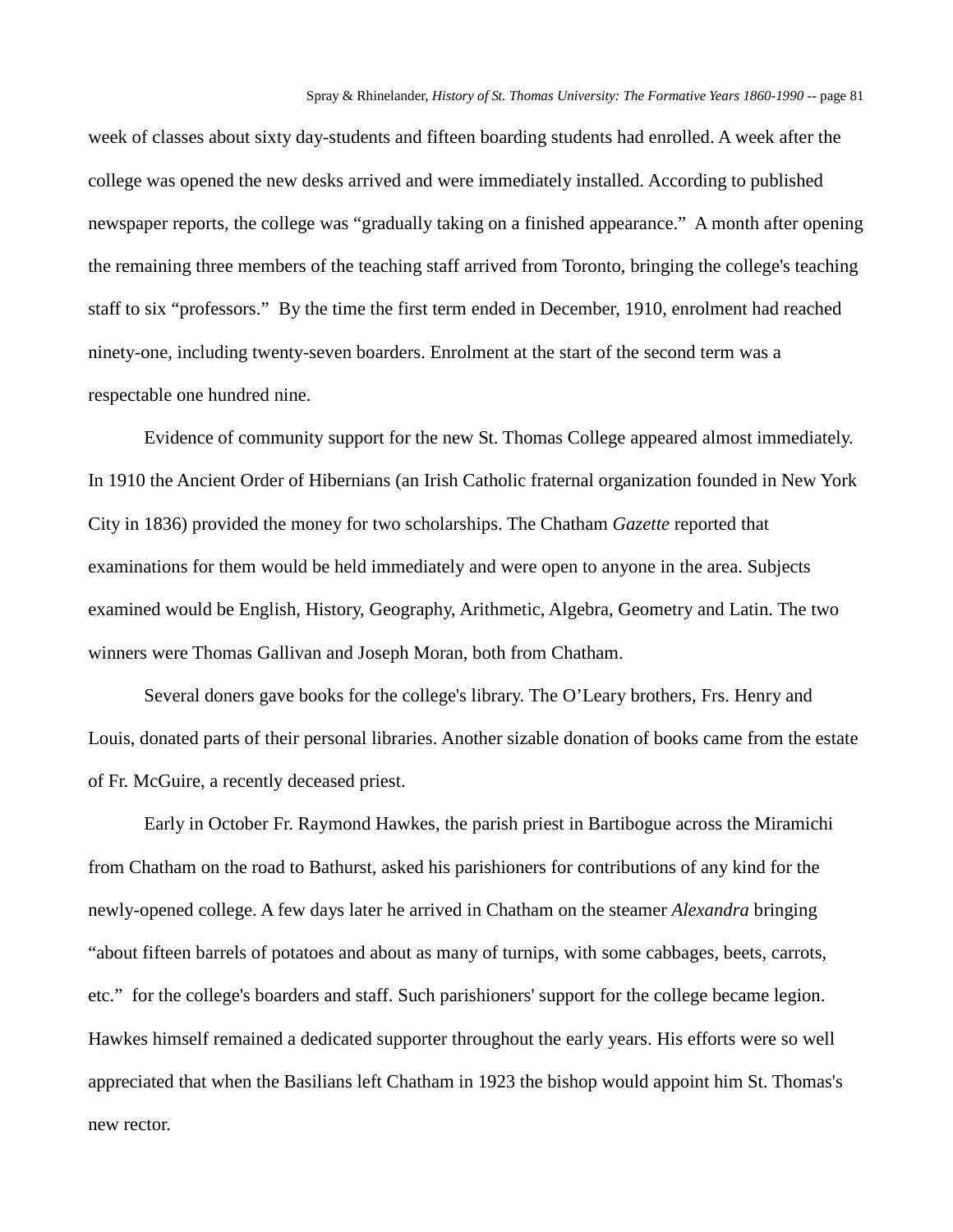Before the end of the first year, the statue of St. Thomas Aquinas, the college's new patron saint, arrived and was set up on a plinth in the courtyard and blessed by the bishop.

# **The Staff at St. Thomas**

Fr. Nicholas Roche was an experienced administrator and teacher. He had been rector of St. Michael's College in Toronto for the past five years, and for six years before that rector of St. Thomas College in Houston, Texas, another Basilian College. As rector of St. Thomas in Chatham he would teach classes in Latin, English and Religious Instruction. Like the Christian Brothers before him, Roche was particularly interested in making a commercial programme "central to the curriculum." Indeed, enrolment in the Commercial programme in the early years substantially outnumbered that in the Academic programme.

Assisting Roche was the bursar, Fr. Michael Roach, another Basilian. He had taught in Ontario and in the United States and was described as "a good financial man who served as treasurer in every house to which he was appointed. Like the rector, he helped with instruction, teaching mathematics in the high school classes and supervising the Commercial classes . An outdoorsman, Roach was said to be "handy with rod and gun" and always took his holidays during the hunting season. He "usually brought back a supply of venison" for the college.

Roche had no need to look for MAs or PhDs for his faculty. In the early years of the twentieth century such degrees were few and far between in most Canadian educational institutions. In 1910, a certificate from a Normal School (Teacher's College) sufficed for teaching at the elementary or secondary level and a Bachelor of Arts degree for teaching at the post-secondary level. The rector therefore had a reasonably wide pool of lay teachers to choose from. He brought in J. C. Casey from Montreal, who had previously studied at St. Michael's College in Toronto, and Edgar Kennedy, who had graduated in Political Science from the University of Toronto. Casey would teach Reading in the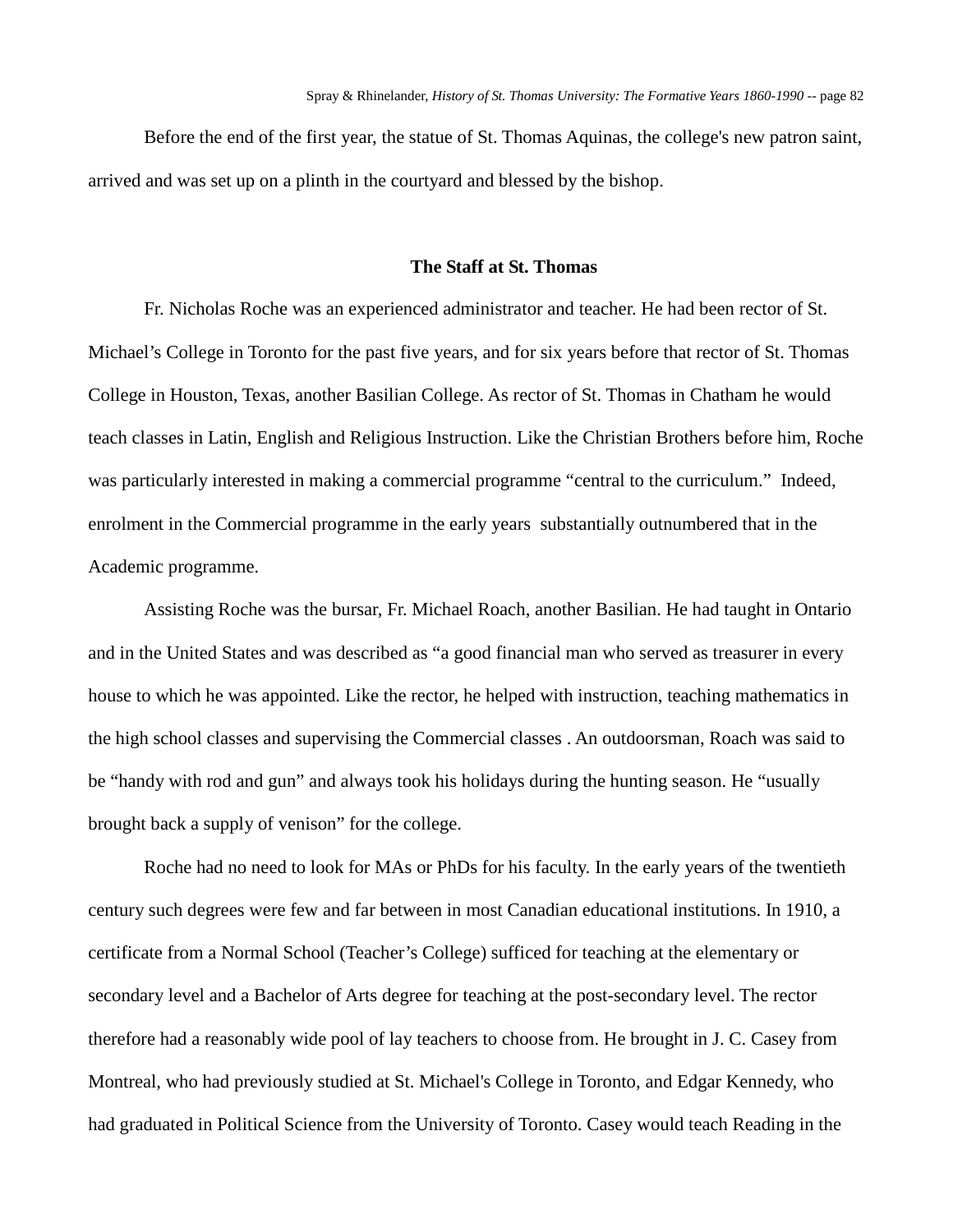Preparatory (Middle School) programme, Stenography in the Commercial programme, and Classics in the Liberal Arts programme. Kennedy would teach Physics to grades nine and ten and Chemistry and "kindred subjects" to grade eleven in the high school. The two men were also described as "excellent singers."

Kennedy unfortunately fell ill in the second term. He was replaced by Victor Grey, a young man "used to college work" who had been studying for the priesthood in Toronto. He taught science in a special Chemistry Room that was opened for him in the basement of the college building. A third lay teacher, William Kelly, originally from Chatham, was hired to teach English and French. Kelly had graduated from Normal School and had taught elementary school for six years. He had studied for a year at St. Francis Xavier University (StFX) in Antigonish, Nova Scotia, and was at seminary studying for the priesthood when Barry called him back to Chatham to teach at St. Thomas. Unfortunately Kelly also fell seriously ill and died the following year, 1911.

### **Further Staffing Needs**

Nicholas Roche remained rector of St. Thomas for only one year. His task had been to get the college up and running. Barry was pleased, and finding a successor was not a problem. Fr. William Roach, another Basilian and brother of the bursar Michael Roach, arrived in September, 1911, to take over from Roche as the college's eighth rector. He would remain there for eight years.

Barry was concerned, however, that the agreement between himself and the Basilian Fathers was overly vague regarding the order's obligation to provide faculty. The agreement appears to have been that in return for \$2,000 a year from the diocese, the order would provide the services of at least four professors, with lay faculty being paid out of college revenues. In the spring of 1911 at the end of his year as rector, Roche promised Barry he would take immediate steps to clarify the contractual obligations, yet by the end of the fall term in 1911 nothing had been settled.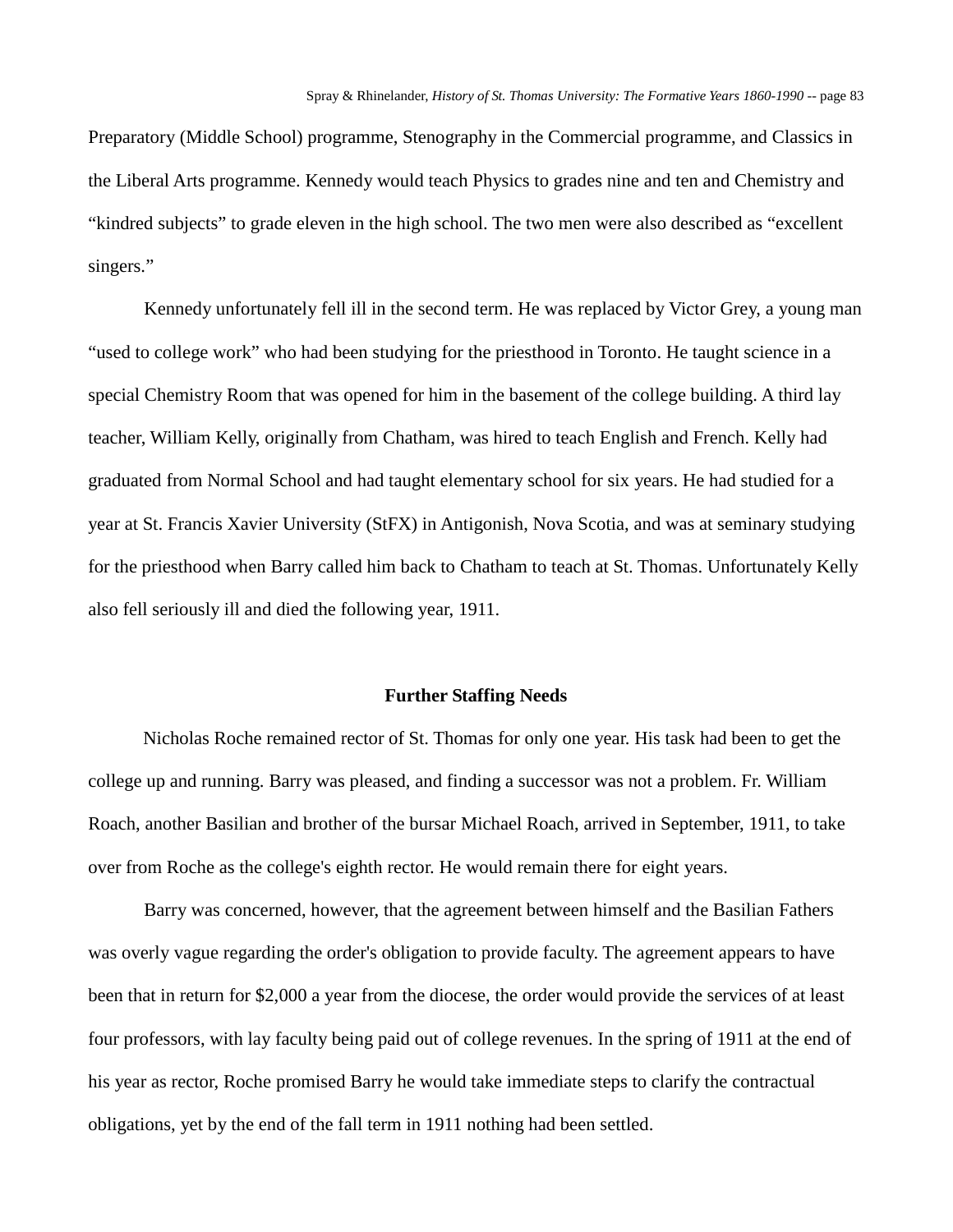In a letter to Barry from Toronto dated December 20, 1911, Roche tried to explain the delay. It seems that the order's affairs had been transferred from Toronto to Ottawa for a major review by the Vatican through the services of its Apostolic Delegate to Canada. Until it was completed the Basilians were to maintain the *status quo*. The process, wrote Roche, was less speedy than he had hoped. The Delegate was investigating every Basilian community in Canada, taking statements from every member. Roche informed Barry that there might be "a fiscal decision in a few weeks" but possibly not before June. He assured Barry that there was nothing to worry about. "St. Thomas College," he wrote, "has enough advocates and friends to continue as we have begun."

Despite the lack of a formal contractual arrangement the Basilian Fathers attended diligently to St. Thomas's staffing needs throughout the years of their tenure in Chatham. The rapid and welcome, if unexpected, expansion of the college often forced them to make *ad hoc* arrangements in order to find sufficient teachers to maintain the college's four programmes. The order operated several colleges, and the teaching priests were constantly being moved around from one college to another. Furthermore, the lay staff could only be expected to teach for short periods, since most went on for further study or to seminary. The teaching was demanding work. All faculty in each of the programmes, priests as well as laymen, were expected to teach six or more classes a day. In addition to that they were expected to assist with student organizations and athletics.

The initial educational undertaking at St. Thomas was ambitious. There was the three-year Middle School (the "Preparatory") programme of grades seven, eight and nine; the three-year high school programme of grades ten, eleven and twelve; the three-year Commercial programme that essentially paralleled the high school programme; and the two-year Liberal Arts programme. The latter was what qualified St. Thomas as a "college," no longer just an "academy." (Later, somewhat confusingly, a two-year college in New Brunswick would be called a "junior college" to distinguish it from a four-year college, which could be but was not always called a university.) It admitted day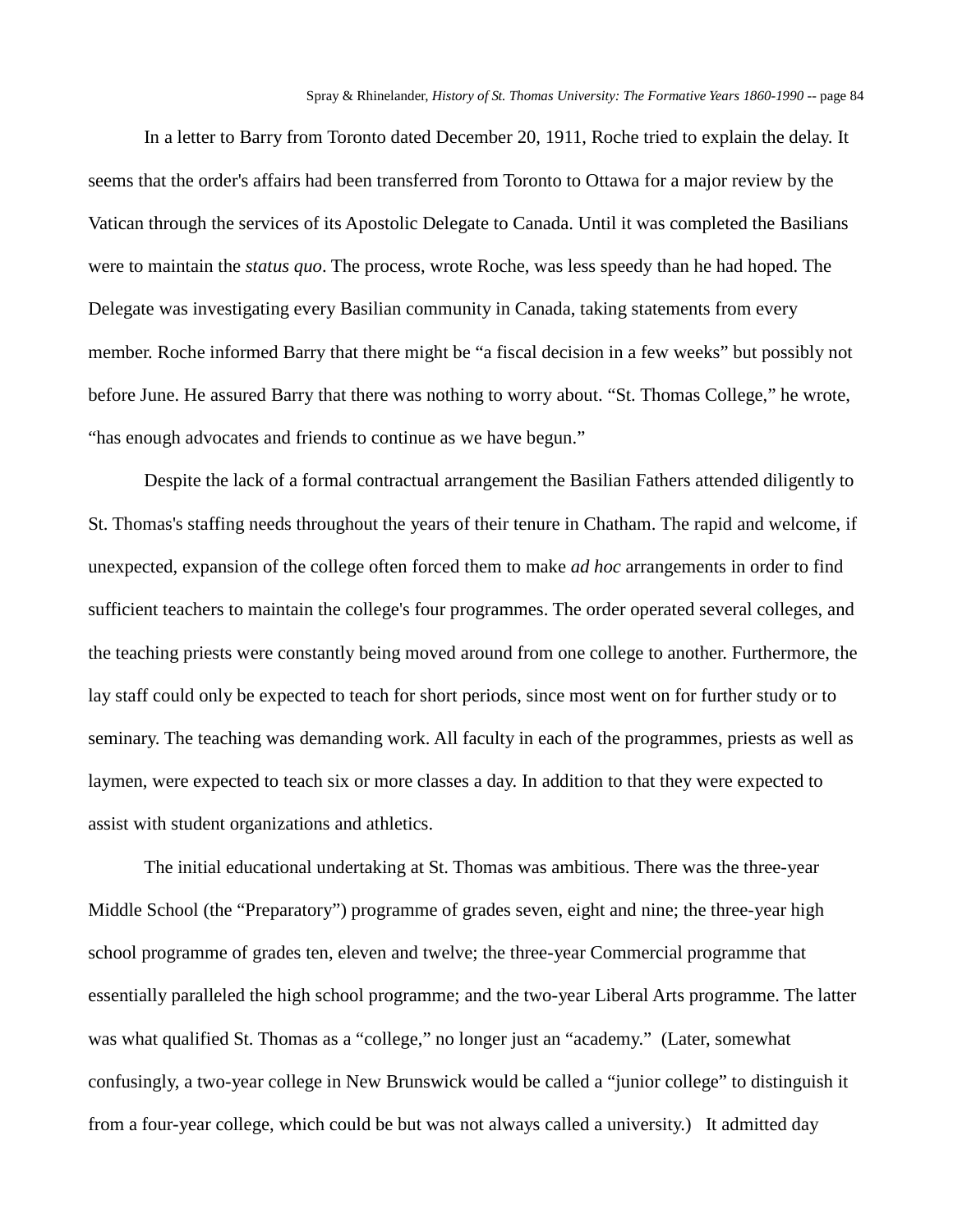students and boarding students, anyone who had finished grade six in the elementary schools. In 1913, the Religious Hospitallers of St. Joseph opened St. Joseph's Preparatory School in Chatham for boys from grade one to four. St. Thomas then temporarily extended its elementary or "preparatory" programme backwards to include grades five and six. The extraordinary range of grades at St. Thomas reflected its position as the only English-speaking, Catholic educational institution in the Chatham diocese.

### **The Arts Programme**

The Liberal Arts programme, also called "Senior Matriculation," was intended for students who

had graduated from high school. The first year of the programme was established when the college

opened in 1910, in which students had to complete the following rigorous curriculum:

-Religious Knowledge: *De Harbe* Reviewed

-Church History: From the Foundation of the Church to the Fall of the Western Empire -English: readings from Scott's *Ivanhoe* and his *Quentin Durward*; a course of lectures on the short story; critical study of Shakespeare's *Julius Caesar*, *Merchant of Venice*, and *Richard II*, and Spenser's *Faerie Queene* and his *Prothalamion*

*-*A course in Composition and Theme Writing

-French Grammar: translation from English into French and sight translation of modern French prose

-Latin: Horace's *Odes,* Book I, and *Ars Poetica;* Cicero's *Pro Archia Poeta* and *de Senectute* -Greek: Homer's *Iliad*, Book VI; Xenophon's *Anabasis*; Euripides's *Alcestis*.

-Geometry, Algebra & Trigonometry

-History-- Green's *History of the English People;* Myer's *History of Greece and Rome* -Natural Sciences:

First Term: Cryptoamic Botany. Study of Thallophytes (Bacteria, Desmids. Diatoms, Algae, Moulds, Rusts, Mushrooms, etc.) Bryophytes and Peridophytes. Enemies and Diseases of Economic and Food Plants and their treatment. Methods: Those of the laboratory as far as possible with special attention to microscope work.

Second Term: Phanerogamic Botany. Morphology, Physiology and Ecology of Plants. Special attention to tests and experiments to determine structure, composition and function.

The second year of the arts programme was added in the following year. It included the following

compulsory courses: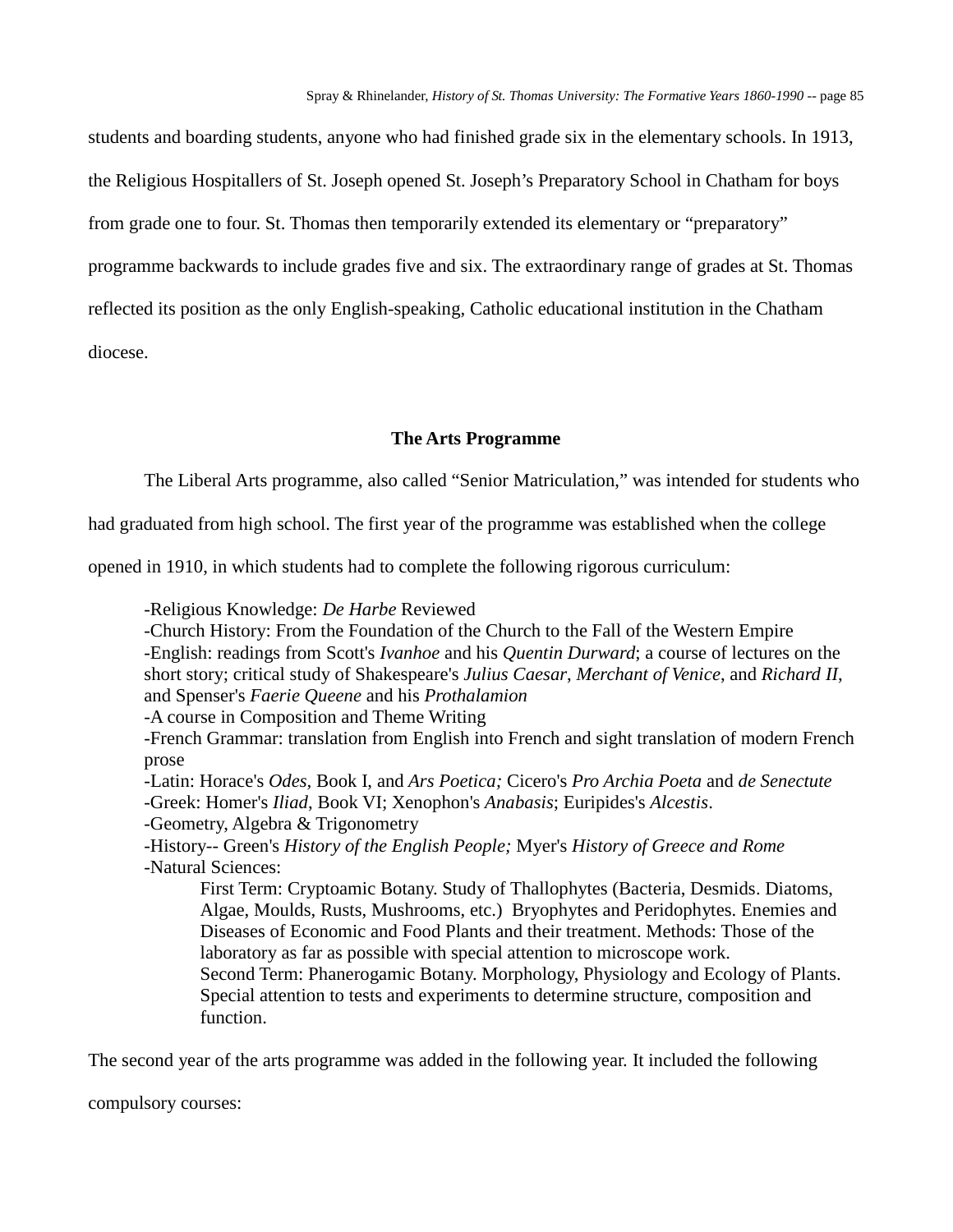-Religious Knowledge: Christian Dogma; God considered in Himself; God, the Creator of the World; God the Redeemer of Mankind.

-Church History: From the Fall of the Western Empire, 476 A.D. to the end of the 13th century -English Literature: (a) Shakespeare's *Twelfth Night*, *Midsummer Night's Dream*, *Macbeth, Hamlet*. (b) From the Restoration to to the death of Tennyson (1660-1892). (c) A course of Lectures on the English Novel. (d) Gayley & Young, *Principles and Progress of English Poetry.*  (e) Thackeray's *History of Henry Esmond*; Lamb's *Essays of Elia.* Outside Reading: Scott's *The Heart of Midlothian*; Meredith's *The Ordeal of Richard Feverel*.

-French Grammar: translation from English into French, and sight translation from French into English.

-French Literature: selections from Corneille, Racine, Bruner, Molière, Boileau, Sainte-Beuve. -Latin: Livy's *History of Rome,* Book IX; Cicero's *Pro Marcello* and *Pro Murena*; Horace's *Odes,* II, III and IV.

-History: Green's *History of the English People*, continued; Myer's *History of Greece and Rome*, continued.

-Mathematics: Analytic Geometry and Elementary Calculus

-Physics: Elementary Mechanics, Sound, and Heat.

-Zoology: Comparative Anatomy.

According to the calendar for 1912-1913, it was intended that the third and fourth years of the arts

programme would be introduced in 1913 and 1914. In fact, although similar statements appeared in the

next few calendars, the Basilians never had the resources to add the last two years of the programme. In

1916, however, they did offer "a complete course in Philosophy and History of Philosophy" for

"special students," meaning those going on to seminary.

### **The Commercial Programme**

St. Thomas's new rector, Fr. William Roach, was as keen to enhance the Commercial programme as his predecessor had been. He had been educated at the Basilian St. Michael's College in Toronto. After his ordination in 1901, he taught at Assumption College, a Catholic high school in Windsor, Ontario (founded by the Basilians in 1870) and then completed graduate work at the Catholic University of America (CUA) in Washington, DC, USA. He was joined at St. Thomas by Fr. Michael Pickett, former head of the Commercial department of St. Michael's College in Toronto. Roach appointed Pickett to be head of the Commercial programme and "Second Counselor of the College."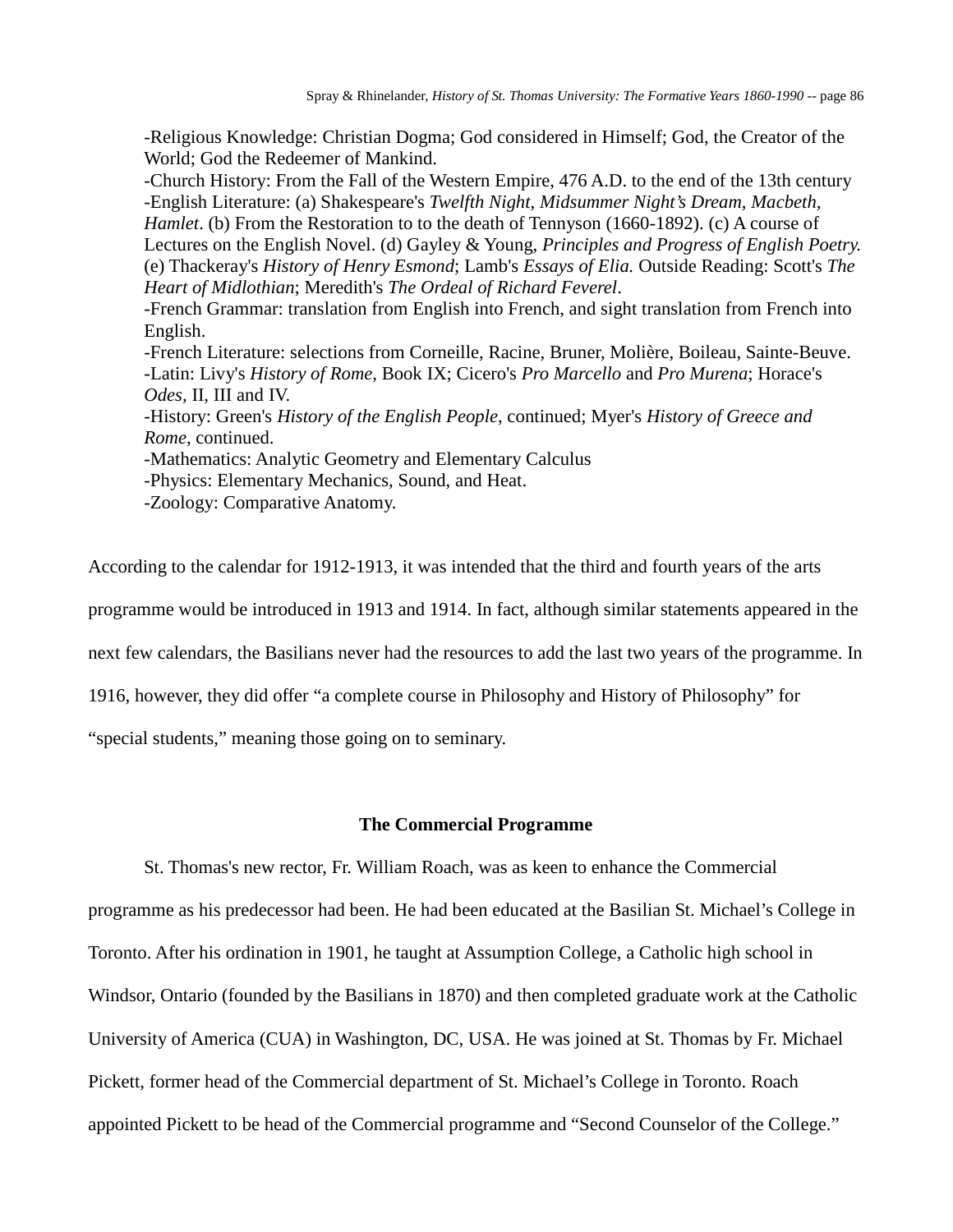The two arranged that students graduating from St. Thomas's Commercial programme would be awarded diplomas from "one of the leading Business Colleges in Toronto." Pickett proved to be a popular teacher with, according to a former student, a "booming voice and a rough exterior, a man's priest, inspiring confidence and drawing to him for counsel and encouragement, students, soldiers and parishioners."

The justification for the Basilians' commercial interests was articulated in the St. Thomas

College calendar for 1911, along with an interesting paternalistic warning:

The days are gone when the able but illiterate man rises from the ranks. Now even to maintain a place in the ranks, one needs a technical education. Business has, within a comparatively few years, assumed a scientific aspect. The object of the Commercial Course is to train men for a business career. To obtain the highest results in the course and in life a liberal education is a necessity. For this reason the full Academic or High School course is recommended in preparation, though only entrance standing is demanded. The parents of Catholic boys should carefully consider the danger of sending their sons to a business college where they must live away from home. At St. Thomas the course is equal to that of any business school, the expenses are no greater, and the boy is under religious influence and Catholic home care. Those who have shown themselves capable try the examination set by a leading business college of Toronto and on passing receive their coveted Diploma. The fee for this examination is two dollars.

The Commercial programme had three grades or "departments": Junior, Intermediate and Senior. The

standard for a promotion from one department to the next was a grade average of 75%. A student who

failed to reach the standard had to repeat the year. Arithmetic was included in each of the departments.

Students in the Junior department took:

-Percentage, Profit and Loss, Trade Discounts, Commissions and Brokerage, Custom House Business, Insurance, Marine Insurance, Taxes, "and Misc." -Bookkeeping: Practice in Business Forms, Study of Accounts, Journalising, Posting, Trial Balance Sheet, and general use of Journal, Day Book and Ledger. -Office work: Junior Business Practice -- an actual Flour & Feed and Boot & Shoe Business -Skills: Shorthand and Typewriting, Practical Spelling, Correspondence, Penmanship, Composition and Practical English

In the Intermediate department:

-Accurate Interest, Compound Interest, True and Bank Discount, Partial Payments, and Equation and Averaging of Accounts. -Office work: an actual Wholesale Grocery Business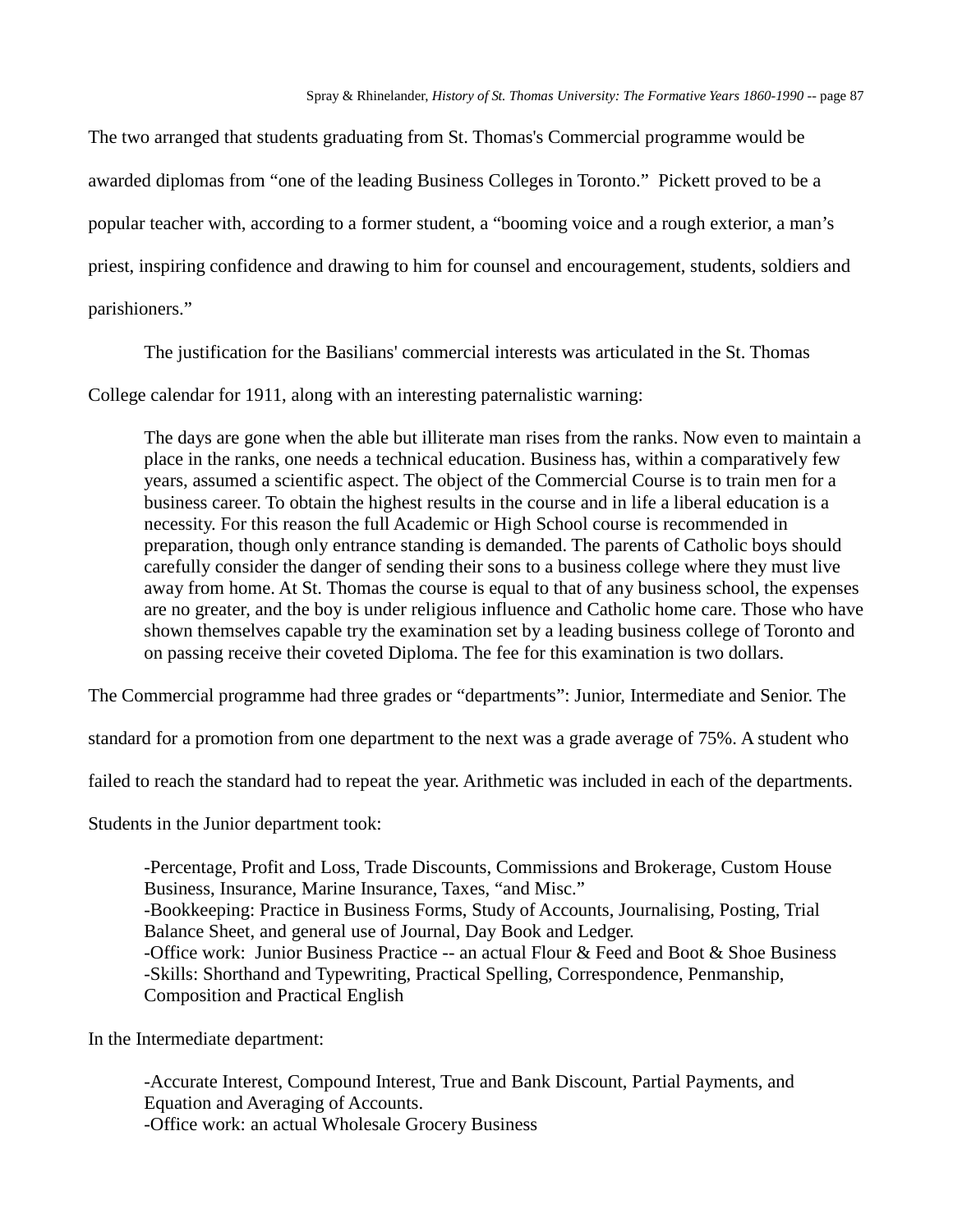-Skills: Practical Spelling, Correspondence, Penmanship, Composition and Practical English

And in the Senior department:

-Stock Exchange, Domestic and Foreign Exchange, Ratio, Partnerships, Annuities, Sinking Funds , Ground Rents, Life Insurance, Measurements, Commercial Law. -Office work: Shipment and Merchandise Companies. -General Business Practices: Exerc 1913 ises in various Forms, Statements, Balance Sheets, etc., and a special course in Banking. -Skills: Shorthand and Typewriting, Practical Spelling, Correspondence, Penmanship, Composition and Practical English.

In 1912, thirty students were enrolled in the full Commercial programme. Seven received diplomas from the Dominion Business College of Toronto at the end of that year, nineteen more a year later. In 1913, ten were taking a special course in stenography. The Commercial programme would remain a major part of St. Thomas's curriculum throughout the 1920s, even after the Basilians left.

#### **Rapid Growth of St. Thomas College**

When William Roach took up his responsibilities as St. Thomas's eighth rector in September 1911, the college's faculty had already been increased to ten, including three priests. The number of courses especially in the new arts programme had been expanded. Two new teachers had been added to Preparatory: E. A. Barry, who was also Prefect of Discipline for the college and who would stay for three years, and G. Savoy teaching French and History.

Student enrolment was high, although on opening day in 1911 some of the older students were late registering, the result of "the busy time during Exhibition." The agricultural exhibition, which was held in the early autumn, had always been a major event on the Miramichi. Help was needed to put up tents and run the various attractions and events. It was an opportunity to earn a few dollars, so missing classes for a few days at the beginning of the academic year was allowed. Student numbers continued to increase the following year, 1912, when sixty boarding students and eighty day students enrolled

In light of what the future held for St. Thomas, it is worth noting that the idea of affiliation with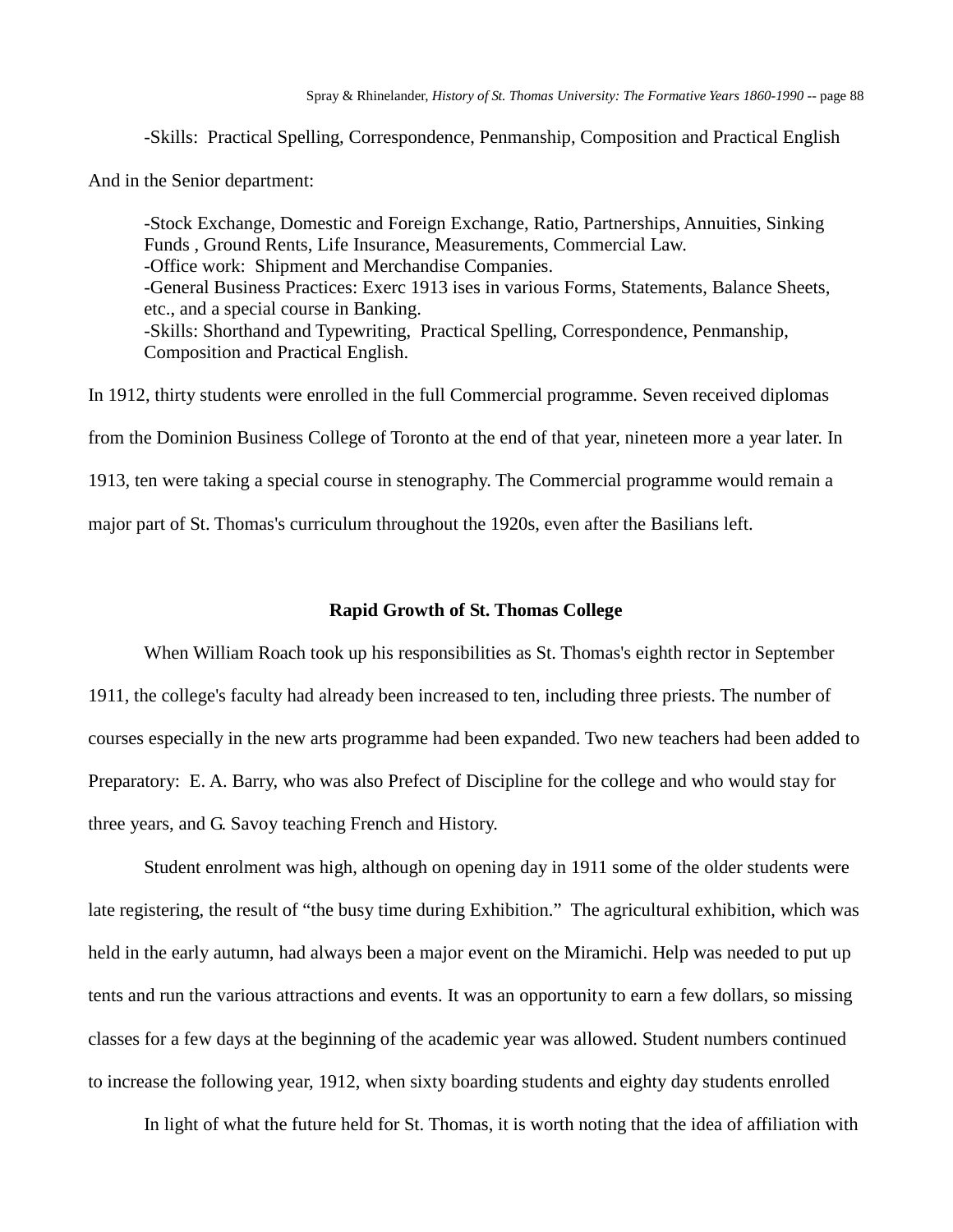the University of New Brunswick was also raised that year. In the August 28, 1912, issue of the *Gazette*  we find the remark that "several attempts have been made to have St. Thomas affiliated with UNB, but no final agreement has yet been reached." Exactly what "affiliation" meant remained vague, and the idea remained moot for a long time. It would be half a century before the issue became real.

Judge William Wilkinson, a leading Protestant in Chatham and a member of the board of governors of Kings College in Windsor, Nova Scotia, came to address St. Thomas students in December 1912 and presented two sets of books as prizes for students with the highest marks. Wilkinson was a strong supporter of education in the region. He had been the first Inspector of Schools for Northumberland, Gloucester, and Restigouche counties in 1856 and a personal friend of Bishop Rogers. Unfortunately but significantly, some of Chatham's non-Catholics disapproved of Wilkinson's attentions to the education of Catholics, which indicates some of the underlying religious and political problems of the time.

In the winter of 1913 Barry lost the services of a much valued supporter at the college when his vicar-general, Henry O'Leary, was appointed Bishop of Charlottetown. To ameliorate the loss, Barry arranged the promotion O'Leary's brother, Louis, from Chancellor to Auxiliary Bishop of the Chatham diocese. Both O'Learys, as we have seen, were among St. Thomas most enthusiastic supporters.

Enrolment at the college continued to climb. When classes opened in September 1913 student numbers had increased to the point where the college had to take over for use as a study hall the old wooden Pro-Cathedral (the new stone cathedral would not be finished until 1921). When, at the start of the second term, even more students arrived, the staff had trouble finding room for them all. The old chapel was enlarged by a newly-built adjoining room. Eighty boarding students and eighty day-students were now enrolled at St. Thomas and every available square foot was occupied. Additional faculty arrived, including Fr. Joseph Finnigan, who had taught previously at St. Basil's College in Texas, at St. Michael's College in Toronto, and at Assumption College, a Catholic high school in Windsor, Ontario.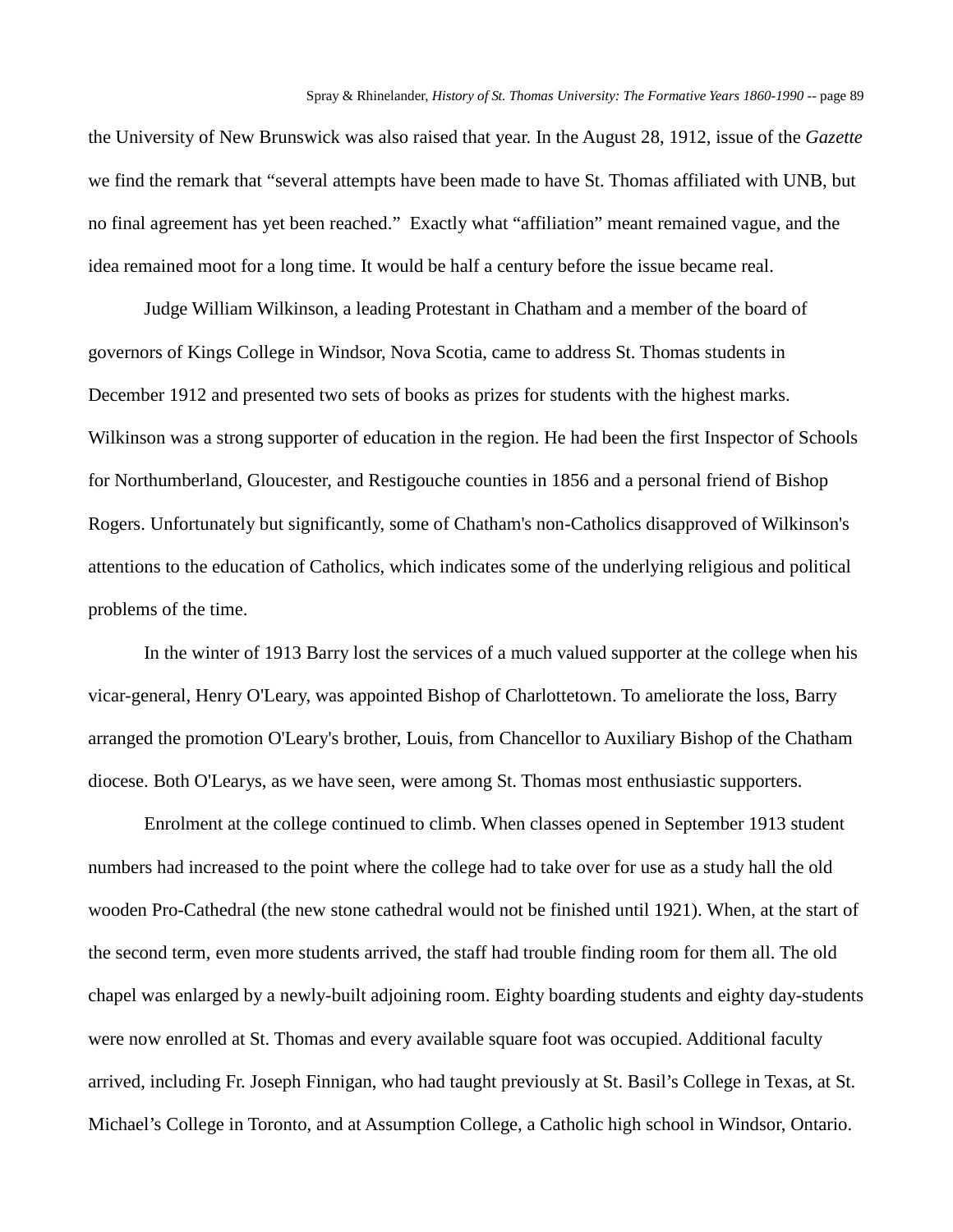He taught History and Classics and apparently was considered "an excellent Latin Teacher." He was also St. Thomas's "Treasurer and First Counselor." William Moore, "a first class superior teacher," was added to Preparatory in the second term. And the rector undertook plans for the "installation of a fully equipped physical plant and chemical laboratory," designed partly to enable the new professor of science, Fr. William Rogers from Assumption College, "to develop his new ideas in flash-light photography." Rogers arrived in 1914 and for the next five years taught not only science but mathematics at all levels. (He was later awarded an honorary doctorate by the University of Western Ontario.)

Other new faculty members appeared in 1914. Fr. Vincent Reath was assigned to teach History and Religious Knowledge in both the high school and the arts programmes; he introduced a new course, Telegraphy, in the Commercial Department. He was interested in athletics "especially baseball" and would remain at St. Thomas until 1919, coaching several student teams. Leo Troy, who had previously completed his studies at St. Thomas, arrived to teach history and science. A certain S. Beaubien was hired to teach French, and Fr. Joseph Trudell was appointed "Professor of Gregorian Chant." The practice of bringing in new young teachers every year continued throughout the Basilians' tenure at St. Thomas. The young men usually went on to study elsewhere, many to seminary to complete studies for the priesthood.

### **Effects of World War I**

Despite the outbreak of World War I, the number of faculty at St. Thomas at first continued to rise. Denman Coyne arrived in the fall of 1915 as "Professor of Elocution and Pianoforte" and proceeded to organize a Literary and Dramatic Society, several musical concerts, and various other organizations for the students. Two other lay teachers, Henry McHenry and James Fay, also arrived in 1915. They came from St. Laurent College in Montreal, each with considerable teaching experience.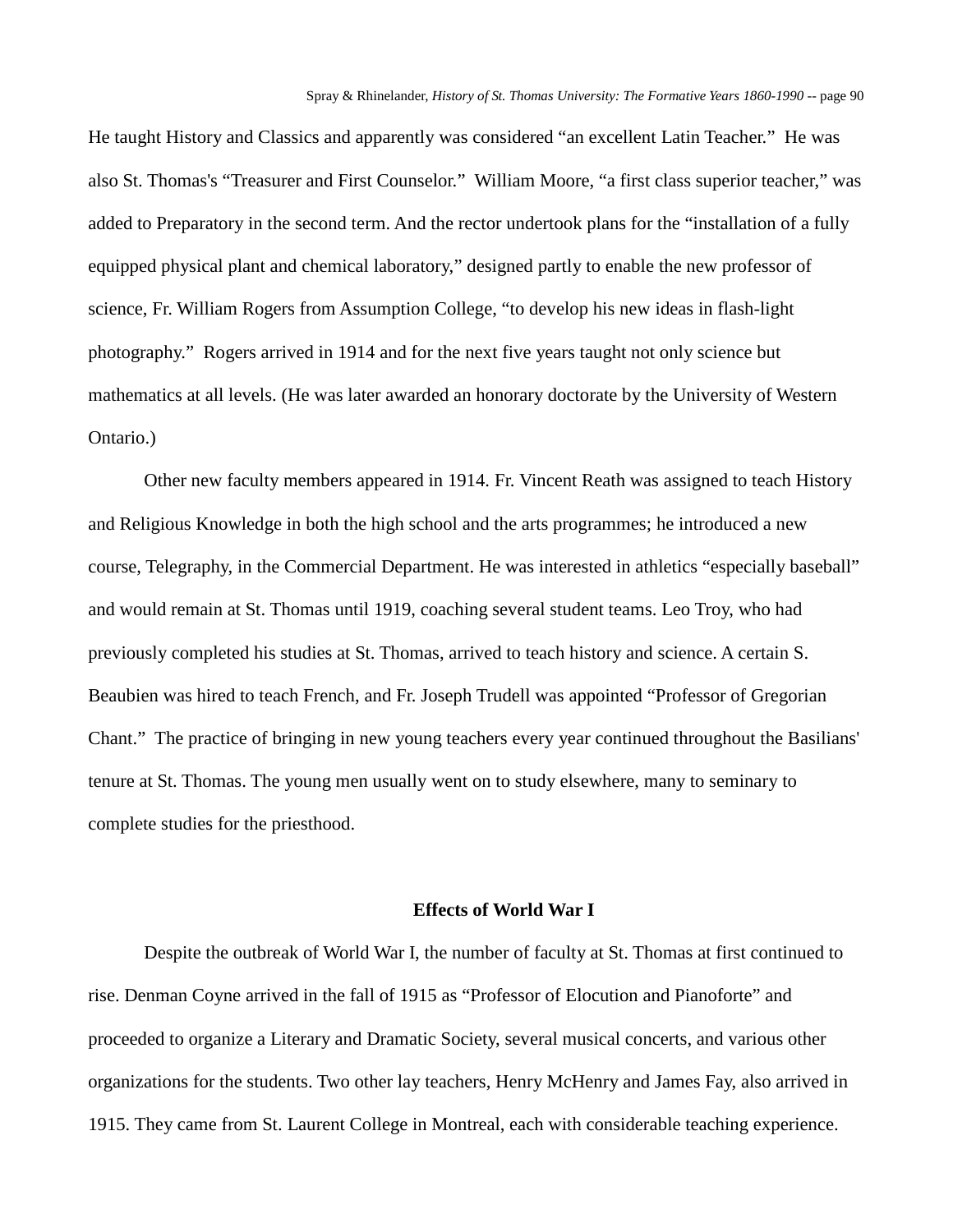They taught in the Preparatory and High School programmes and like Coyne also became much involved in student activities at St. Thomas.

As the Great War in Europe dragged on, however, it affected several faculty as well as many older students. In 1915 Pickett, whom the rector in 1911 had seconded from St. Michael's in Toronto to head and develop the Commercial programme, left to join the military overseas as a chaplain. (He would return to St. Thomas in 1919 and continue to teach there until 1923 when he would leave Chatham with the other Basilians.) During the 1915-1916 school year, several students signed up to join the war effort with the 132 Overseas Battalion from Northumberland County. On June 6, 1916, the college faculty celebrated them at a special dinner, the lead speaker pointing out that "St. Thomas boys have not been wanting in this hour of trial. Some are found on the Honor Roll of every contingent that has left the Maritimes for overseas." By then a total of fifty-four former St. Thomas students had enlisted, of whom five had already been killed in action. A Cadet Corps was formed at the college to encourage students to enlist.

Throughout the war years the military made constant requests for chaplains. Several Basilian teacher-priests volunteered, including one P. Costello, who had arrived only a year before in 1916 to teach Classics, French and Religious Knowledge. He was "a great favorite with the boys," and was given a "farewell entertainment" by the Literary society before he left. They escorted him to the train and gave him "a lusty send off." Other faculty members going off to war included James Fay, teaching at St. Thomas since 1915, who left in 1917 to join the American Flying Corps and was replaced by A. D. Tracy, who had been teaching at Notre Dame College in Montreal. Leo Troy, the history and science teacher, also left to join the Canadian Army. In spite of wartime deprivations, student enrolment at St. Thomas College continued to grow, which required Rector William Roach to find ever more faculty members.

In May, 1916, the Catholic publication the *New Freeman* of Saint John contained the following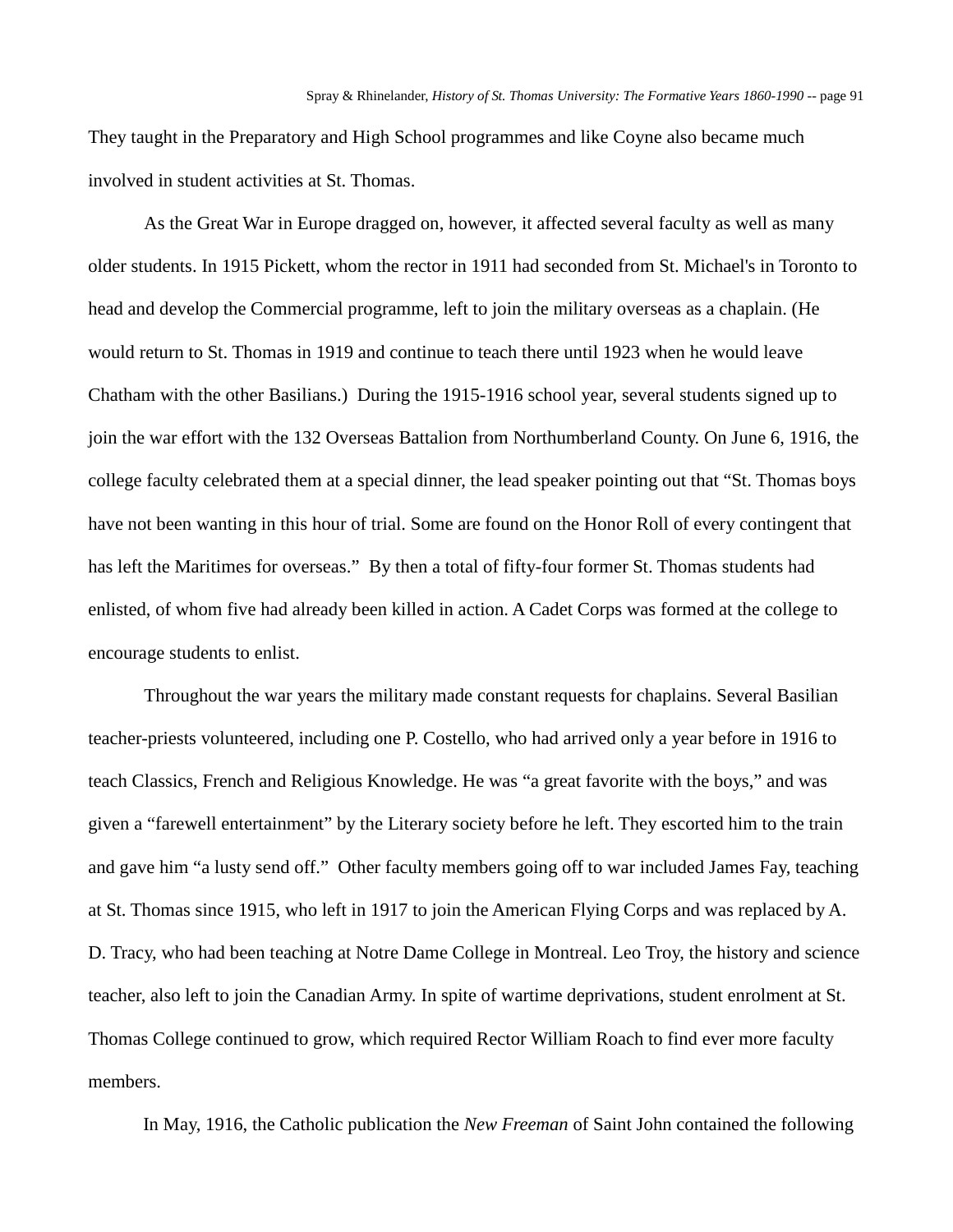laudatory review of the progress of St. Thomas College during the six years since its founding:

Having in view the needs of the English-speaking Catholics of the North Shore, [Bishop Barry] invited the Basilian Fathers to open a college in Chatham and already the college has grown beyond the expectations of its founder.

The college is situated on an elevation, overlooking the town of Chatham and commanding a fine view of the beautiful Miramichi river for miles of its course. It is one of a cluster of educational, religious and charitable buildings which cannot be equaled in the Maritime Provinces.

St. Thomas College is a boarding and day school with four Departments – Preparatory, Commercial, High School and College. The Commercial School affords thorough and up-todate instruction in bookkeeping, stenography, typewriting and telegraphy. In the High School the students are prepared for the University and Normal School, and the course of instruction is arranged to correspond with the work required by the Provincial Board of Education. With the exception of the Arts or College course, which is always a slow growth in the first years, all these departments have had large classes and the prospects for steady increase in the future are very bright.

In the beginning the students were nearly all from Chatham diocese, but the field of recruitment has steadily widened until it includes [all] the Maritime Provinces [as well as] Quebec. In particular, the number of students from the diocese of St. John has greatly increased. During the present year more than one hundred and fifty students have been enrolled.

The College grounds are very large including two fine baseball and football fields, tennis courts, handball alleys, and one of the finest skating rinks in any Canadian College. Athletes are encouraged under the careful supervision of the College authorities, who believe in the good old principle, *mens sana in corpore sano* [a healthy body makes for a healthy mind].

The following fall, in September, 1916, no doubt partly as a result of the report itself and its circulation

in Saint John, enrolment broke "all previous records" at one-hundred-eighty-one students.

Turnover of St. Thomas's teaching staff increased. Fr. Sheridan, who had replaced Pickett as

head of the Commercial Department in 1915 when the former left to join the war effort, was himself

replaced in 1916 by a Fr. Finnegan. Finnigan, in turn, was replaced by Fr. Émile Plourde, who had been

teaching in Detroit, had supervised athletics at several colleges, and was himself said to be an

"outstanding athlete." More young teachers were added to replace those that left, although most of

them would move on to further studies after a year or so of teaching. Among those added to the

teaching staff at St. Thomas in 1917-18 were F. A. McGrand from Gagetown, who would later be

appointed to the Canadian Senate, and James Michael Hill. (Hill would be ordained in 1923 and would

become rector of St. Thomas 1927; later still, in 1946, he would be appointed Bishop of Victoria,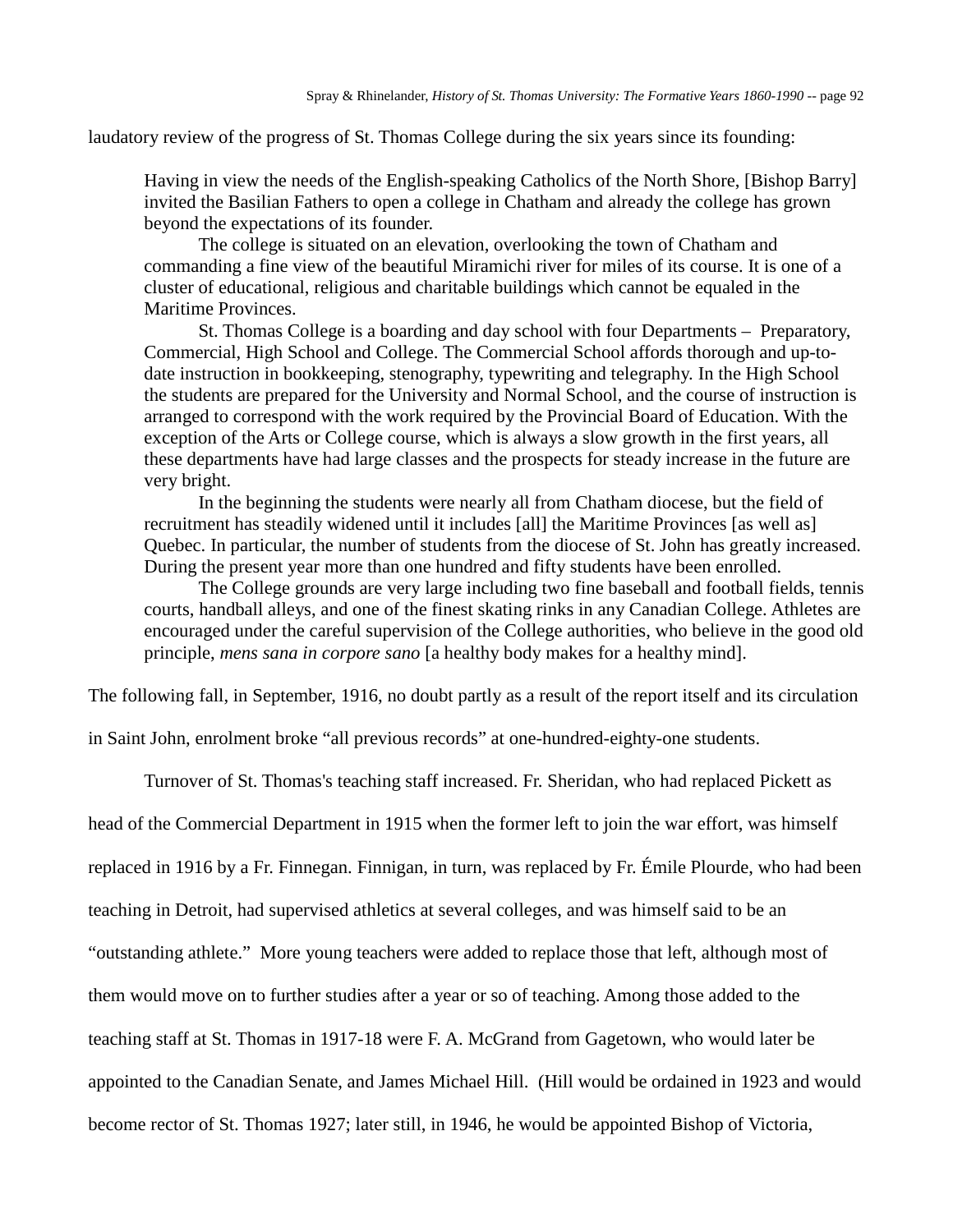British Columbia.)

The 1918-19 college year got off to a bad start in September because of the Spanish Flu, the epidemic that killed many around the world. It was not as severe in New Brunswick as in many other places, although many did fall ill, some fatally so, which forced the health authorities to close many schools. St. Thomas was permitted to continue classes for boarding students, but day students were not allowed to attend classes.

### **College Facilities**

We are fortunate that Fr. Émile Plourde, who remained at St. Thomas until 1919, in July 1917 sent a report about the college to the Basilian superior in Toronto. The report gives a detailed description of the forty-year-old, four-storey wooden college building, which as we saw earlier had replaced the previous college building that had burnt in 1878. It had a stone basement. The first floor contained four classrooms, "the measurements of which are about 12 x 16, 16 x 24, 16 x 40 and 24 x 30," three of which were "fairly well lighted." The second floor held two more classrooms, "each about 16 x 24 and well lighted." A large study hall was "airy and well lighted," two stories high, and held 150 students. The building had its own chapel and two large dormitories, which were "large and roomy" but only one of which was "very well ventilated." (Two years later, in 1919, the replacement building would itself burn down to the ground.) Nearby, the bishop's old residence, a small building only one and a half stories high, was used as quarters for the servants. It was heated by two coal stoves which were "a constant source of reasonable complaint." The college boasted some improvements to its facilities in order to accommodate the ever-increasing enrolment. A "beautiful new refectory" had been constructed in the basement of the main building. In the spring of 1917, a "large airy dormitory" had been constructed and the study hall renovated.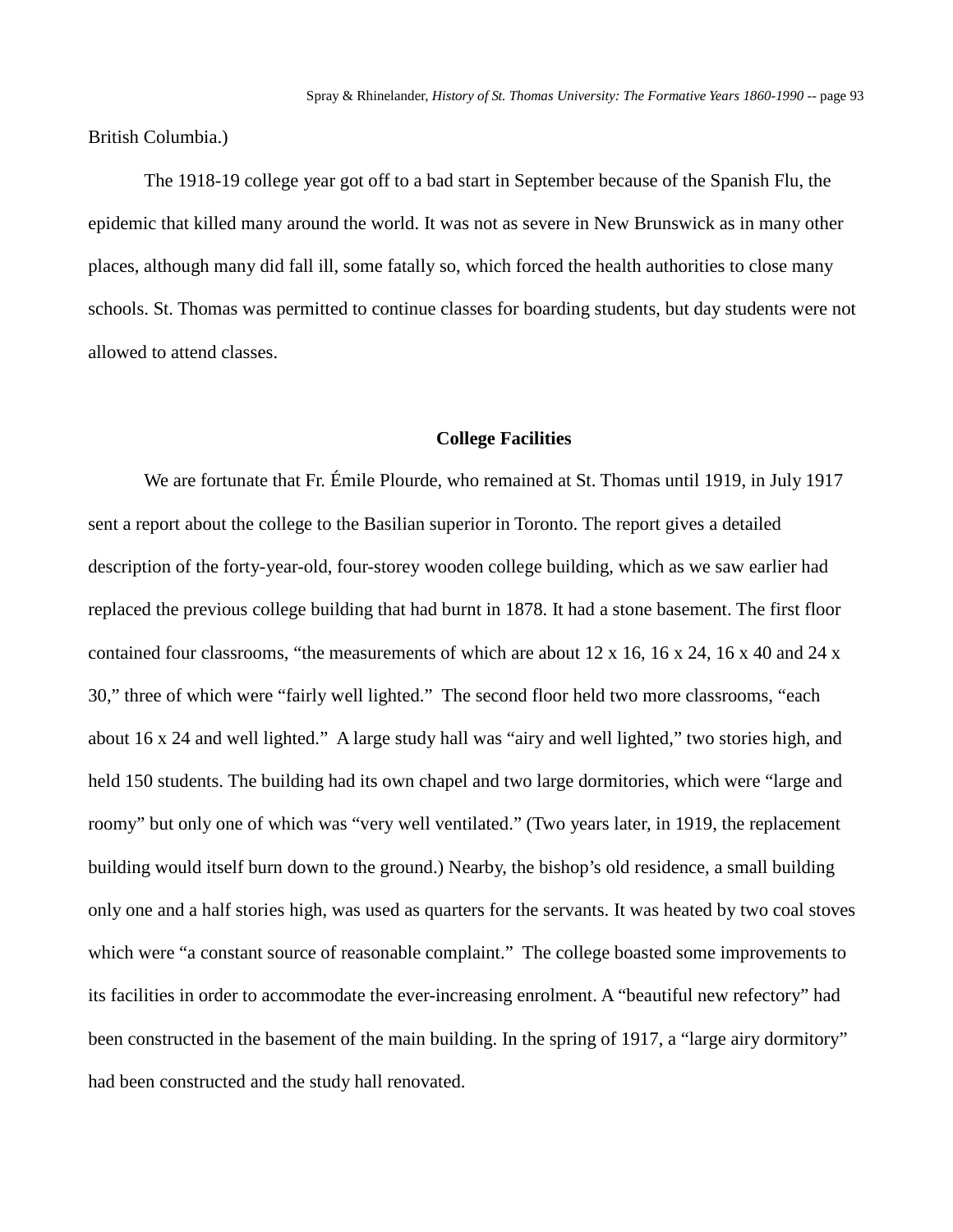### **Extra-Curricular Activities and Community Support**

Over the generations, from 1910 (and even before) until 1964 when St. Thomas would move to Fredericton, the people of Chatham and surrounding areas, and not just Catholics, adopted the college as their own. It helps to explain the huge uproar that the removal would cause, as we shall examine in later chapters. The public was always eager to hear news about the college. One of the local newspapers, the Chatham *Gazette*, became known as the college paper. Its editor was a strong supporter of St. Thomas and for many years ran a weekly column on what was going on there. For, in spite of the restrictions that St. Thomas's masters had imposed at the start, they nevertheless understood the need to provide sporting events, lectures, concerts, and excursions, not only for their charges as outlets for youthful enthusiasm but particularly as a way to repay the community for its support.

A tradition of public lectures given by invited guests, for example, began in the first year of the college's existence. Fr. Stanislaus Doucet, as we saw a former French professor and music instructor at St. Michael's in the 1860's and more recently Vicar-General for the diocese in the 1890s, gave a demonstration of a "Planetarium" he had devised. It was reported to have been "of great assistance in understanding the movements, positions, revolutions, sizes and rates of acceleration of those heavenly bodies."

Although their studies kept students occupied for much of the time, a whole series of societies and clubs provided extra-curricular activities. Some were designed to strengthen the students' religious faith, others to build on the skills they were learning in the classrooms, yet others to provide opportunities for involvement in music and, especially, sports. Each society had a Director who was usually a faculty member, sometimes a senior student. The College Glee Club and the College Choir, for example, were founded at the very start of the college in 1910. J. C. Casey, a lay member of the faculty and himself an excellent singer, originally directed both groups. The Glee Club gave monthly concerts for students, faculty and guests. The Choir was said to be for those students who showed an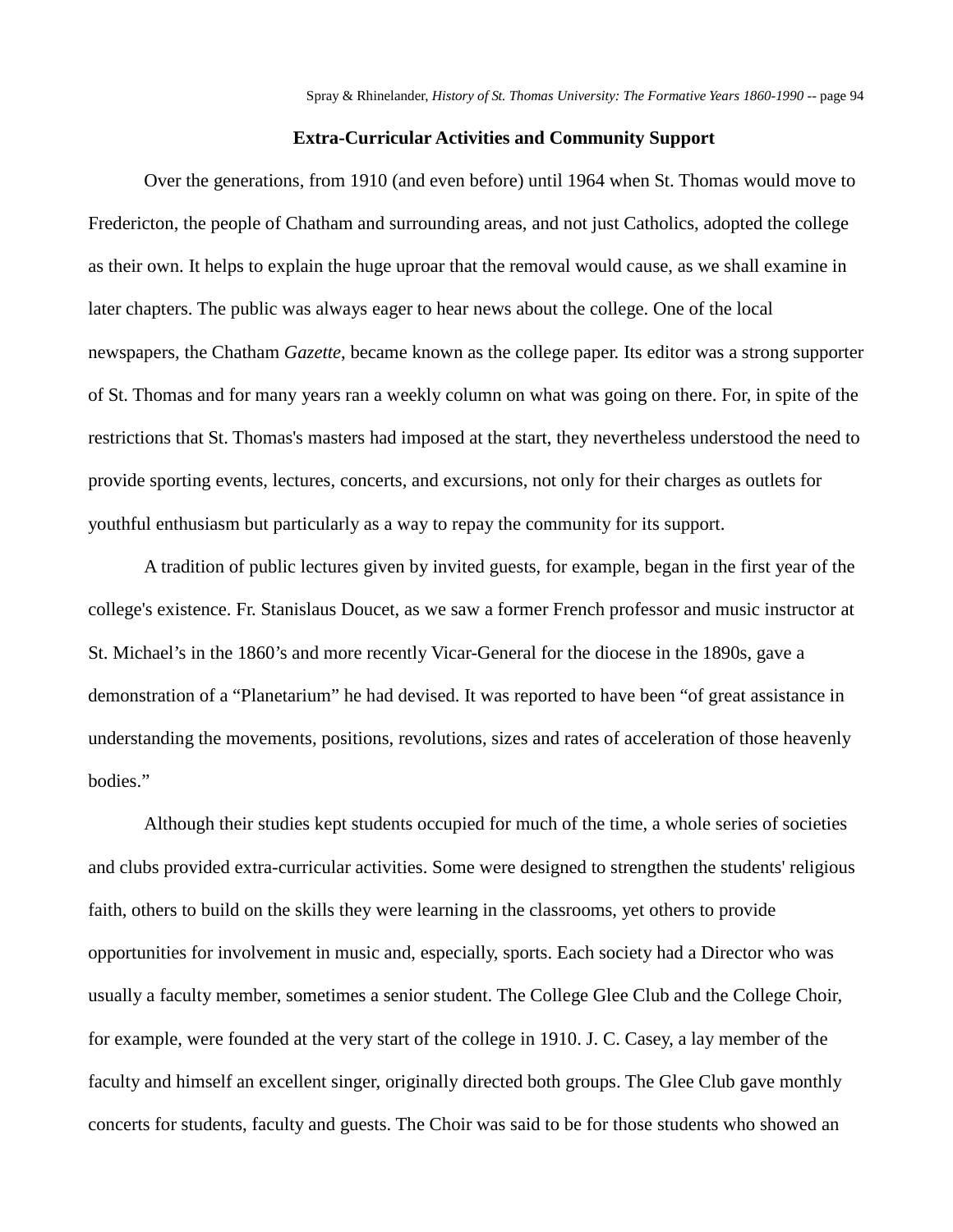"aptitude for singing the Gregorian Chant." They took part in high mass on Sundays and festivals and sang liturgical music for services in the college chapel as well as English hymns at morning mass in the chapel. The chapel, described as small but convenient and "tastefully painted and stenciled," was consecrated on December 4, 1910, when the bishop celebrated the first high mass and Casey, assisted by Kennedy and Kelly, led the student choir. Coyne, who would become the choir's director after 1915, served as the chapel organist. Many local residents attended the service, squeezing into the little chapel along with faculty and students. Barry and a number of the diocesan priests attended the combined Choir and Glee Club's first public concert on December 23. Barry used the occasion to thank the Basilians for "their sacrifice in coming to Chatham, and opening a college under such trying conditions." In March 1911 the Glee Club put on the college's first St. Patrick's Concert, reportedly well attended by the public. .

#### **Literary Societies**

Other extra-curricular activities provided further instruction and entertainment for the public. The Aquinas Academy was formed in 1911, membership open to students in the arts programme. The object of the society was initially to encourage essay writing and later elocution and public speaking. Fr. Rogers served as its president. The St. Louis Library Association was also formed in 1911, with Fr. Louis O'Leary, Chancellor of the diocese, as its Honorary President. The Association's stated purpose was "the encouragement of composition," and the following year it was given responsibility for the care of the library. Then the St. Thomas Literary Society was formed in 1911 to provide "debates, musicals and short entertainments." In 1914 its membership was expanded to include students in the High School programme. In 1915, its Director, Denman Coyne, reorganised it into two separate societies: the Senior Society, open to the students of the arts programme and the high school and officially named the St. Thomas Aquinas Literary Society; and the St. Michael's Literary Society, open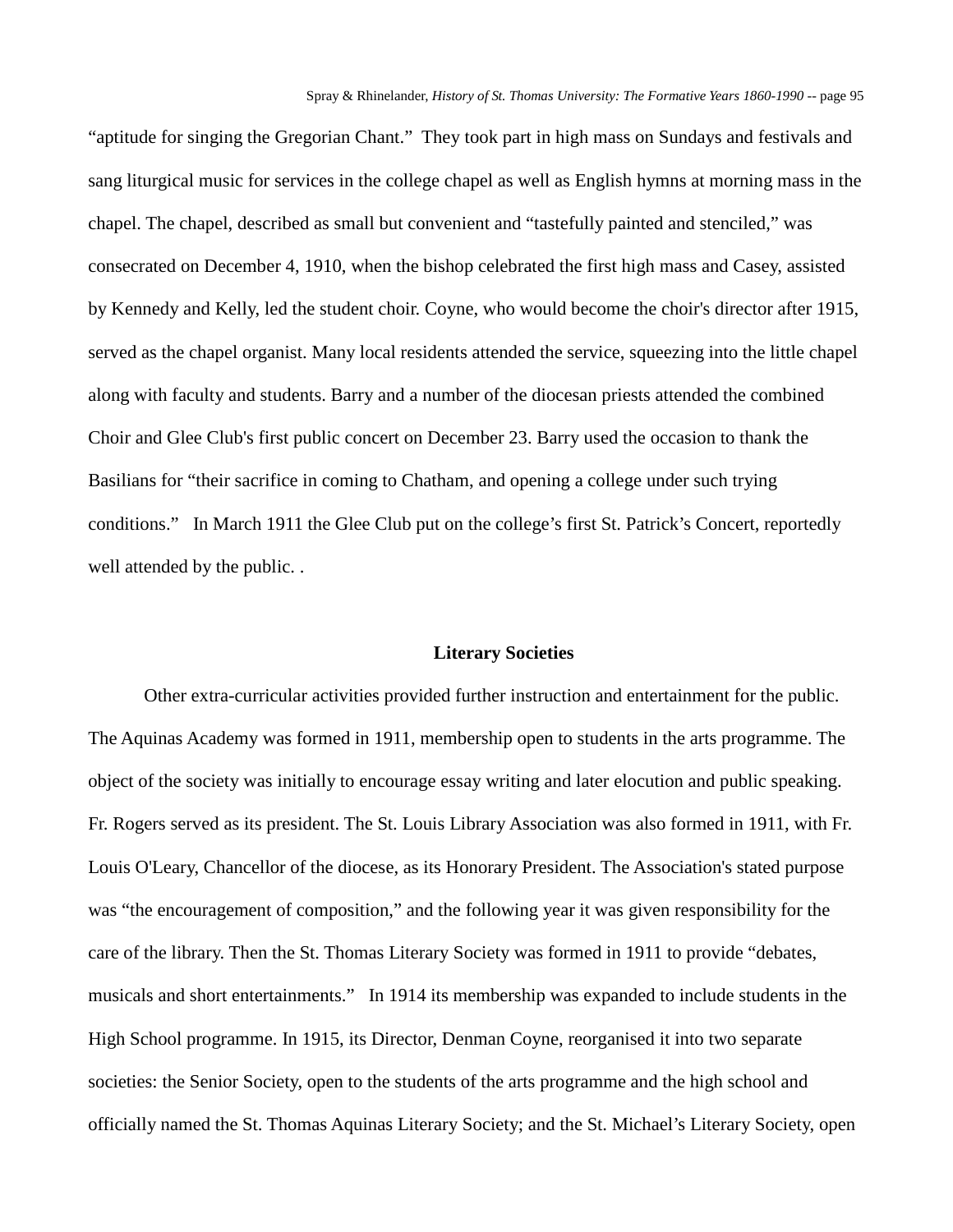to members of the Commercial and Preparatory courses. Medals and a "handsome pennant" were prepared for competitions between the two Literary Societies. Prizes went to the Society attaining the "highest proficiency in all branches, which includes callisthenics, oratory and dramatics." In October, 1916, a new gymnasium room was opened for the "elocution class" to hold "regular drills in dumbbells, Indian clubs. wands, fencing, etc." The exercises were said to be "necessary for the proper poise in elocution and oratory."

#### **The Opera House and the Societies' New Rooms**

The Opera House in Chatham, built in 1908 on the site of the old St. Patrick's Hall on Wellington Street, was the town's stage for musical and dramatic presentations and would remain so until 1953. It was the site of the annual St. Patrick's Concerts, which over the years included many St. Thomas students. It was also the site of the college's concerts, plays and even graduation ceremonies.

The students' stage presentations at the Opera House included a drama entitled "The Cross of St. John" in 1911 and "The Yellow Robe" in 1912. Later that year the Senior Literary Society staged for the public a debate: "Resolved: that Capital Punishment should be abolished." In 1913, the literary societies put on an "Entertainment" in honour of the anniversary of Bishop Barry's consecration and a play, "The Malediction." A Parliamentary Society was also organized that year and mounted debates between the Roundheads and the Cavaliers. In 1915, the various student societies organized a special Patriotic Concert.

1916 and 1917 proved to be busy years for the Societies. Community support remained high, and friends of the college continued to help with gifts and other contributions. Increasing student numbers meant that the societies needed more room for their meetings. In February, 1916, they took over and cleaned up three unused rooms in the old college building. The new "Societies' Rooms" were fitted with electric fixtures and some new furniture "made of fumed oak and upholstered in Spanish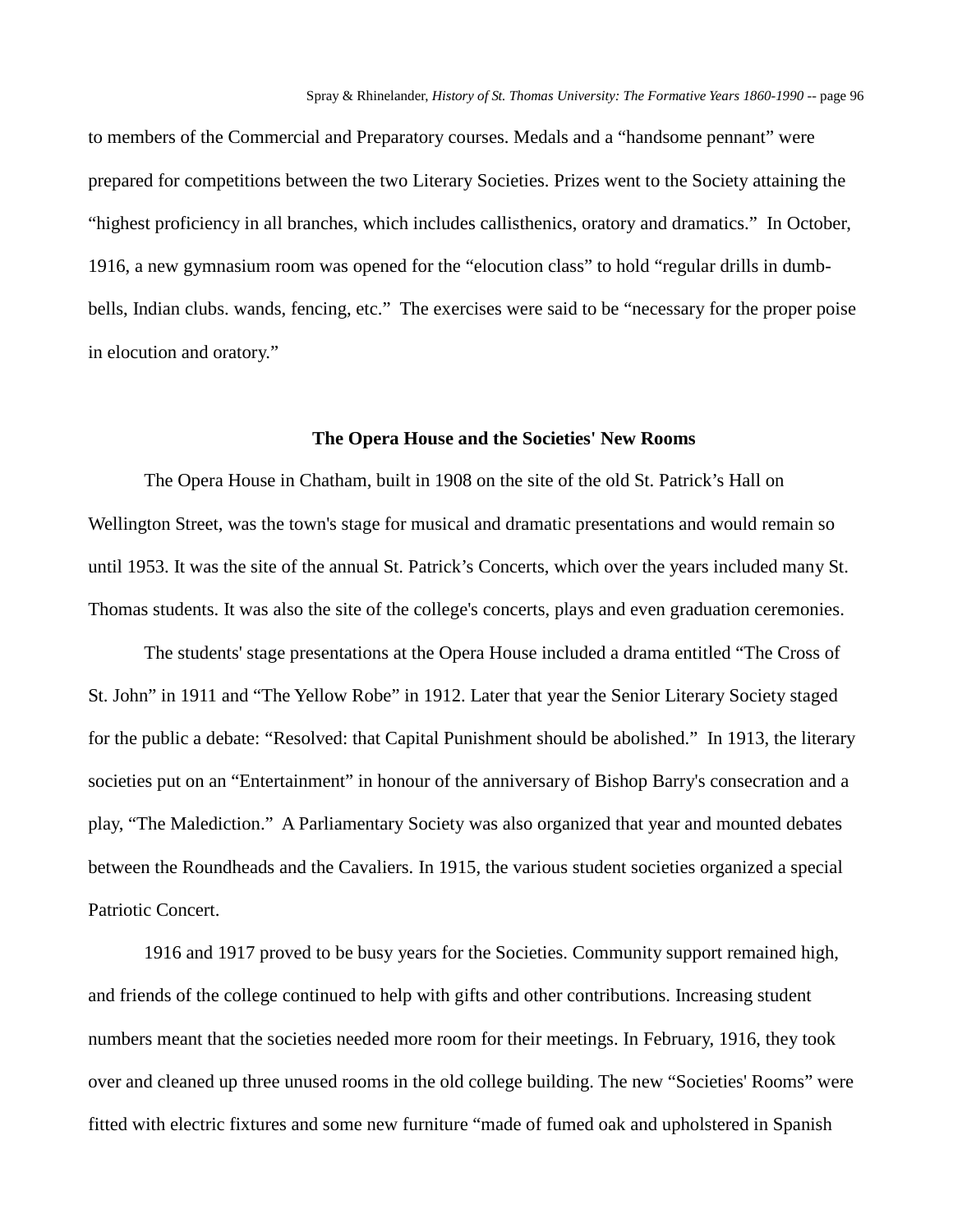leather" along with bookcases, pictures and books. It cost the college nothing since everything was donated by "friends of the college," and student members did all the work. One of the friends was Fr. Cormier of Douglastown, who contributed a working and much prized player-piano.

A month later the Societies celebrated their new rooms with a "Shakespearean Night." They presented scenes "as in the Elizabethan Period" from *Julius Caesar*, the *Merchant of Venice*, and *Richard III*. It was followed by a musical concert performed by five students. The formal opening apparently was a great success with "a large and enthusiastic audience." Barry, assisted by Louis O'Leary, his Auxiliary Bishop since 1914, blessed the Societies' new home.

In June 1916 the Senior Society successfully staged a complete rendition of *Julius Caesar* in the Opera House. That same year the Society sponsored a series of ten lectures on various topics, including one on Rome given by Bishop Louis O'Leary. In December they put on a minstrel show in the Opera House. They also provided turkey dinners during the holiday season for a number of needy families. On St. Patrick's Day in 1917 the Senior Society organized another "Minstrel and Vaudeville" show at the Opera House, presenting a concert of songs, jokes and ballads. In June under Coyne's direction it staged the play *My Friend from India*. The public was enchanted. Community support for the college remained high.

# **Memorials**

In 1917 the Societies decided to create a memorial to former St. Thomas students who had died in the war overseas. They cleaned up the area in front of the old college building and planted flowers, shrubs and trees. Judge Wilkinson presented the Society with a flag-pole, said to be the largest onepiece flag-pole in the province. Students, faculty and friends gave money for a marble slab. The official opening of this memorial plot took place on June 3, 1917, before classes ended, marking the first celebration of Memorial Day on campus. Soldiers from the Manitoba Regiment stationed in Newcastle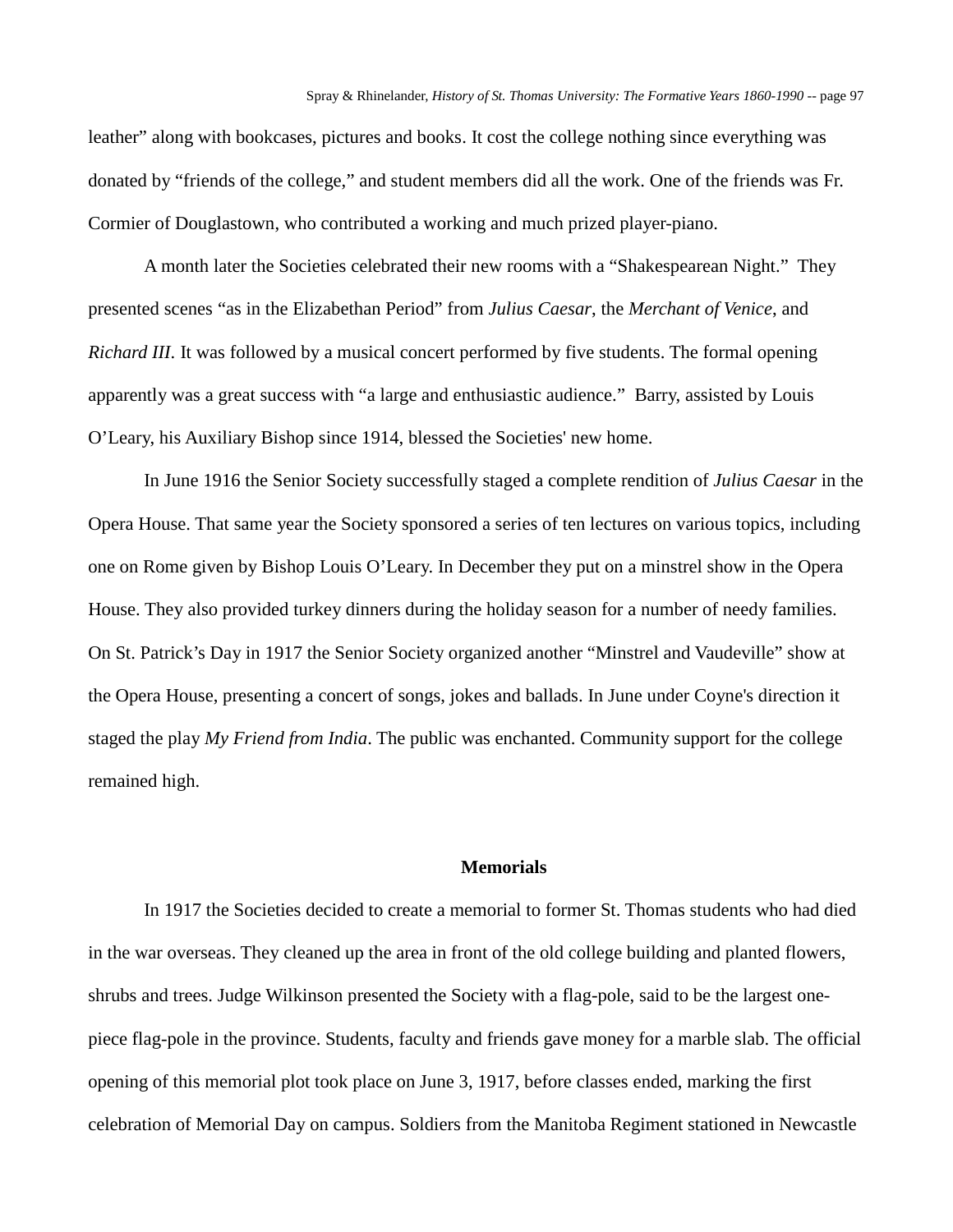attended, as well as a detachment from the 12th Field Battery and a military band. They arrived in Chatham by steamboat, where they were met by the college's Cadet Corps. They formed up and marched through the town to the cathedral for mass.

The rector, Fr. William Roach, was the celebrant, assisted by Frs. Costello and Savoy. Bishop Barry delivered a "scholarly and beautiful" eulogy on the lives of former students who had served overseas. The college choir provided the music, and a flag was raised on the new pole at the memorial plot. Later, at an impressive ceremony in the college's study hall, the Roll of Honour of fifty-four names was read out and an equal number of rifles, one for each former St. Thomas student serving in the military since 1910, were placed in a row across the centre of the stage, "enlarged for the occasion." The names of five soldiers who had been killed were read out and silence was maintained for ten seconds. Their pictures, veiled in "National and College Colours" and placed at the front of the hall, were uncovered. Flowers from relatives, friends and students covered the stage.

A second Memorial Day ceremony occurred a year later in June, 1918. The men of the Manitoba Regiment with the help of the students graded and re-sodded the Memorial Plot. A military band led the college cadet corps and the soldiers of the Manitoba Regiment in a parade through the town. The roll-call of servicemen had risen to seventy-seven, including four faculty members, and the number of those killed was now listed as eight. The Knights of Columbus of Bathurst donated a large service flag. Not to be outdone, their fellow Knights of Chatham donated an even larger Union Jack, said to be the largest flag in the province. They were both hoisted on Judge Wilkinson's towering flag pole.

Five months later, on Armistice Day, November  $11<sup>th</sup>$ , 1918, a massive parade in Chatham celebrated the war's end. Members of the St. Thomas Literary Society took a prominent part. A month later, the Governor-General of Canada, the Duke of Devonshire, visited Chatham and laid a wreath at St. Thomas's war memorial, the first of many he would lay that year across the country. He commented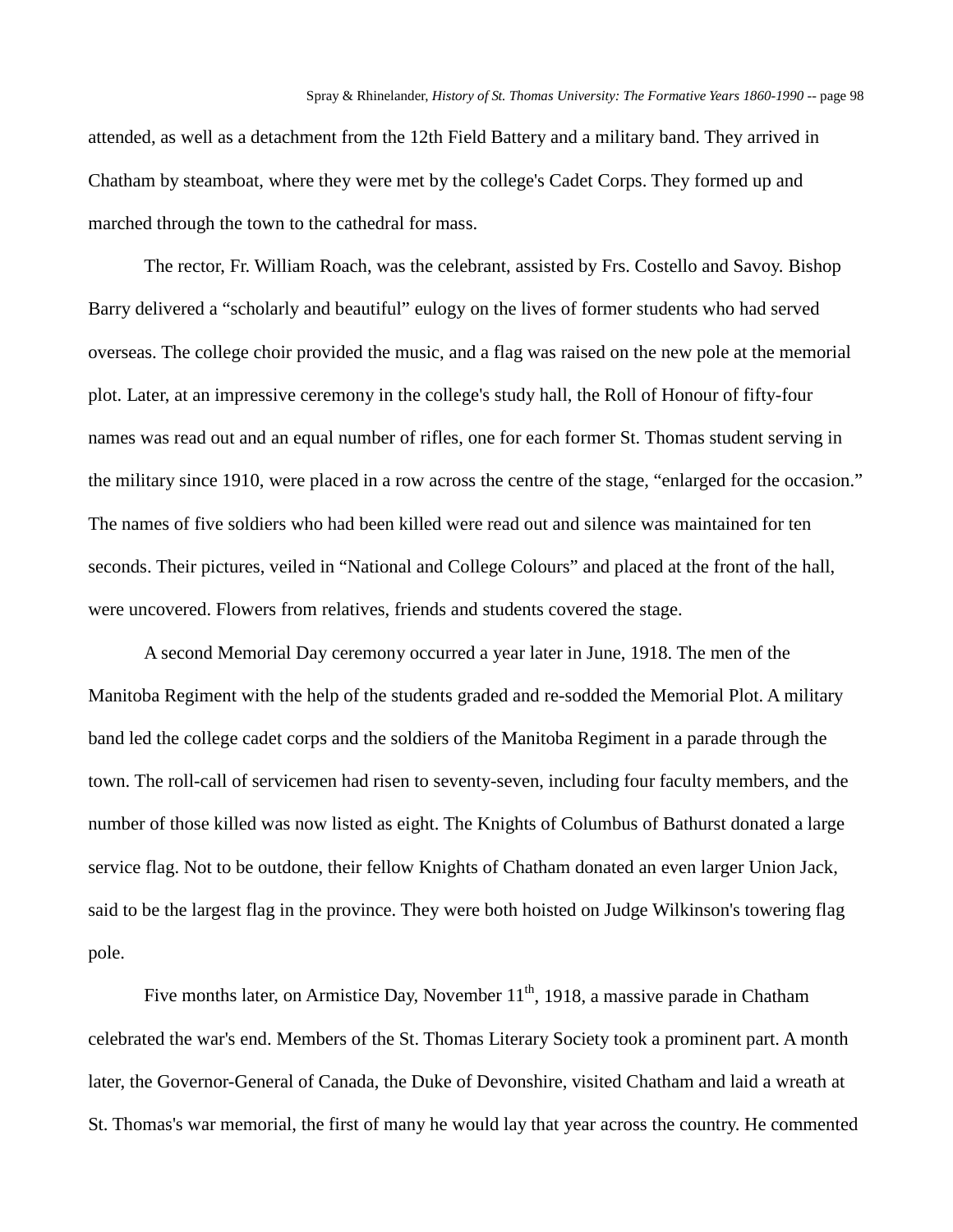that he was "surprised at so young a college having so many at the front."

Earlier that year, the Literary Society designated Fr. Cormier, dedicated friend of the college and its students (and donor of the prized player-piano), their Honorary Vice-President. They also made Judge Wilkinson, donor of the outsized flag-pole, an Honorary Member. The Judge, now ninety-two years old, attended a ceremony and dinner and entertained the students with stories of his early life in England and on the Miramichi.

### **Sports**

Of all St. Thomas's extra-curricular activities, sports topped the list throughout the Basilian Fathers' thirteen-year tenure. The Chatham *Gazette*, or at least its editor, was a particular admirer of the college's sports and vigorously advertised all competitions. The first calendar had emphasized the "healthful recreation" that the college offered, with ample room for football and baseball and other outdoor sports. Already during the first week of the college's opening, the older students (the "Roomers") had already challenged the younger ones (the "Dormitories") to rough pick-up games. In the second week the rector, Fr. Nicholas Roche, had summoned the students to the study hall in order to form a St. Thomas Athletic Association. The rector himself would serve as Honorary President of the association while his brother, Fr. Thomas Roche, served as Acting President. N. Burns, a lay member of the faculty, was appointed Secretary-Treasurer, and William Kelly, another lay teacher, General Manager. The students elected their own executive committee. The next order of business was to choose the college colours. They chose green and gold, colours that remain today.

The Basilian Fathers as a matter of principle put a high value on sports in their schools. But it was those faculty members who had themselves been young athletes who would become the sustaining force behind sports at St. Thomas. Each team had a different faculty member as manager, which necessarily involved practically the entire teaching staff. Faculty often coached as well as managed.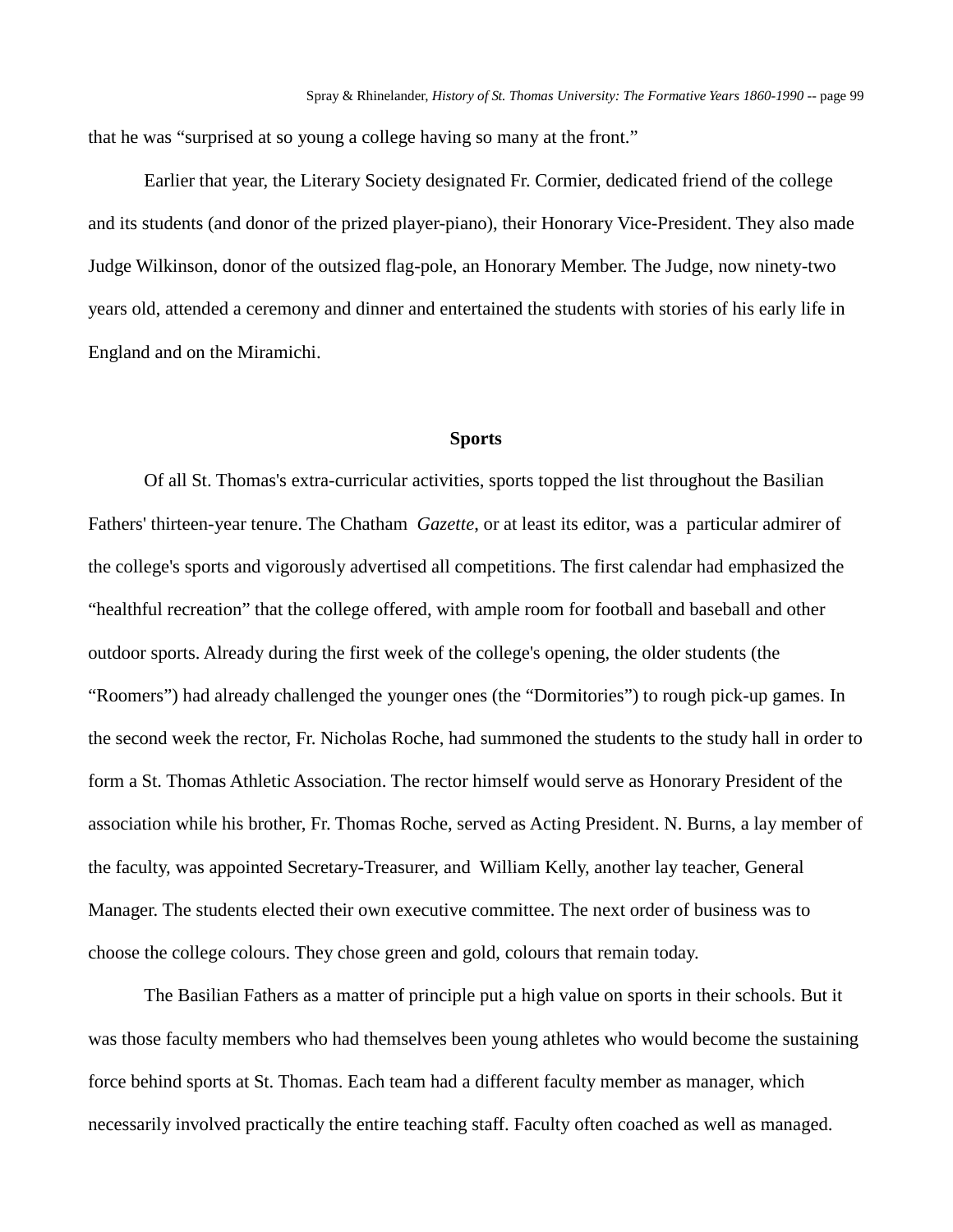The rector over time managed variously the senior football team, the tennis club, and the hockey club. Pickett, the director of the Commercial Department, in one year was manager of the football team, the hockey team, and the baseball team.

The Chatham *Gazette* reported enthusiastically on St. Thomas's sports. In the fall of 1910 already an article about the football team had appeared, entitled "Footballists on the Move." House leagues had been set up and football practice had begun following the recently established rules that distinguished the game from rugby football. That first year Joe Moran was captain. Although one player was recovering from a dislocated shoulder, the team bristled with confidence. It issued challenges to a match with a Chatham home team as well as the football team at UNB in Fredericton. The *Gazette's e*ditor urged the town's businesses to support a team to take up the college's challenge. One of the best footballers "that ever came from UNB," he wrote, was said to be available in town. If employers would give some of their workers an hour or two a week to practice, the town could have "a cracking fine team." Future competition could extend beyond football to basketball and hockey, which would provide enjoyment to the town and enhance "the good will and friendly spirit" between town and college. Evidence, if any were needed, of the tremendous support that St. Thomas from its very beginning elicited from the Miramichi community.

In response to the *Gazette's* challenge the town did put a football team together and by the end of October had already played two matches against the St. Thomas team. The lighter-weight scholars unfortunately were crushed by the heavier townies, but spirits were not dampened. The players' enthusiasm made up for their lack of skill. There were even enough students to form a junior football team.

At the start of St. Thomas's third year, in September 1912, Fred Nealy arrived from St. Dunstan's College in Charlottetown to teach in the Preparatory programme. He had been captain of the football team at St. Dunstan's. That year he both managed and played on the St. Thomas football team.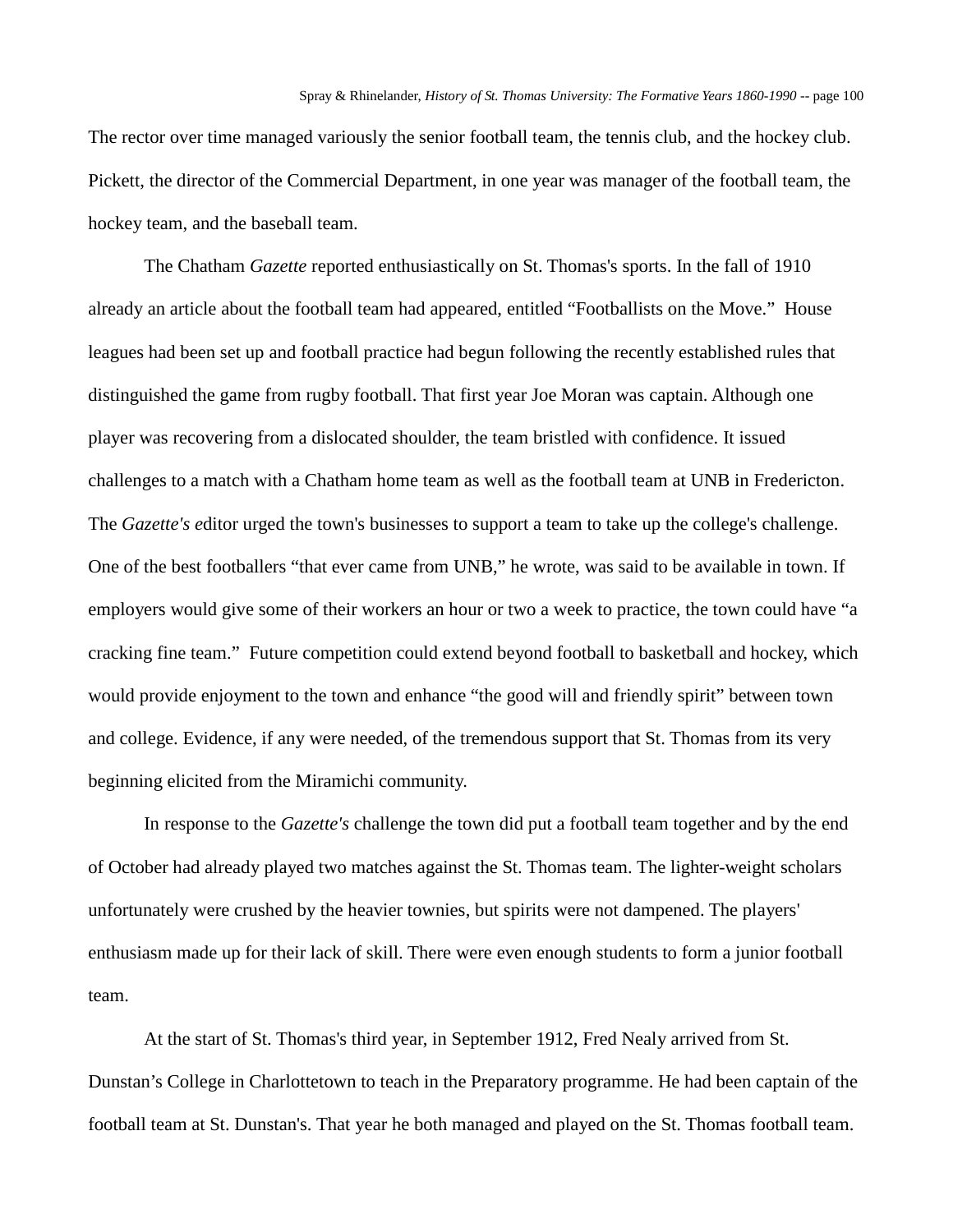His expertise, unfortunately, did not translate into victories for the team. In September, he took the team to Charlottetown for a match against his alma mater, St. Dunstan's, which they lost. Later that fall the team traveled to Fredericton to play UNB, where they were trounced 24-3. Nealy also played on the hockey team that winter. In spite of his record, everyone was disappointed when he left St. Thomas at the end of the year for further study.

A college baseball team had also formed in the spring of the first year and had also produced a Chatham town baseball team in response. Over the next few years, the St. Thomas team would take on town teams in Douglastown, Newcastle, Loggieville and Bathurst. (Aside: according to an entry in the college's athletics ledger, a baseball bat at that time cost two dollars.)

A "Rooter's Club" was up and running by November of the first year, inventing and practicing college cheers. An example appeared in a newspaper report of a college concert in January 1911:

Hi hi choik! Hi hi choik! Halumun, talumun gee! Riggidy, raggady, S.T.C.! Riggidy, raggady, S.T.C.! Gee hee, gee ho! Gee hee, ha ha! St. Thomas, St. Thomas! Rah, Rah, Rah!

The first college team sweaters arrived also in January, 1911. The St. Thomas monogram in green and gold letters stood out against a green and purple background.

The bowling alley, which had two "box alleys," was ready for use during that first winter, providing some opportunity for indoor winter sports. Plans were made to construct a covered handball alley and basketball court on church property in a small field nearby. Thus, a College Handball Club took shape in 1911, and following the construction of an outdoor tennis court in 1912, a Tennis Club. By 1915, St. Thomas would have a soccer as well as a rugby team. At the start of term in 1916 a punching bag was donated to the gym, and by November boxing had become a popular pastime,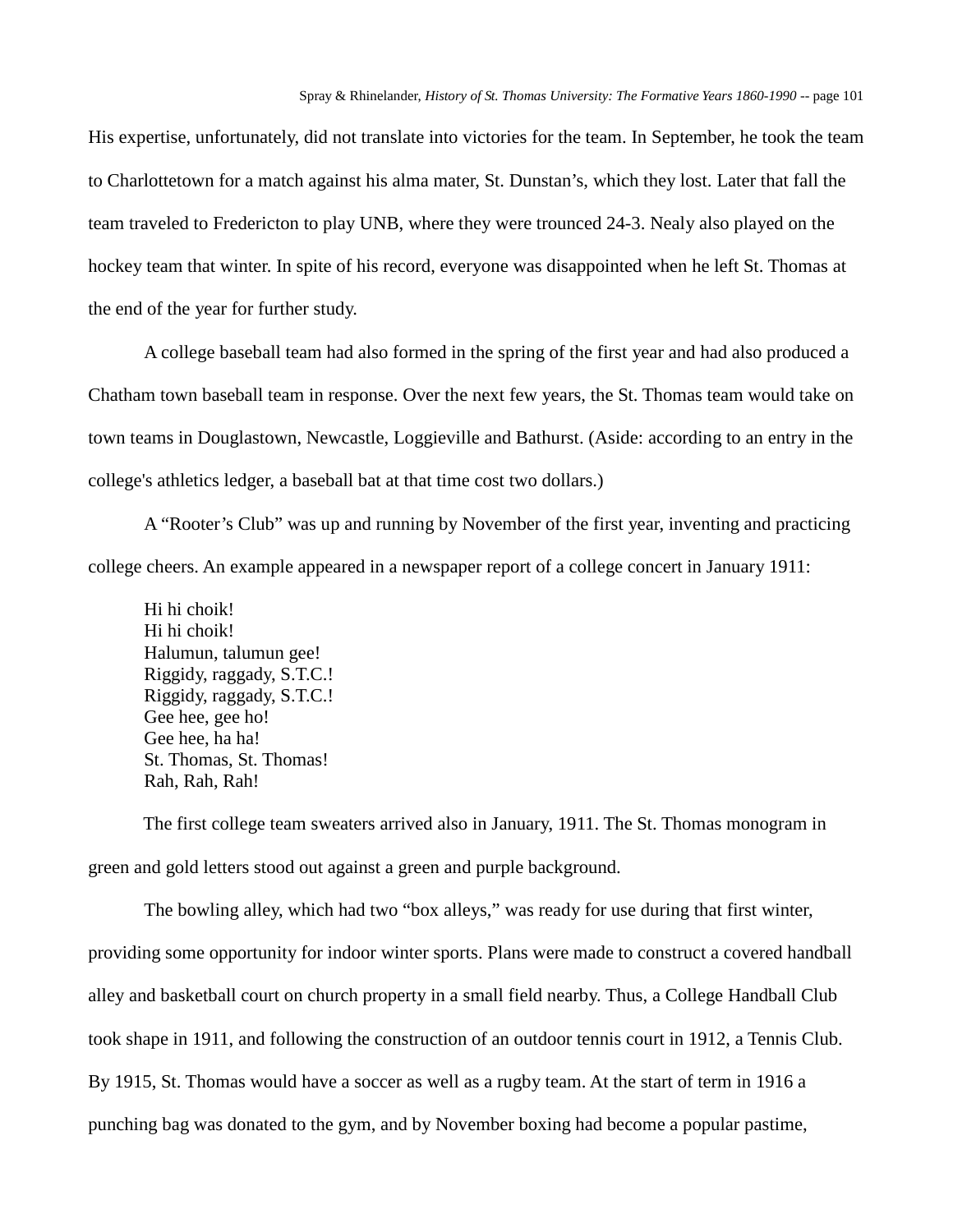leading to "some clever exhibitions of the manly art."

An Annual Field Day from 1915 on saw athletic competitions in all sports at Senior, Intermediate, and Junior levels. The Knights of Columbus donated money for a gold medal for the top Senior athlete each year, while the Assumption Society funded a gold medal for the Intermediate champion. The Junior champion was awarded "a valuable prize."

#### **Hockey**

The most important sport, of course, was hockey, both from the point of view of student competition and of public attendance. By opening day the college had graded and prepared a usable outdoor rink. There were enough good players among St. Thomas students to form two evenly matched teams. At the time a full team had a complement of only eight players (seven plus a spare): Goal, Rover, Centre, Left Wing, Right Wing, Point, and Cover Point. It made for exhausting performances for individual players.

The first winter, in January 1911, Victor Gray, a lay teacher and the new hockey manager, gave the players a stirring motivational talk. He told them how the St. Michael's College team in Toronto had advanced to the junior world championships. He entered the St. Thomas team in the North Shore League and even drew up a schedule of games.

Hockey at St. Thomas was so popular that, in November 1912, the college laid the foundation for a new rink. Originally designed with a small ice surface forty by ninety-eight feet, it was expanded during construction to seventy by one hundred seventy feet, nearly regulation size. The rink was opened in time for the new term on January 15, 1913, and the next day a team from Commercial faced off against one from Arts. It was a wild and unpredictable affair, according to reports, in which Arts lost. Some of the boys, it appeared, had never used hockey sticks before.

In January 1914 Fr. Louis O'Leary (shortly to become Auxiliary Bishop of the Diocese)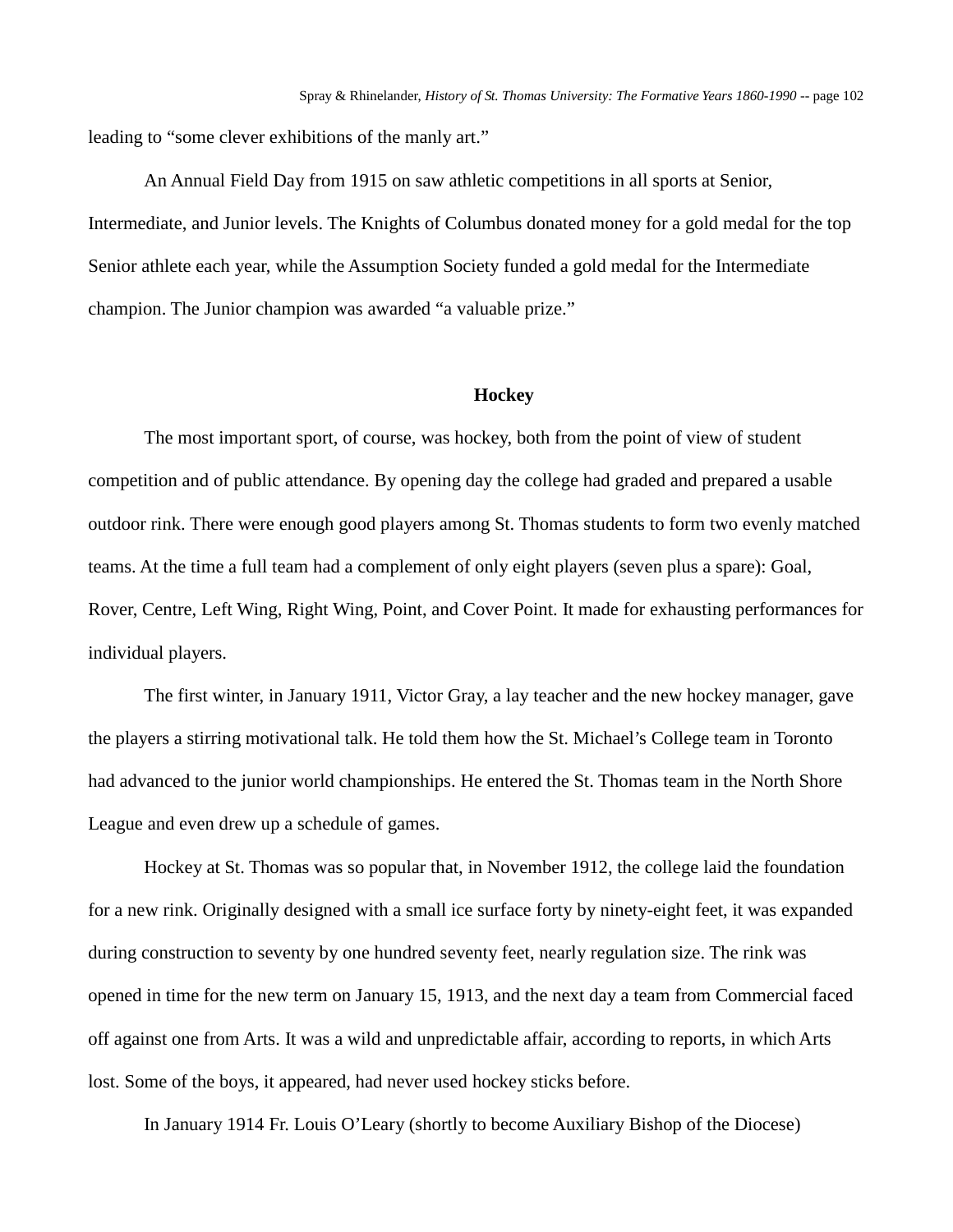presented a cup to the Athletic Association for a competition in the house hockey league, which excluded members of the senior team. It was designed to stir up "wholesome rivalry" among the other students, although the winners would likely "win the coveted honour of a position on the College Senior Hockey Team." In a modern twist, that same year the "Smokers" challenged the "Non-Smokers" to a game. The Non-Smokers won and claimed it "proved conclusively that it is impossible to smoke and play hockey."

The rink actually became a source of revenue for the college. It was opened to the public for free skating on Monday,Wednesday, Thursday and Friday Evenings. On Wednesday nights a hired Citizen's Band even provided music.

By the college's third year the Senior team was playing in the North Shore Intermediate League. The first game in the new rink took place in February 1913 to a packed and enthusiastic crowd, who watched "some fast hockey." Joe Curry, a well known Chatham athlete, was coaching the college team. Despite the fact that the St. Thomas team was leading the league, they lost the game, which was apparently "marred by much rough playing." The Rooters Club and the Glee Club, under the direction of F.P. Carroll, a member of faculty, did their best and must have boosted morale since the team went on to win the League championship in April. The Executive of the North Shore Hockey League organized a banquet for the team and presented them with the Lennan Cup.

St. Thomas repeated its League championship three years later, in 1916. The following year the St. Thomas hockey team traveled to Fredericton twice, beating the UNB team both times. The second match, held in March, 1917, was particularly fast and closely fought. St. Thomas scored the winning goal in the last minute of play, and the team went on to win the North Shore Championship again that year, and would do so again in 1918.

These young, enthusiastic and talented sportsmen in their green-and-gold outfits, along with all the rousing dramatic and choral performances, not to mention the solemn religious celebrations, wound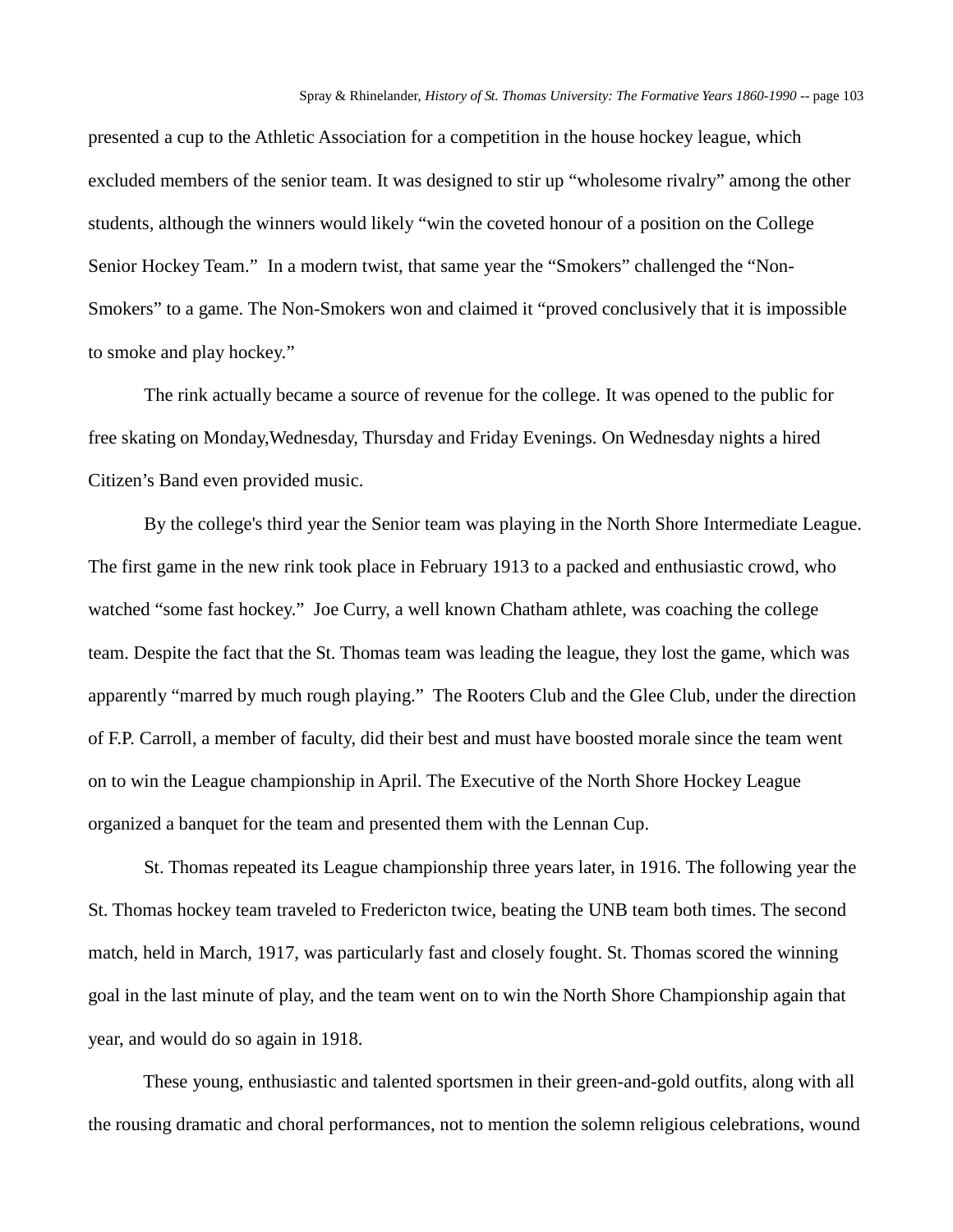the college tightly around the hearts of the people of the Miramichi. They stamped upon St. Thomas a tradition of reaching out into the community that lasted throughout the first century of its existence and beyond.

# **Financial Problems**

Yet despite St. Thomas's apparent success in its first few years, as demonstrated by its expanding enrolment and flourishing athletic and other activities, financial and political problems lurked beneath the surface.

Concerns about the financial status of St. Thomas began the day the college opened. The Chatham diocese was not wealthy. Finding the money to operate the college and pay the clerical and lay teachers was a constant worry for Bishop Barry. The Basilians understood this and made few demands in the early years. By 1916, however, they too were beginning to be worried. At the start of term in September, 1916, Fr. Plourde, director of Commercial and bursar of the college, wrote a pessimistic letter to the Very Reverent Fr. Forster at Assumption College in Chatham, Ontario, expressing his concerns that the diocese was not meeting the college's expenses. According to Plourde, the debts for the academic year 1915-1916 were \$2,324.33. By July 1, only \$1,475.43 had been collected. Although \$289.64 had come in since then, they were still left with a debt of \$559.26 from the previous year. Now at the start of term they had only \$1,765.07 to pay salaries and other expenses for the year. The Auxiliary Bishop Louis O'Leary had assured him the outstanding debts would soon be paid and so could be considered assets rather than liabilities. The college, O'Leary had declared, was solvent.

Plourde was not so sure. One could not, he wrote, pay the cook, the maids, or the servants, or buy things, with uncollected debts. It was impossible to "make the house pay for itself" on the receipts of each year. The rector had agreed with him that the cost of living was simply too high. Liabilities had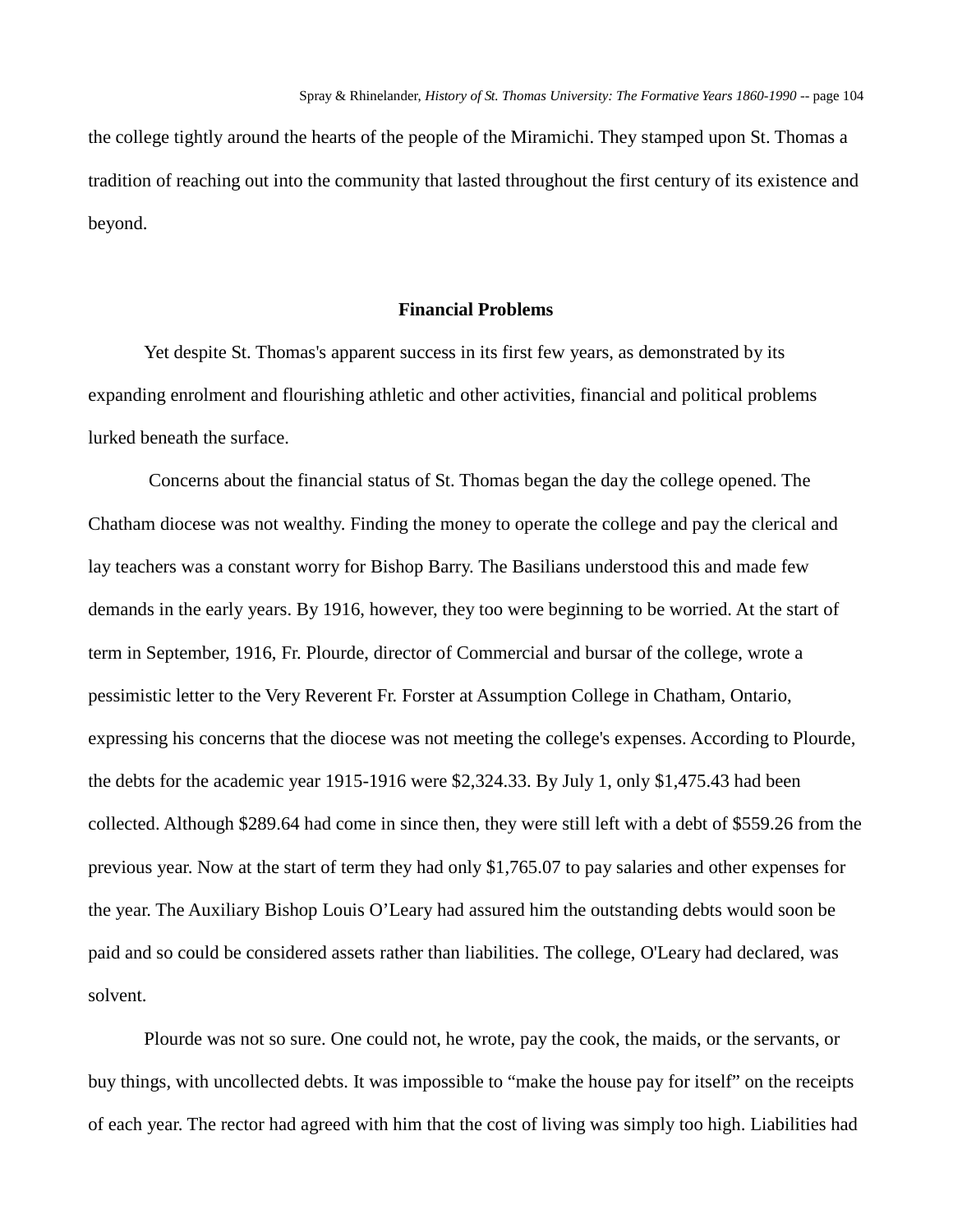to be met, the faculty had to be paid. The diocese had to pay more. Evidently, it was the nonchalance of Barry's staff about finances that most bothered Plourde. He expressed his doubts that the diocese would be able to meet its contract with the order. He, Plourde, had pointed out to the bishop that with tuition fees of only \$150 a year for boarding students and \$20 for day students, without the diocese's \$2,000 the college could not operate. And Barry had informed him that he doubted the diocese would be able to afford the \$2,000 every year. Plourde begged Forster to come to Chatham to straighten things out with the bishop. He even offered personally to pay his train fare.

It is not clear whether or not Forster came, but within four months, in January 1920, the ailing Barry died. The diocese's new bishop, Patrice Chiasson, was an Acadian and less concerned than his predecessor for the well-being of English-speaking St. Thomas. The financial situation worsened, until as a result in 1923 the Basilians decided to leave Chatham.

The college's financial difficulties of course in the large scheme of things were the result of the poverty of Northern New Brunswick. Tuition was not especially high, yet many students came from families who could only afford to pay in installments and the rector had not the heart to turn them down. One mother, whose son hoped to become a priest, had written the following plaintive letter to the bursar in 1916 in response to a bill from the college :

Received an account from you last night which I cannot pay at present. The Bishop promised to pay half of the fee when Willie first went there. Only for that I would have sent him somewhere else, for I could not afford to pay it all. I paid half every year but I still owe six dollars and twenty-five cents( \$6.25) which I will pay when Willie is working in the summer-time. The seminary's twenty-five dollars is what the Bishop promised to pay and which I cannot pay. P.S. God knows I have hard times enough to get through the winter with three or four children and no way to get money.

# **Church Politics**

It was not only financial problems, however, that concerned the Basilians. Political issues also threatened St. Thomas's continued existence. One such issue concerned the Eudist Fathers. The Eudist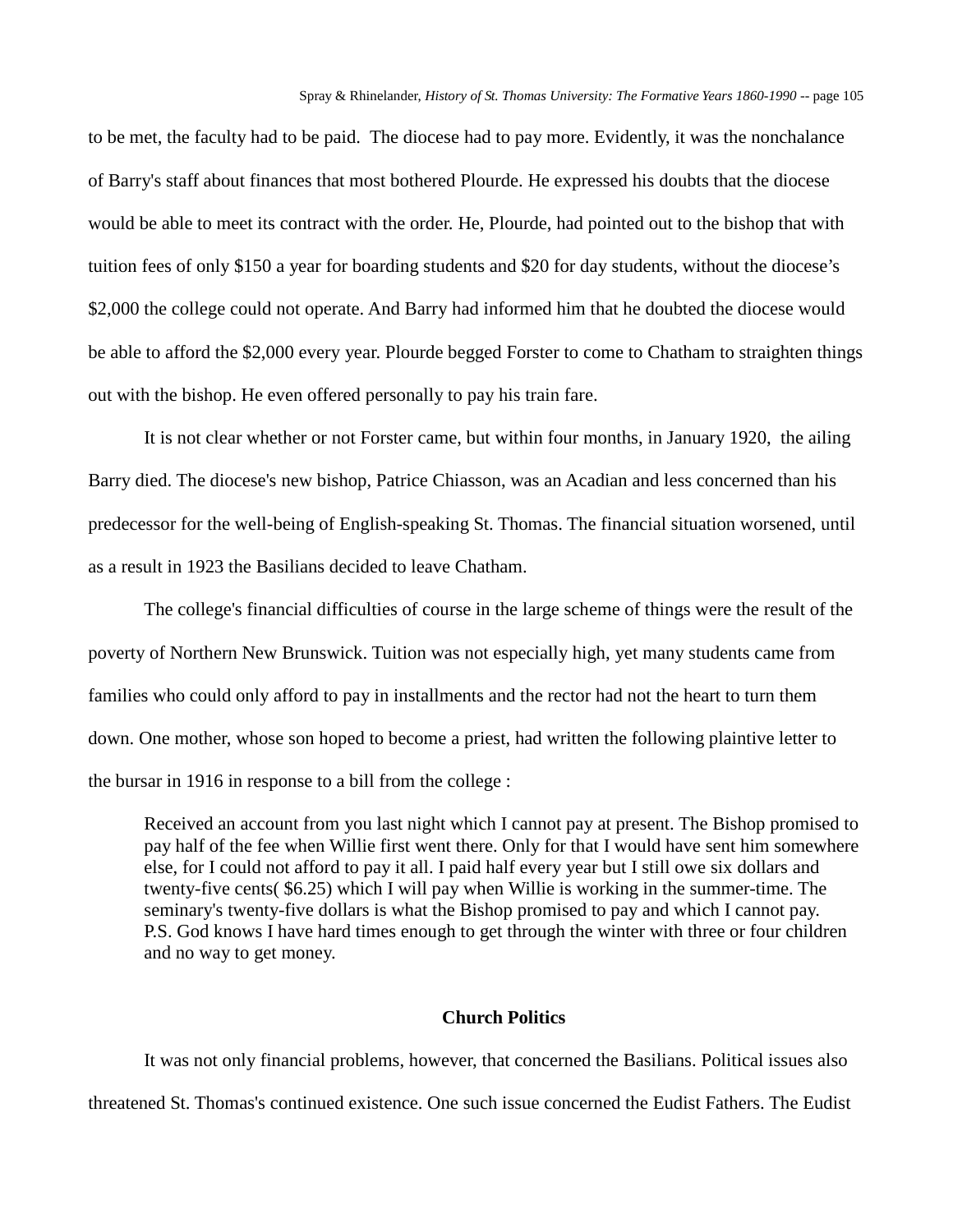Fathers as we saw earlier opened their Collège du Sacré Coeur in Caraquet in 1899. It became popular with the local francophone Catholics. Its remote location was not a concern to the Basilians in 1910 when they arrived in Chatham. In 1914, however, Sacré Coeur was destroyed by fire, and although the local inhabitants of Caraquet wished to see it rebuilt there, the Eudist Fathers considered Bathurst a more desirable location and requested permission to rebuild there. Barry had to make a difficult decision.

In a letter to Bishop Barry written in February 1916, St. Thomas's rector expressed his deep concerns. He felt that such a move would have a seriously negative effect on St. Thomas by cutting off recruitment from what he considered "the best territory in the Diocese of Chatham." Many of St. Thomas's boarding students came from the northern part of the diocese. If another college were to open in Bathurst, between Chatham and the north, he was sure that "many of those students would not pass by a College in Bathurst to attend St. Thomas College." He warned the bishop that if the move were allowed, it would adversely affect the conditions under which the Basilians had agreed to come to Chatham. Those conditions had been agreed upon verbally, even if not in writing.

The head of the Basilian order in Toronto, Fr. Nicholas Roach, happened to be yet another brother of the rector, William Roach. When the former was informed about the matter he too wrote to Barry objecting to the relocation of the Eudists' college in Bathurst, for the same reasons. Like his brother, he argued that it would surely cut St. Thomas off from the best territory in the diocese for recruiting boarding students. He pointed out that there was little territory in the southern part of the diocese from which to draw students. "I am convinced," he wrote,

that St. Thomas College cannot survive the removal of the Collège du Sacré-Coeur to Bathurst, nor do I think its reopening would have been considered for a moment if there had been a College in Bathurst at that date.

He was now "respectfully" protesting the proposal.

Barry sided with the Roaches. Later that same month, in February 1916, he contacted the rector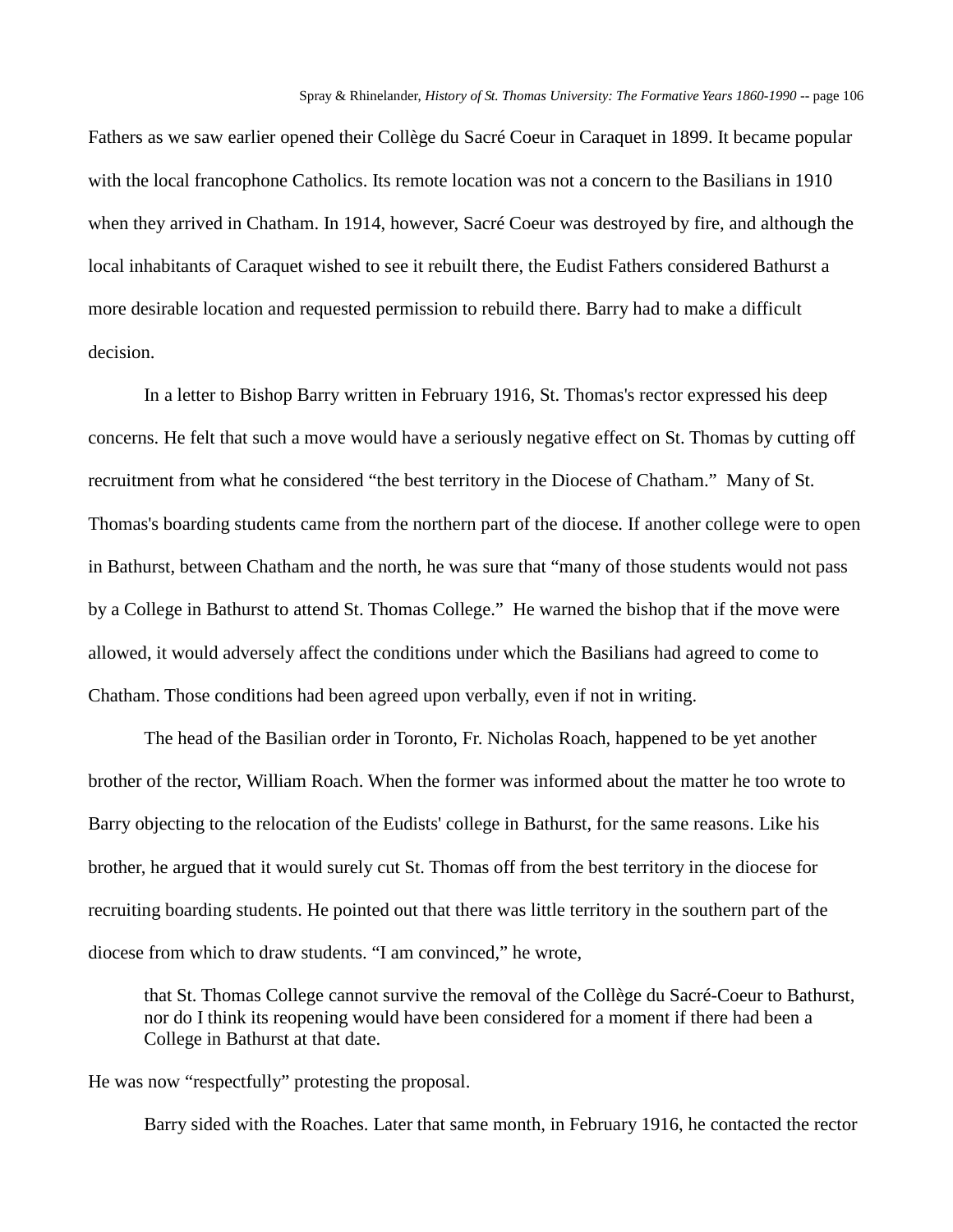of St. Patrick's School in Montreal, the headquarters of the Eudists, to inform them that he would prefer they rebuild in Caraquet since he felt Bathurst was "too far from the center of our Acadian population and too near Chatham," where St. Thomas was doing good work under the Basilians. He suggested that if the Eudists did not wish to rebuild in Caraquet, another religious community of priests or brothers might be willing to re-establish a college there. He received no reply, and the problem remained unsolved. He sought the advice of his priests.

The elderly Stanislaus Doucet, who had taught at the college (then St. Michael's) in the years before 1880, expressed his view that the Eudist Fathers should be allowed to rebuild wherever they wished since "for 15 years they have served the Diocese well." He supported their plan to move to Bathurst. If St. Thomas needed protecting, he recommended that a condition of the Eudists' removal be that "they not accept in their college any English speaking boy from any parish of the Diocese." Other priests also wrote supporting the move to Bathurst, including Fr. William Varrily, now in charge of the West Bathurst Church. He too had taught at St. Michael's College for a number of years in the 1870's and was nominally a member of St. Thomas's board of governors (although it had never actually met). He felt the establishment of a college by the Eudists in Bathurst would not harm St. Thomas College because "the course of studies given in both are on different lines." The Eudist Fathers provided a classical education while St. Thomas provided a broader education, including a commercial programme.

Not all Barry's counselors were in favour. Fr. John Carter sided with the Basilians and wrote an angry letter. If the Eudist Fathers did not rebuild at Caraquet, he wrote, they should "resign from the Parish." He agreed that if they went to Bathurst "it would certainly take [away] some who would attend St. Thomas otherwise." He concluded that, "as St. Thomas College may be looked upon as the Established Seminary of the Diocese, it seems in line of duty to shield its existence."

Barry had other, although related, concerns. He was feeling his age. In 1918 he had suffered a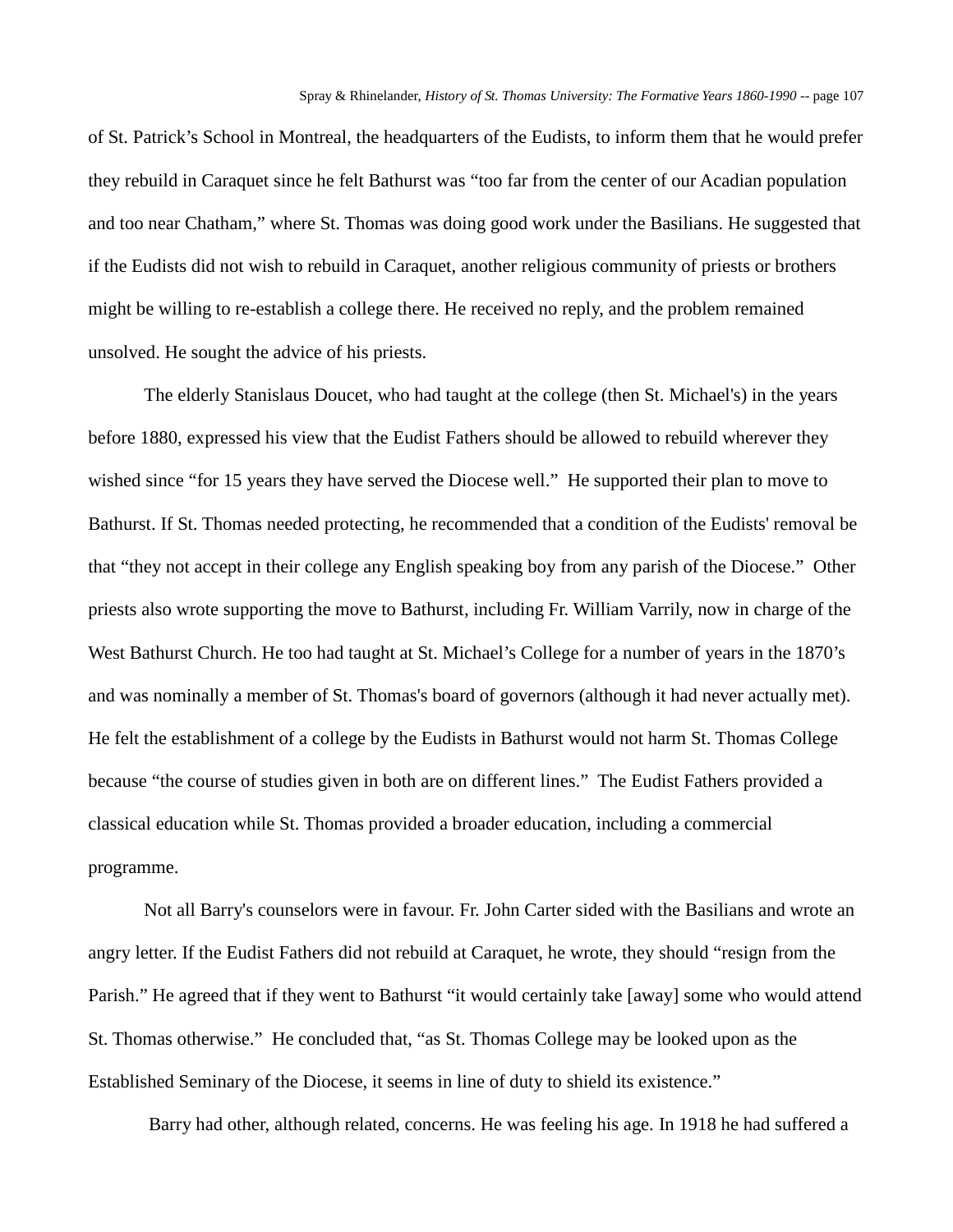stroke and was worried about who his successor might be. Many Acadians in the diocese were feeling under-represented and wanted an Acadian bishop. When Rome had denied him a new diocese for French-speaking Catholics, he had at least made an attempt to provide Acadian episcopal representation. In 1912 Rome had accepted his recommendation of an Acadian priest, Fr. A. E. LeBlanc, for the position of Bishop of Saint John. This, however, had not satisfied many of the Acadians in the northern part of the province, and they outnumbered English-speaking Catholics. Barry's preference for his own replacement was Louis O'Leary, his Auxiliary Bishop. With an Acadian bishop now in Saint John, Barry feared that if Rome were to choose another Acadian bishop to replace him in the Chatham Diocese the Acadians would control the Church throughout the province, which would not bode well for the English-speaking St. Thomas College.

#### **The College Burns Down**

Nature took a hand in the debate. On March  $13<sup>th</sup>$ , 1919, a massive fire totally destroyed the old college building, a disaster that jeopardized the college's very future. The building had been built in 1878 to replace the original college building, which had also burnt. It was reported in the *Gazette* that the fire was one of the most spectacular blazes ever witnessed on the North Shore. The huge fourstorey wooden building, two hundred feet long with an eighty-foot wing, on its hill-top site overlooking the town, "made the sight awful and sublime as the fiery elements broke out through storey after storey, room after room, until the whole building was one seething inferno of demoniacal fiery rage." Within an hour the building was completely destroyed.

Fifty-eight boarding students as well as several of the teaching staff resided in the building at the time. Miraculously, all got out safely, although some, like Fr. Pageau, had narrow escapes. He was cut off by the flames in his third-floor room and had no way out but his window. Two students saw him, ran for a ladder and held it up as high as they could to try to reach the window. It was too short, and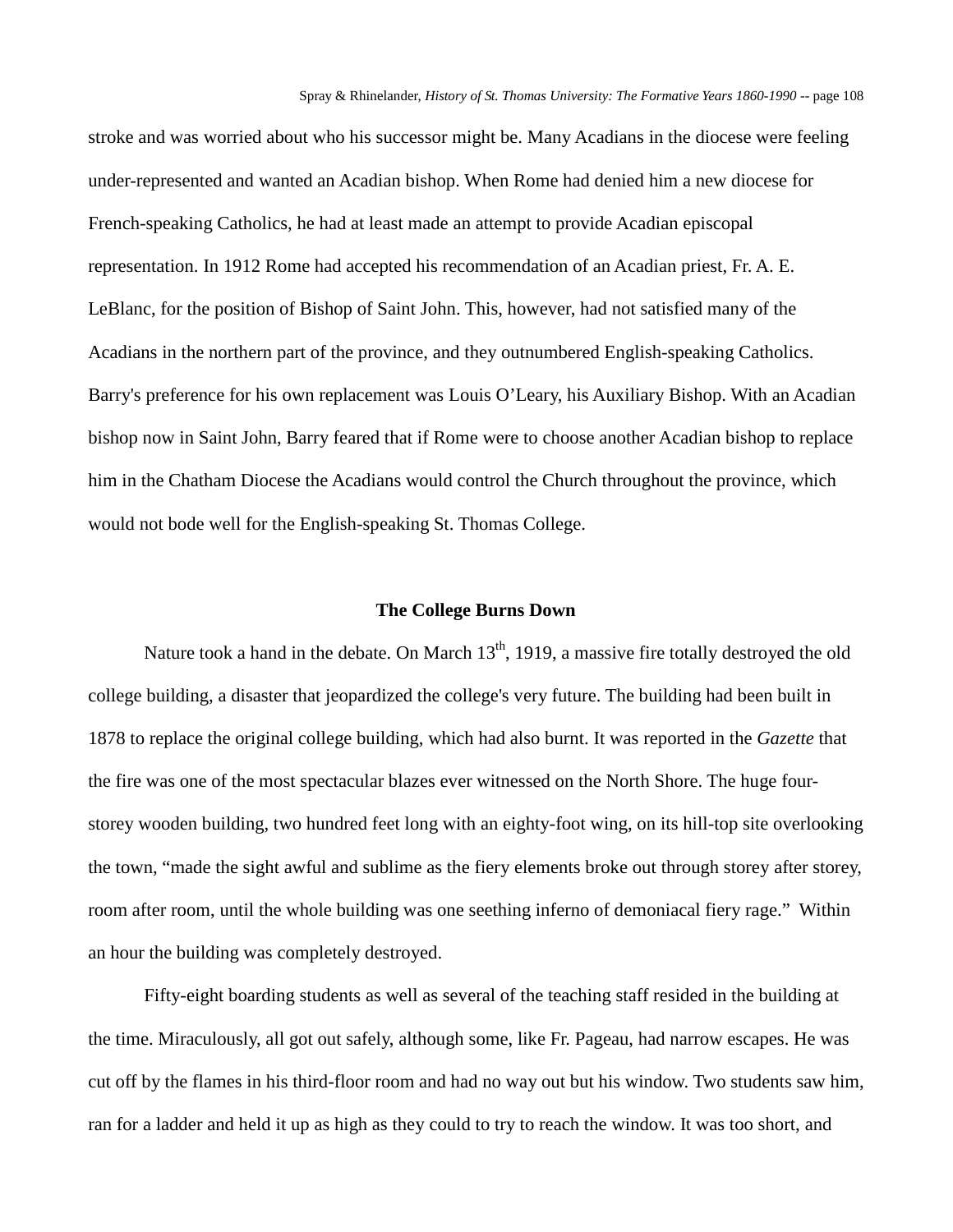when the flames got closer Pageau was forced to jump. He made a grab for the ladder on his way down but missed. He landed in the deep snow but was stunned by the fall, injured his head and shoulder, and broke his hip. He was taken to hospital and for the rest of his life walked with a limp. A staff member, William Lyons, who was the last to leave the students' dormitory, was cut off inside the front entrance. He tried unsuccessfully to reach the back door and eventually escaped through a side door. He emerged with blackened face and singed hair but not seriously injured.

Most escapees lost everything except the clothes they were able to grab as they fled. Many were in their night clothes and bare feet. The firemen arrived quickly, but the fire had spread so fast there was nothing they could do to save the building. They concentrated their efforts on keeping the fire from spreading to the nearby buildings, including the convent and the hospital. Sparks were carried throughout the town and even set a number of roofs on fire. The firemen were kept busy most of the night. It appeared that the fire started near the back entrance of the students' dormitory and was not detected until it had spread to the second floor. Faulty wiring was suggested as the probable cause.

Residents of the town turned out *en masse* to assist. Hotels and homes throughout the town, and even St. Luke's Methodist Church, took in the displaced students while the staff were accommodated in the bishop's residence. Bishop Barry announced that the school would rebuild immediately, although it would entail a major undertaking for the diocese. The building had been insured for only \$27,000, which it was estimated would cover but a small portion of the rebuilding cost. Gone to ashes were the library, the refectory, the chapel, the classroom furniture, all the furniture from the dormitories. Among the few objects saved by brave students was the Literary Society's treasured player-piano, the gift of their Honorary Vice-President Fr. Cormier.

The principal of the Grammar School offered the college some extra desks for temporary classrooms. Barry asked the rector of St. Joseph's College in Memramcook if he could take in boarders until the new St. Thomas was built. The rector responded that they could take in "four or five advanced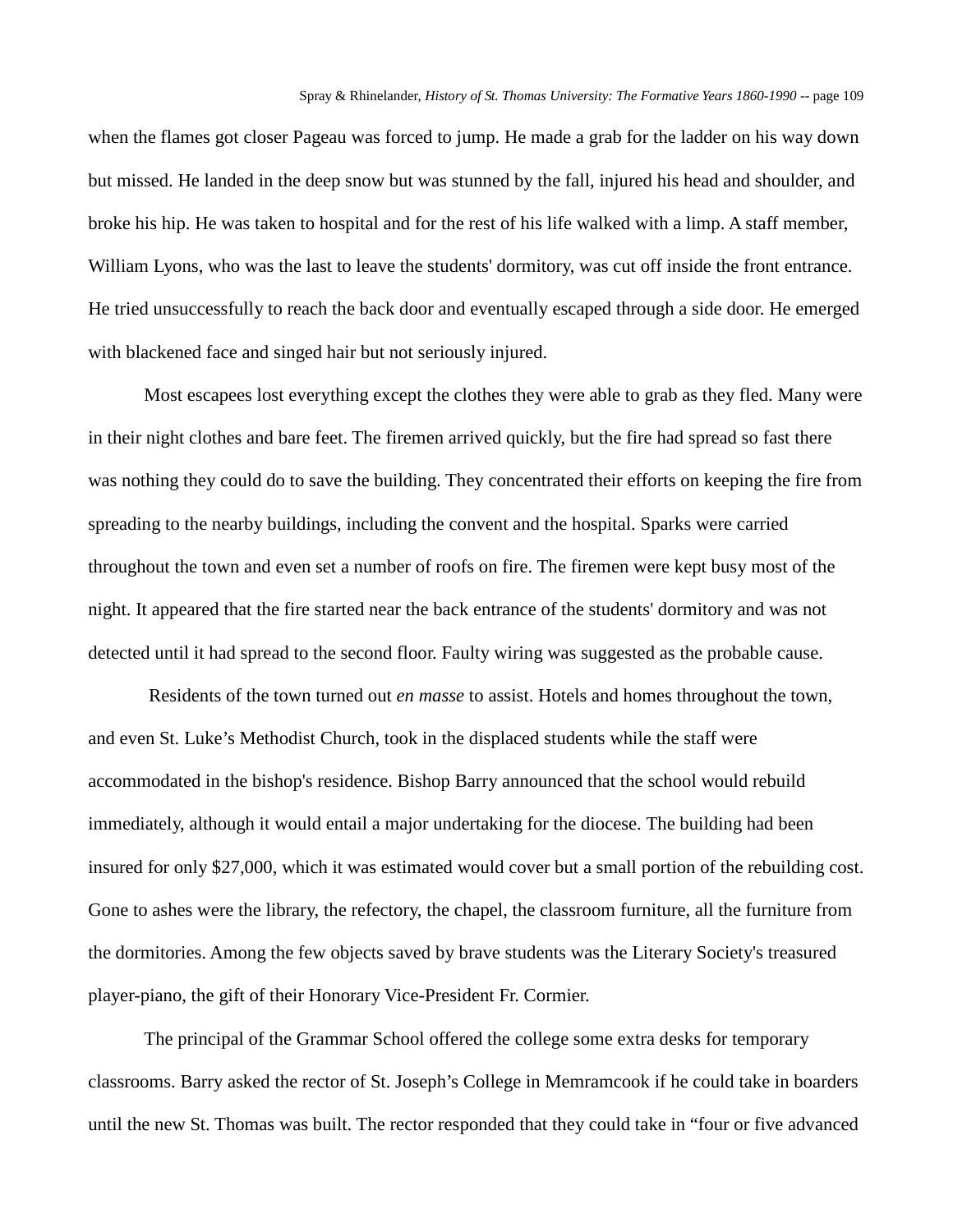students who could not otherwise continue their studies" but that was all they could accommodate before the new school year in September, so it was decided to send the boarding students home. The Knights of Columbus had offered the use of their hall for classes, and on March 24 classes resumed for local day students.

### **A New College Building**

St. Thomas having lost two wooden college buildings to fire in the past four decades, Barry decided this time to rebuild in stone or brick. The plan should allow for wings to be added as needed for future expansion . Plans were drawn up for a conservative, but handsome, three-storey free-stone building with a hipped copper-clad roof, its front exterior modulated by three gabled projections. The cost was estimated at \$85,000, considerably in excess of the insurance on the old building. Barry announced that construction would begin "as soon as the weather will permit."

Fund-raising began immediately. Committees were established throughout the diocese. Enthusiastic campaign organizers personally guaranteed the funds needed for rebuilding in the event of a shortfall. A shortfall there promised to be. An auction in Chatham on April 29, 1919, raised only \$550. Announcements about the financial drive appeared in provincial newspapers with an appeal for assistance from all who were interested in higher education for Catholics. It was pointed out that unlike UNB, St. Thomas received no money from government and was "wholly dependent on voluntary contributions." Judge James Connors of Chatham formed an organization in Bathurst to canvas for funds. Other groups were formed throughout the province. In May the rector of St. Thomas traveled to Saint John to address the congregation in the cathedral, urging their support for the province's only English-speaking Catholic educational institution. \$700 came in from St. Dunstan's in Fredericton. Special events were held in many other places to add to the collections from the churches.

Optimistic as ever in spite of the slow pace of fund-raising, the bishop and the rector set June 8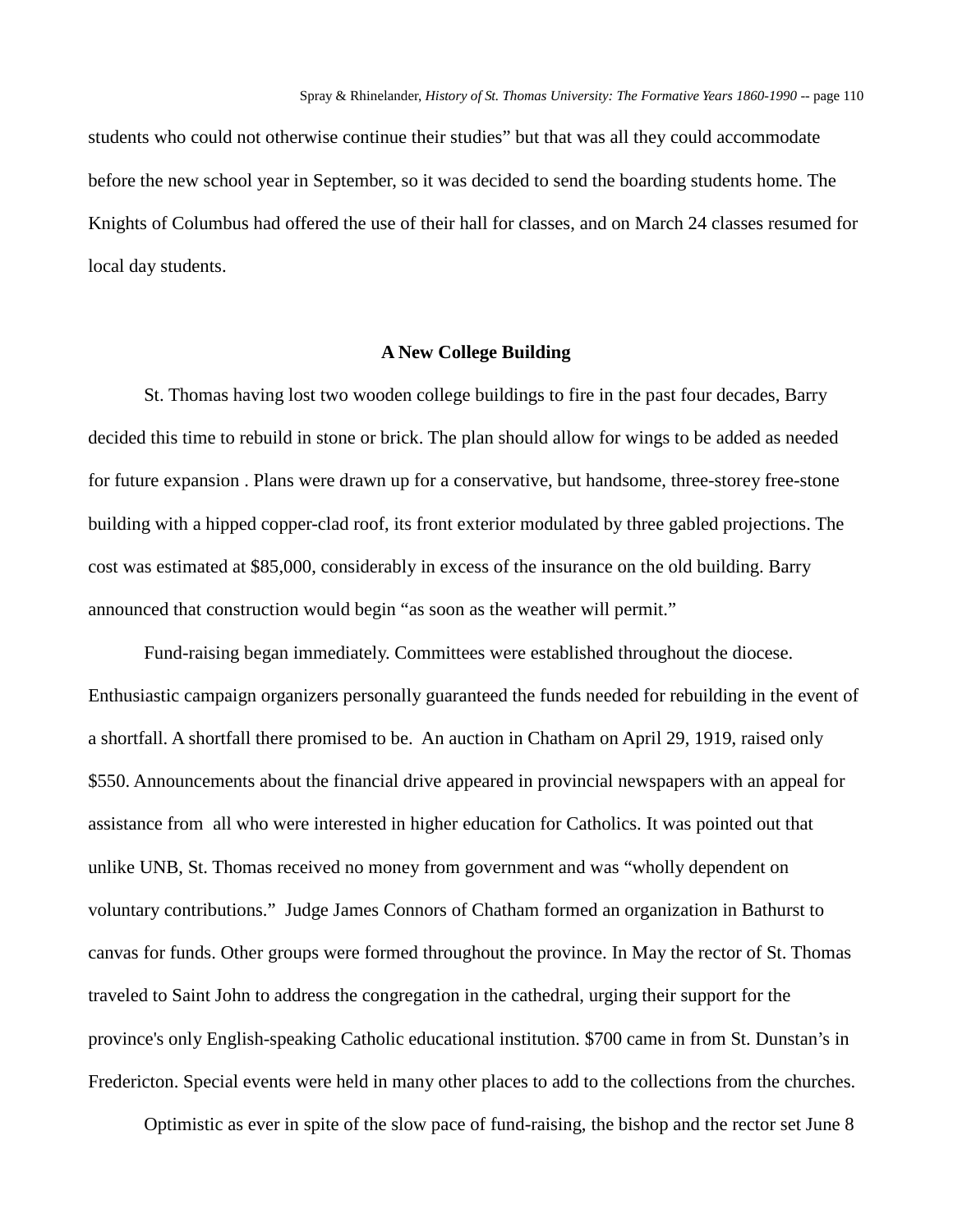as the date for the ground-breaking ceremony for the new building. It would be situated 300 yards from the site of the old building, which would place it "some distance from the brow of the hill." It would have three storeys, but the basement would be completely usable, adding another storey of useful space for not only the furnace and cold storage rooms but also a library, reading room, recreation hall, refectory and kitchen. The dormitories, which had been in the top floor of the old college, for safety's sake would be located on the second floor. The new building would be "more modern in every respect" than the old one. When it was finished, the college would accommodate one hundred boarding and one hundred day students.

At the start of summer in 1919 it was announced that the building's copper roofing would installed by the fall and the building finished by the new year. The prediction was optimistic, although funding was by now sufficient. Construction proceeded slowly because of delays in procuring materials and bad weather. In late July it was announced more realistically that the building would not be ready for occupancy until the following year, in time for fall term in September 1920. Unfortunately, the new timetable meant that Barry would not get to see the new college. His health was failing, he had already suffered from one heart attack, and he died in January 1920.

St. Thomas College continued in bare circumstances through the academic year 1919-1920 with reduced facilities, severely diminished enrolment, a truncated curriculum, and bereft of its founder. Financial support continued to come in from around the province and beyond, however, and not only from Catholics. On Labor Day, 1919, a money-raising "Grand Picnic" under the auspices of Chatham's Knights of Columbus took place on the estate of W.S. Loggie, a prominent Protestant merchant. The event, according to the paper, included speeches by "certain eminent public men" on "social questions of the day" and was reckoned to be a success.

Work on the new college building proceeded. The grand opening was set for Sunday August 8, 1920. A procession began at the cathedral, which was nearing completion although it had yet to be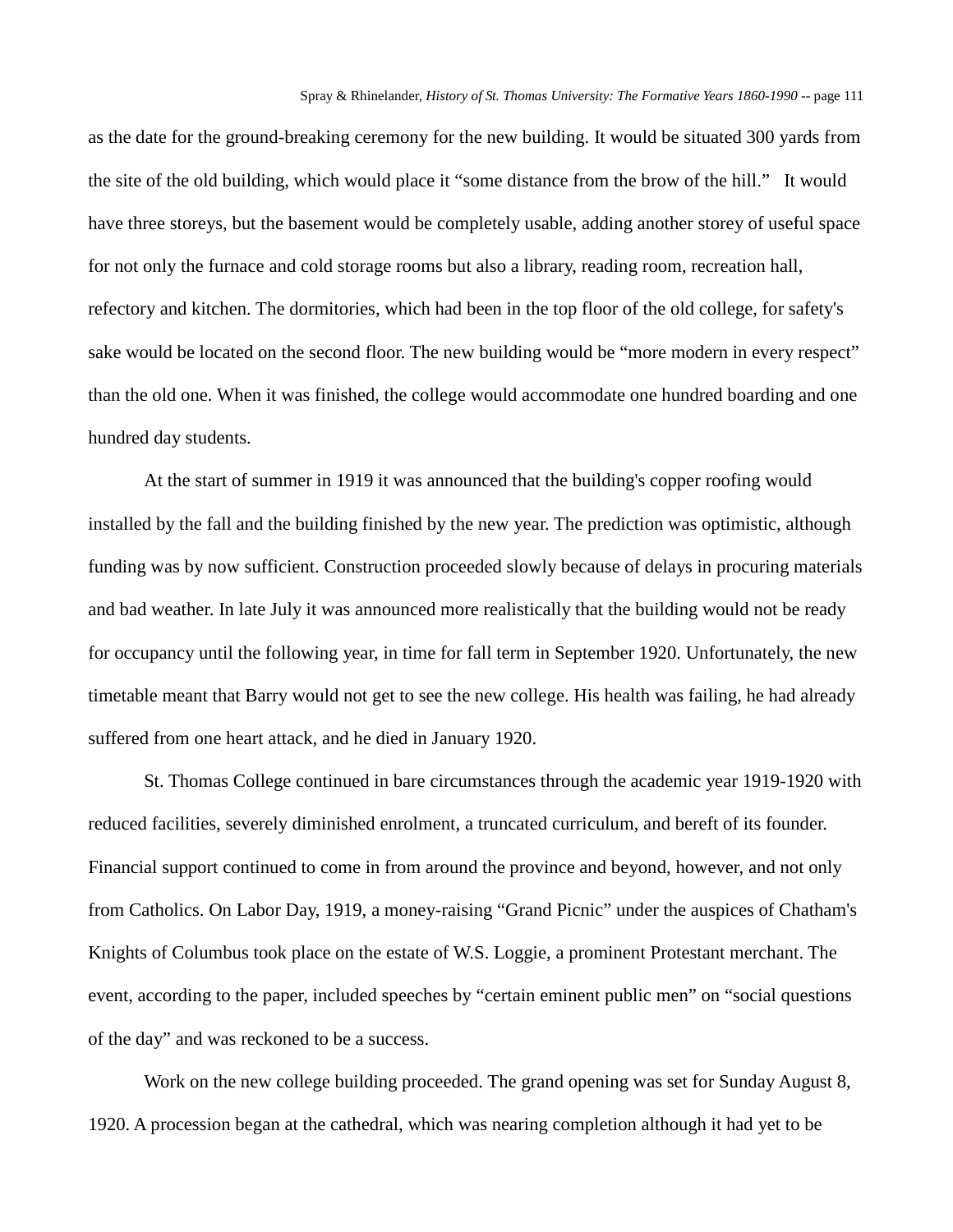consecrated, and wound its way to the new building. The college's long-time friend and supporter, Louis O'Leary, now Bishop of Charlottetown, blessed the building and together with St. Thomas's new Basilian rector, Fr. Frederick Meader, who had recently replaced Fr. Roach as St. Thomas's ninth rector, opened it for public inspection.

Barry would have been pleased. The newly completed building could accommodate eighty boarding students with class rooms for one hundred fifty. An up-beat press release reported that it had many features "which make for comfort and improved conditions in boarding school life," including up-to-date showers and bathroom facilities. The two dormitories were "large, bright and airy" and "scrupulously clean." The cuisine was reported to be "excellent, the bill of fare is second to none in Canada." The classrooms were bright and well ventilated. The building was heated by hot water and there was electricity everywhere for lighting. A Club room, a music room, a billiard room and a library were all designed to provide recreation "on stormy days." Outside, hand-ball alleys, tennis courts, a baseball diamond, a football field, and a hockey rink provided facilities for recreation both in summer and winter. The Saint John *Telegraph* reported that the building was "the finest of its kind in the province." Plans had also been made for a future addition to the building to accommodate more students, and even another building with gymnasium, science laboratories and private rooms for the arts students.

The community continued to show enormous support for St. Thomas. The Sisters at the Hotêl Dieu hospital, who looked after the college's sick students and who had made the hand painted Honour Roll for the earlier war memorial service, now presented the college with statues and a sanctuary lamp for the chapel. The Knights of Columbus canvassed for funds and contributed articles for the chapel. Mrs Troy and Mrs Nowlan one year worked all winter at the canteen in the rink, under the direction of Fr. Sheridan, to raise money for the college. Another lady did all the mending and washing of the linens and vestments used in the college chapel. Others gave their assistance at banquets providing silverware,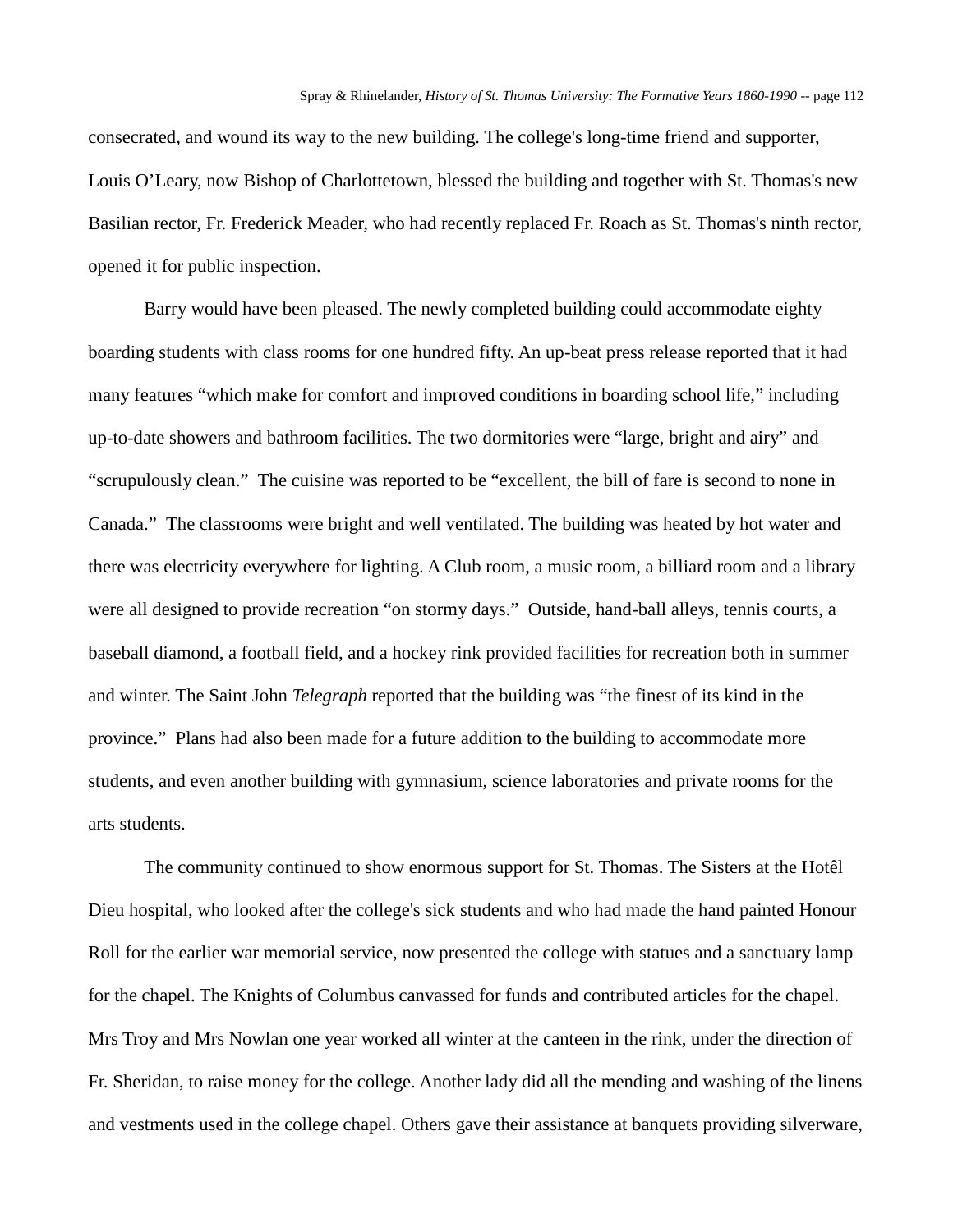linens and decorations for the tables of the principal guests as well as decorating the students' tables. Such evidence of wide community support for St. Thomas College was uplifting. It would continue long after the Basilians left.

A new college building required some updated regulations. Although students sixteen and under still could not smoke, those over sixteen could do so if they had the written permission of their parents. The older students could operate a "Candy Pond" or "Tuck Shop," the profits from which would be used to equip the new chapel, although parents were asked not to be "too generous" with allowances. The college also introduced a "mature student" policy. Students over twenty-one years of age without a "qualifying certificate" or matriculation but who could satisfy the staff of their ability could be considered for admittance into the first year of the arts programme. Entrance to arts courses was also open to part-time students and to anyone not proceeding to a degree but who wished to attend as an "occasional student" in order to follow one or more courses of lectures. To be admitted they had to be at least nineteen years old and to "satisfy the staff of their ability to profit from the lectures."

On opening day in September 1920, St. Thomas College had seventy boarding students and fifty day students.

#### **Resumption of Student Activities**

The Literary Society had lost almost all its possessions in the fire, including some sixty-five costumes that had been collected since 1915. All that had been saved was the "Memorial of the Honor Roll" and the player-piano. The fire had also consumed all the Society's records. Since the boarding students had played the major role in its activities, and since they had been sent home after the fire not to return until September 1920, the Literary Society temporarily ceased operations. The editor of St. Thomas College's first year-book in 1922 would lament that because the names of all those involved in the Society's early formative years had been lost it was impossible to give the thanks and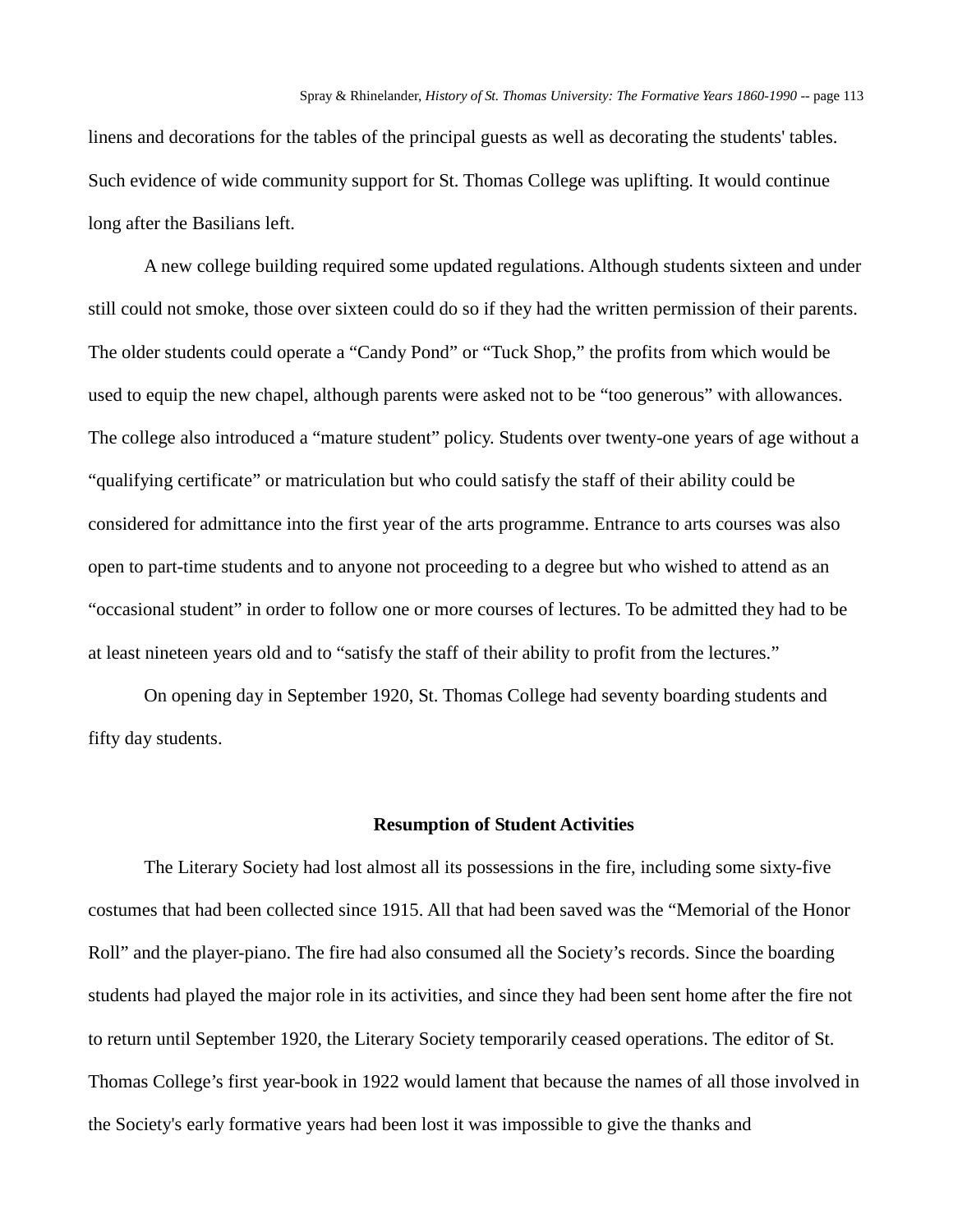acknowledgement due them for their efforts in furthering the Society and the college and "the cause of Catholic education."

When St. Thomas opened in the fall of 1920, therefore, the Literary Society had to be organized from scratch. Denman Coyne, as the member of faculty most involved in the old Society and most interested in reviving it, undertook the task. He decided that, at least for the time being, the several different groups that previously made up the Society should be merged into one. He wrote that he had attempted to create an atmosphere that would keep "lonesome feelings and the blues away," especially for the eighty per cent of students who were newcomers. He appears to have been successful. The Society's meetings were said to be filled with music, dancing and song. The card room and reading room were in constant use. Fr. Cormier, whose saved-from-the-fire player piano graced the Society's room, now donated to the Society books, magazines, botanical specimens, and a chalice for the student chapel. Judge Wilkinson, who had earlier provided the special flagpole for the war memorial, now presented some books as well as pictures of his old friends Bishop Rogers and Bishop McIntyre of Charlottetown. The Ladies Auxiliary of the Ancient Order of Hibernians canvassed for funds for the college and sold candy at their concerts, which paid for books and bookcases for the Society. They also made costumes for "several college plays" and concerts, as well as cassocks for the altar boys.

The Society made and sold candy at their entertainments in order to raise funds to re-equip their rooms in the new building. They purchased a "Brunswick talking machine" with many records of classical and up-to-date selections. They bought furniture and books. They even began a fund to buy a new pipe organ for the new college chapel, putting on "entertainments" at the Millbank school and the Temperance Hall in Loggieville. Local volunteers in those towns made all the arrangements, and eventually the Literary Society raised enough money to purchase an organ.

The Society also put on "Physical Culture" classes with "Callisthenics, Indian Clubs, Dumb Bells, Wands, etc.." The members took part in "Debating, Public Speaking, Singing and Elocution." A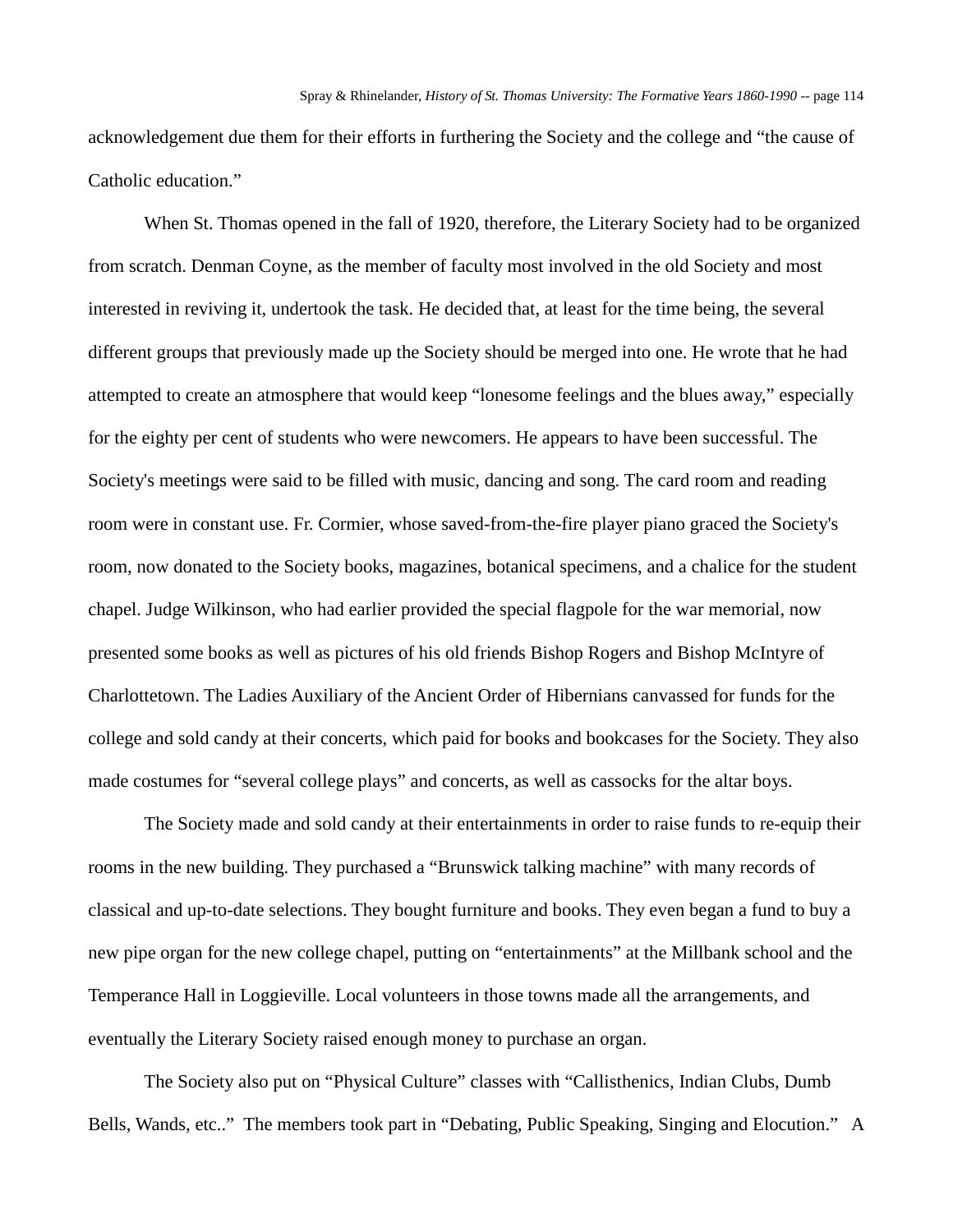special dinner celebrated Thanksgiving Eve with a programme of music, recitations, and speeches. St. Thomas's new rector, Fr. Meader, presided over the festivities and the election of the Society's officers. The following day in the new college chapel the priests celebrated a high mass "for the repose for the soul of a former student and member of the Society."

At Halloween, 1920, the Society entertained with stories and musical numbers by Coyne and others. And just before term ended, the Society put on a "coming of Christmas" entertainment for staff and students. They presented the college's popular cook, "Chef" Alan Hamilton, with a handsome briar pipe. And before leaving for the holidays they gathered in front of the college, gave the college cheer, and called for the rector, to whom they presented a box of his favourite cigars, singing "For He's a Jolly Good Fellow."

The Society remained busy during the 1921 spring term with new concerts and banquets on St. Patrick's Day, St. Thomas's Day, and St. Basil's Day. It also put on a large minstrel show, which according to the newspaper accounts was "the most spectacular Minstrel Show ever held in the Maritime Provinces." It was held at the usual venue of the Opera House and sported a cast of 145, of whom 65 were students of the college. Denman Coyne as usual directed, and it was so popular that he later took it to Blackville and Newcastle. The performance in Blackville involved over one hundred people, and the local ladies put on a "sumptuous dinner for all the show people." Many others helped, and it raised a great deal of money for the college. Arthur Leggatt, a graduate of St. Thomas, looked after the finances, the advertising, and the transportation. Local musicians donated their time in rehearsals and as accompanists. At the end of term, the Society's executive declared it a "most enjoyable year." They had raised lots of money, and in the following year they would equip their rooms better than the old Society's rooms before the fire.

Graduation exercises after that first post-fire year were held outdoors on June 14, 1921. The campus was roped off and a space 90 feet by 120 feet reserved for performances. Outside lights were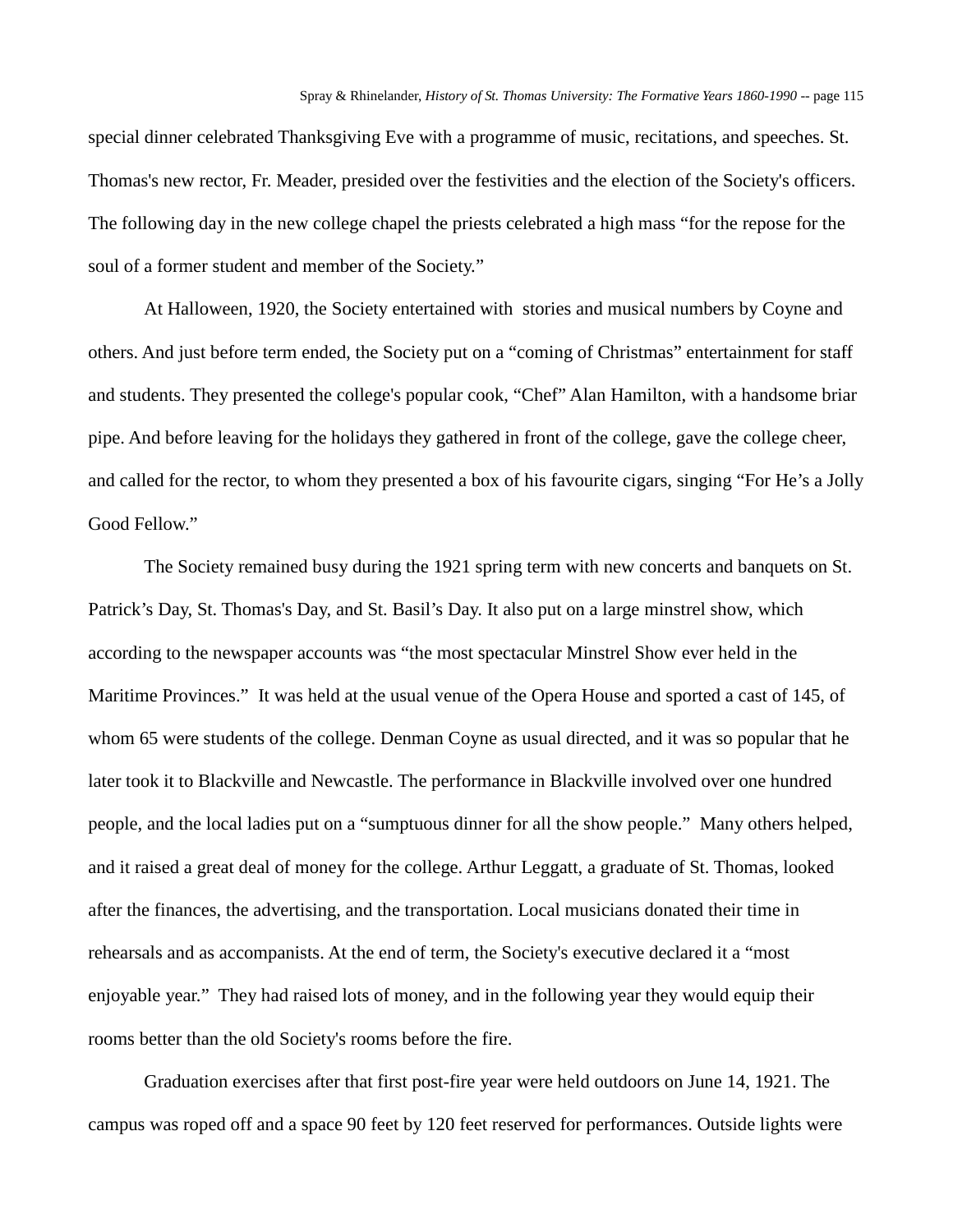installed, and an astounding three thousand people attended. Festivities included a concert by the St.

Michael's Band, a sing-song, a banquet, sports, and various exhibitions by the Literary Society,

including demonstrations by the sixty-five Physical Culture students of "Callisthenics and Drills of

Swedish Movements." In commenting on the success of the graduation, Denman Coyne referred to

the spirit that mutually exists among the students – a spirit whereby all act in harmony, be it on the campus or in the class-room, and it is due to this pervading influence that we have met with such success.

The Literary Society continued to provide various entertainments in the fall of 1921. In January 1922

they presented *The Arrival of Kitty*, a three-act farce, at the Opera House as a fund-raiser.

Coyne was also keen to promote music among St. Thomas students. As he wrote in the first

college year book in 1922:

College life at times would be disagreeable if we had no music to cheer us along. In St. Thomas's the study of this art is rapidly growing in favor amongst the boys. It certainly is pleasing to hear a group of students standing around a piano, singing with great enthusiasm their college songs and other melodies dear to them. It bespeaks happiness, and their happiness being audible, gives their listeners pleasure also. Not one recreative period in the day finds the piano unused.

The 1921-1922 academic year had set a record for the number of piano students. Coyne reported that he had also formed a group of violin players and was working on establishing an orchestra, since a set of instruments had been "partly promised." In light of the popularity of the musical shows of the past year, he hoped to be able to give more attention to singing. His work with the choir had also been successful. They had sung Solemn Vespers for the first time, also a high mass

with the Proper of the Mass, Requiem High Mass, Libera, Miserere, De Profundis, Vespers, [and] Benediction,

as well as the singing of numerous English hymns. The choir had even made progress with Gregorian Chant, Palestrina and part-singing. He hoped soon to acquire a better organ, one large enough to "dispense music in keeping with the singing." The instruments Coyne had secured for an orchestra finally arrived. In March, 1922, at the banquet on St. Thomas Aquinas Day, the college's new ten-piece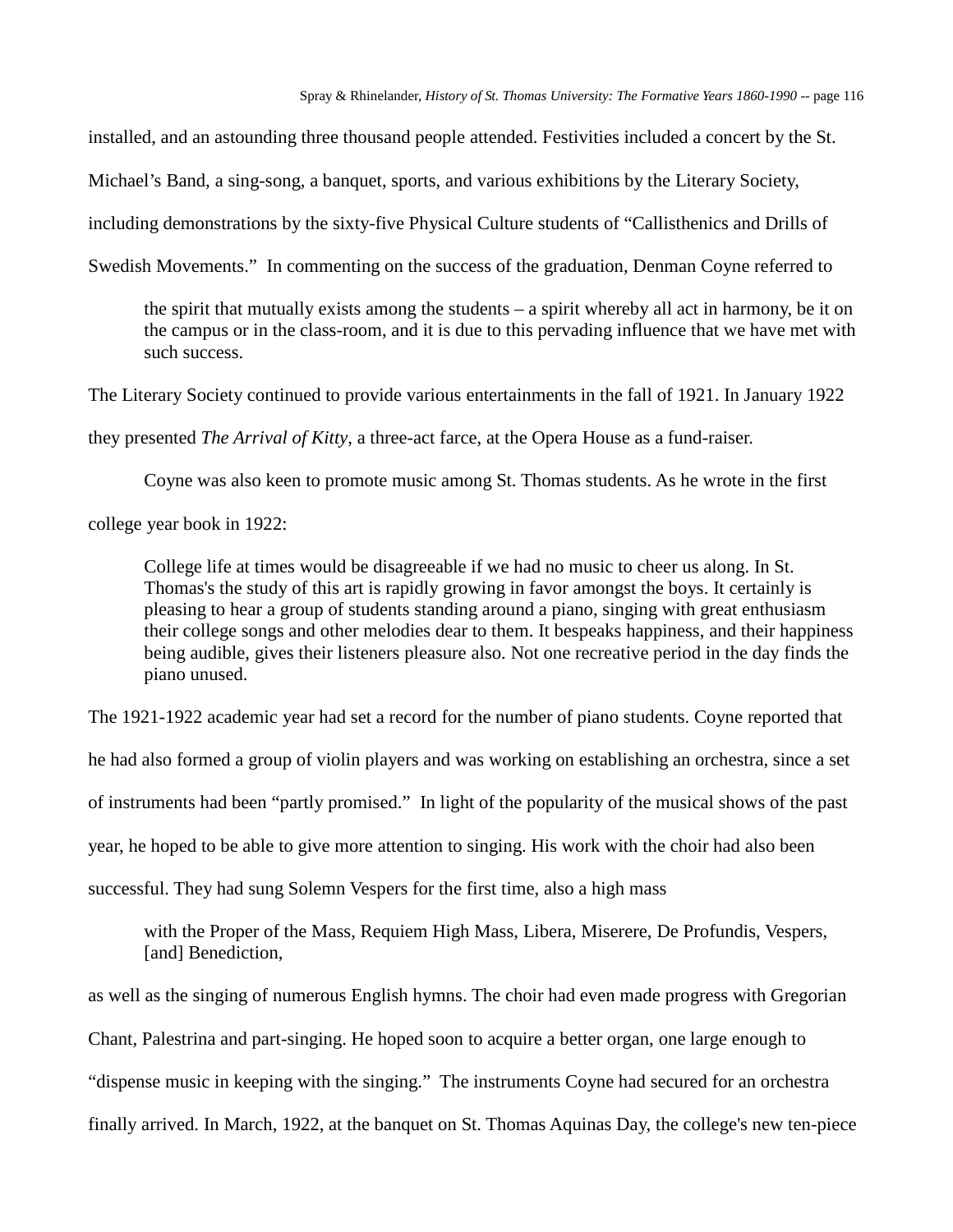orchestra gave its premier performance.

From the point of view of St. Thomas's students and the surrounding community, affairs at St. Thomas were in excellent shape. A thoroughly cooperative atmosphere had been established between "town and gown." As if often the case with institutions, however, people in charge are forced to put on a brave front when they know all is not well. Problems with the administration and financing of St. Thomas had persisted and soon threatened the college's very existence.

# **The Basilian Fathers Get Cold Feet**

By 1921 the Basilians reached the end of their rope with running St. Thomas. Earlier, their hesitation about continuing to staff the college had led Barry in 1919 to contact the Very Reverend J. M. Filion, Provincial Superior of the Society of Jesus in Montreal, asking him to come to Chatham to discuss the possibility of the Jesuits taking over the college from the Basilians. Filion's response dated May 22, 1919, was lukewarm. Although he expressed interest in a college in Chatham , "or somewhere else" in the diocese, "no matter how handicapped we may be as to men," he had pointed out that at the present time taking over "a complete college" was "a mighty difficult proposition." He was, however, willing to talk about it to see if there was any way to work things out.

He was being frank with Barry. The English speaking portion of the Society of Jesus in Canada at that time had a serious dearth of men, especially priests. They were more interested in extending their activities in the Canadian West where the population was expanding rapidly with the arrival of thousands of Catholic immigrants from Europe. Filion had written that "if we are to do God's work in the West, it is in the East that we must expect to find the men." He noted that although the Chatham Diocese might be a fertile ground for obtaining vocations, it might interfere with the bishop's needs to recruit priests for his own Diocese.

The next communication between Barry and Filion occurred in December 1919. On the 15th of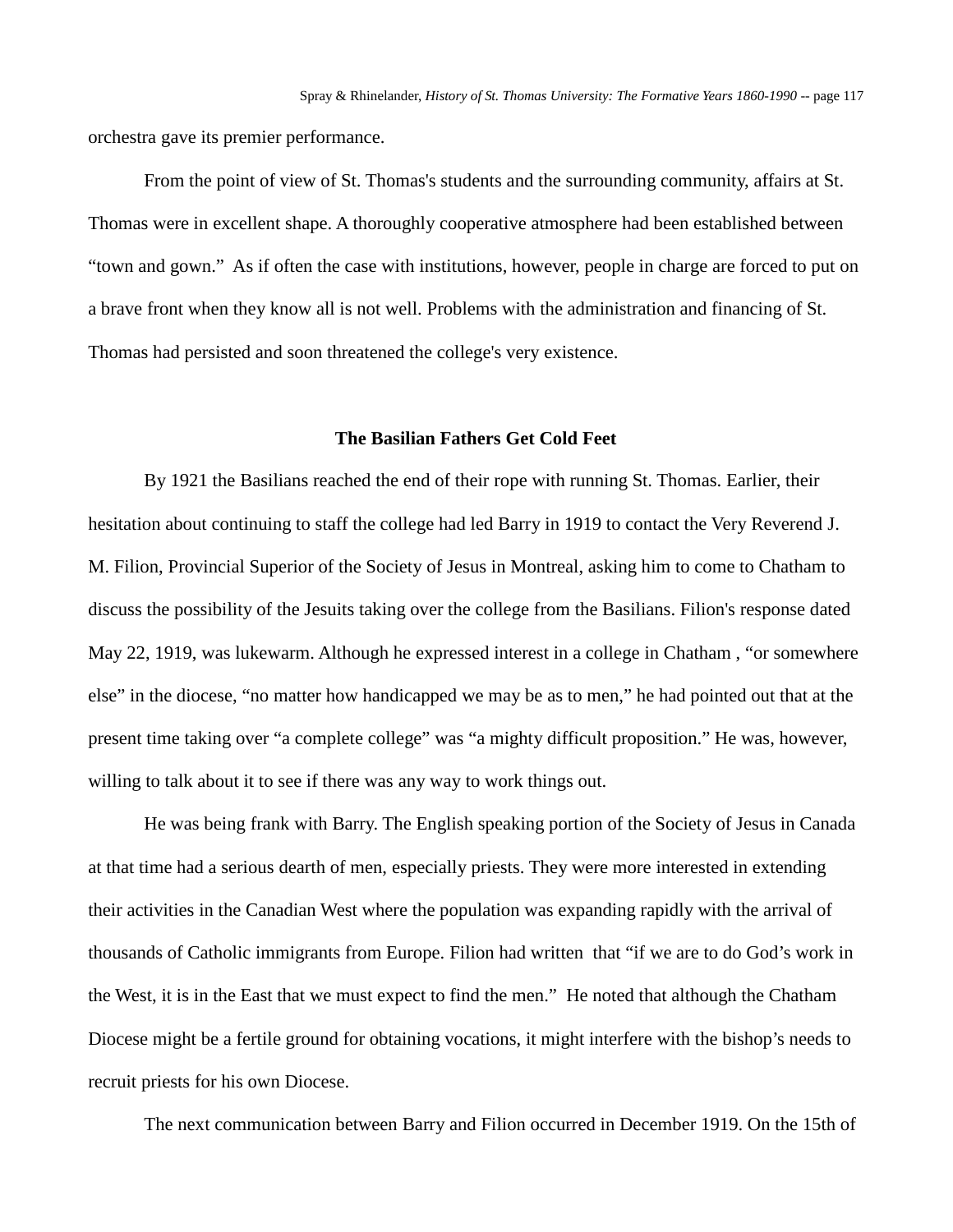that month, Filion wrote apologizing for the long delay and expressing bad news. "It is painful to me," he wrote, "to have to confess our inability to meet Your Lordship's wishes in this matter." They had no one to send to Chatham, especially no English-speaking priests. They were caught in a vicious circle:

To obtain men we must have colleges but to undertake a college such as yours and maintain it, we would be obliged to close down the nascent College of Regina.

At one time he had actually considered doing so, that or St. Boniface College, but they had over fifty Ruthenian students whose families had recently immigrated from Eastern Europe in the English course at St. Boniface, and if there were no English courses for them he was afraid they would all leave. Filion himself had traveled out west to investigate for himself but had become discouraged. To give up St. Boniface would be to hand over the Ruthenian population "to the Presbyterian forces" which were trying to draw them over, and there were simply no other English speaking priests available. Things might change in four or five years, but he doubted it, so he was sorry to say finally that he could not help with the college in Chatham.

On top of the evidence that the Basilians were getting cold feet, Filion's refusal constituted another disappointment for Barry. The bishop had been ill for some time, suffering a stroke in 1918 and an operation for a strangulated hernia in 1919. He had come to rely heavily on O'Leary and wanted to resign. He was warned by Archbishop McCarthy of Halifax, however, that if he resigned, Bishop LeBlanc of Saint John would argue strongly that his replacement should be an Acadian rather than O'Leary. Barry dutifully did not resign in spite of his serious illness, but it was too late. He died shortly afterwards, on January 19, 1920.

The archbishop's warnings came true. In September, 1920, he acceded to demands to appoint an Acadian, Msgr. Patrice Alexandre Chiasson, as the new Bishop of the Diocese of Chatham. Louis O'Leary, instead of replacing Barry as the latter had hoped, was appointed Bishop of Charlottetown, replacing his younger brother Henry (who had moved on to become Bishop of Edmonton in Alberta).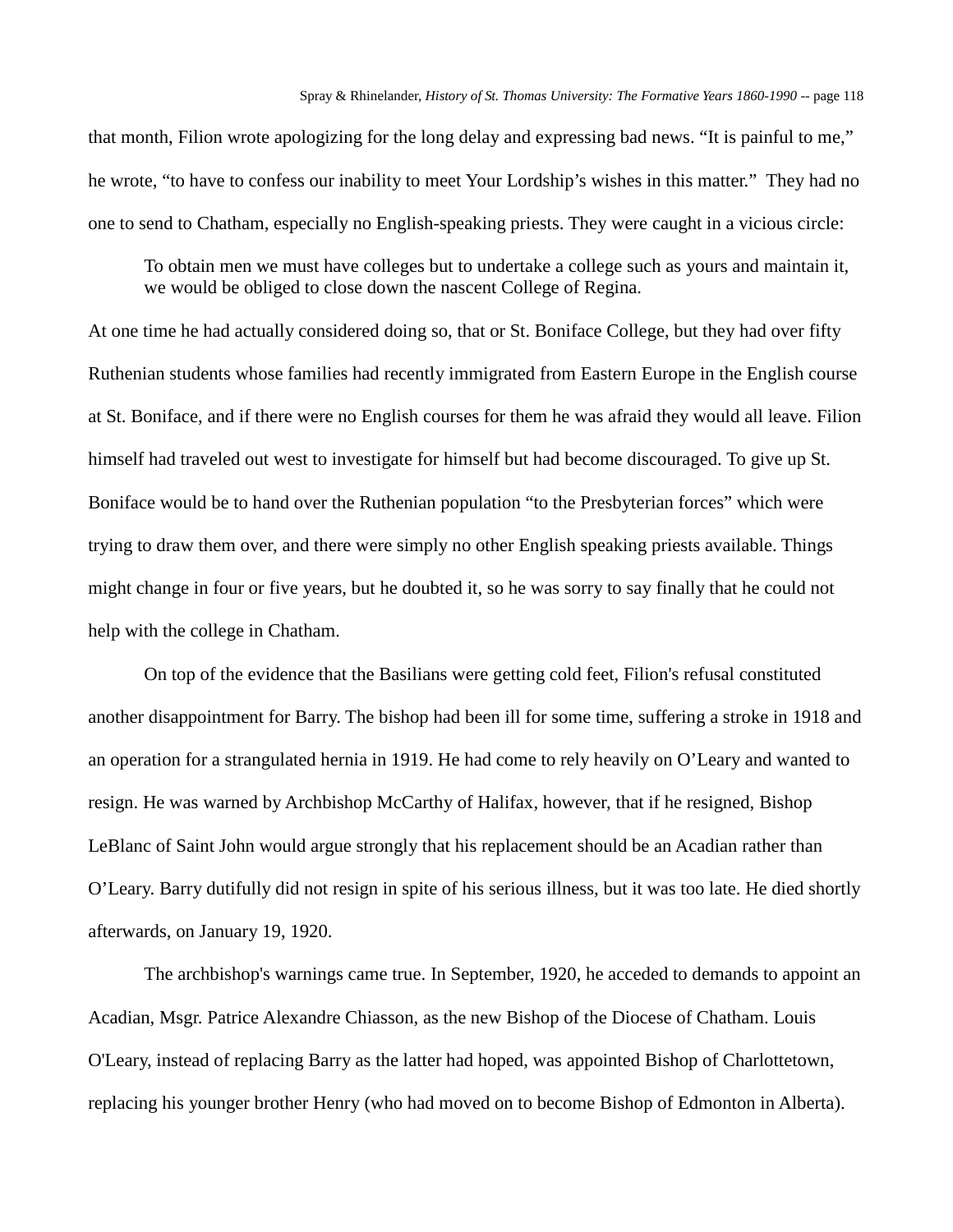The College was now suddenly bereft of three of its most influential supporters: Barry and the two O'Leary brothers.

Chiasson served as the third Bishop of the Diocese of Chatham. He would also be the last – because he himself would remove the see to Bathurst a decade later. He gave the Eudists permission to move their Sacré-Coeur College from Caraquet to Bathurst, where it would remain. St. Thomas's future was thus in serious doubt in 1920, especially given the Basilian Fathers' threats to abandon Chatham and St. Thomas. They agreed for the moment to run St. Thomas College for the 1920-1921 academic year, under the new rector, Fr. Meader, but the writing was on the wall.

Meader was an experienced teacher. Born in the United States, he had moved with his family to Ontario when he was young. He had graduated from the Normal School in Oshawa, then from the University of Toronto, then had entered St. Michael's College at that university as a novice. He had then taught at St. Michael's for fourteen years where, by the time of his appointment as rector of St. Thomas, he had become its registrar. He was described as "a man of remarkable energy" who supposedly "got along on four hours sleep a night." (More sleep, however, might have been more healthful for Meader. He would die four years later, in 1924, at the age of 44.)

During his tenure as the college's ninth rector, a remarkable suggestion came out of the United States from the Carnegie Foundation for the Advancement of Teaching (established in 1906) that higher education in Canada's Maritime Provinces could be much improved. The Foundation offered to fund the amalgamation of all the universities and colleges in the area into one, large institute of higher learning. The American report proposed thereby to improve the "chaotic state of educational affairs" in the region. The Foundation suggested that Halifax should be the administrative centre of the new Maritime university. Unsurprisingly, the proposal fell on deaf ears in both Nova Scotia and New Brunswick. Meader, fresh from Ontario, unfortunately but significantly supported the proposal. It won him no friends and many enemies among college educators in New Brunswick, not to mention the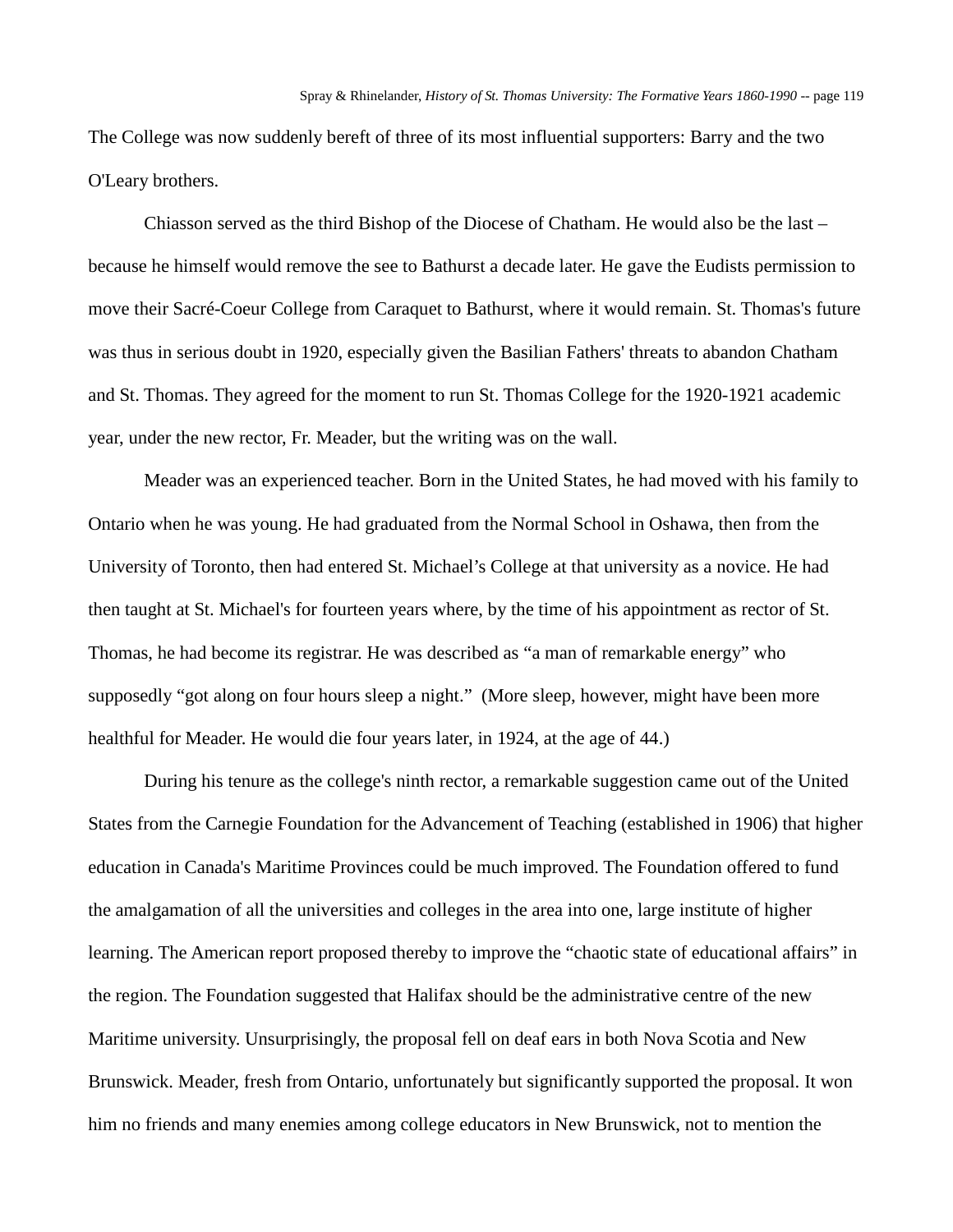residents of Chatham.

### **Departure of the Basilians**

The Basilians were making ready to leave St. Thomas. In May 1921, as the academic year was winding down, Bishop Chiasson received a ominous letter from Fr. Forster of St. Michael's College in Toronto. Foster informed the bishop that the Basilians' provincial council had met and that St. Thomas College had "received considerable attention" in the deliberations. They had many reservations. They were unhappy with Chiasson's decision to allow the Eudists to open a college in Bathurst, an area from which they drew many students. And the financial situation at St. Thomas was troublesome. The college, in short, had become a financial burden to the order.

Forster, obviously uncomfortable with having to deliver a poisoned chalice, detailed the order's complaints. The Basilians had four priests in Chatham. Each was receiving only \$500 per year. In order to provide them, the order was required to take them away from some other institution. At St. Thomas, to complement the teaching priests, the order had to hire lay teachers, "who hold inferior qualifications to the priests," at \$1,200 each for only nine months' work. That was more than double what the priests were paid. Such lay teachers did nothing but teach, which was "little more than half the work" required of priests.

The problem of finding sufficient staff at St. Thomas had existed for years. "Four priests," claimed Forster, "cannot conduct a boarding school satisfactorily." The finances of the college in Chatham were insufficient.

With the material *[i.e., lay teachers]* that can be picked up here and there, the results are not satisfactory and cannot be satisfactory. In other words we feel that considered academically the school, year by year, is disappointing.

The order, wrote, originally had accepted the arrangement in Chatham because they recognized that St. Thomas was "a new and struggling institution." But then came the disastrous fire and the great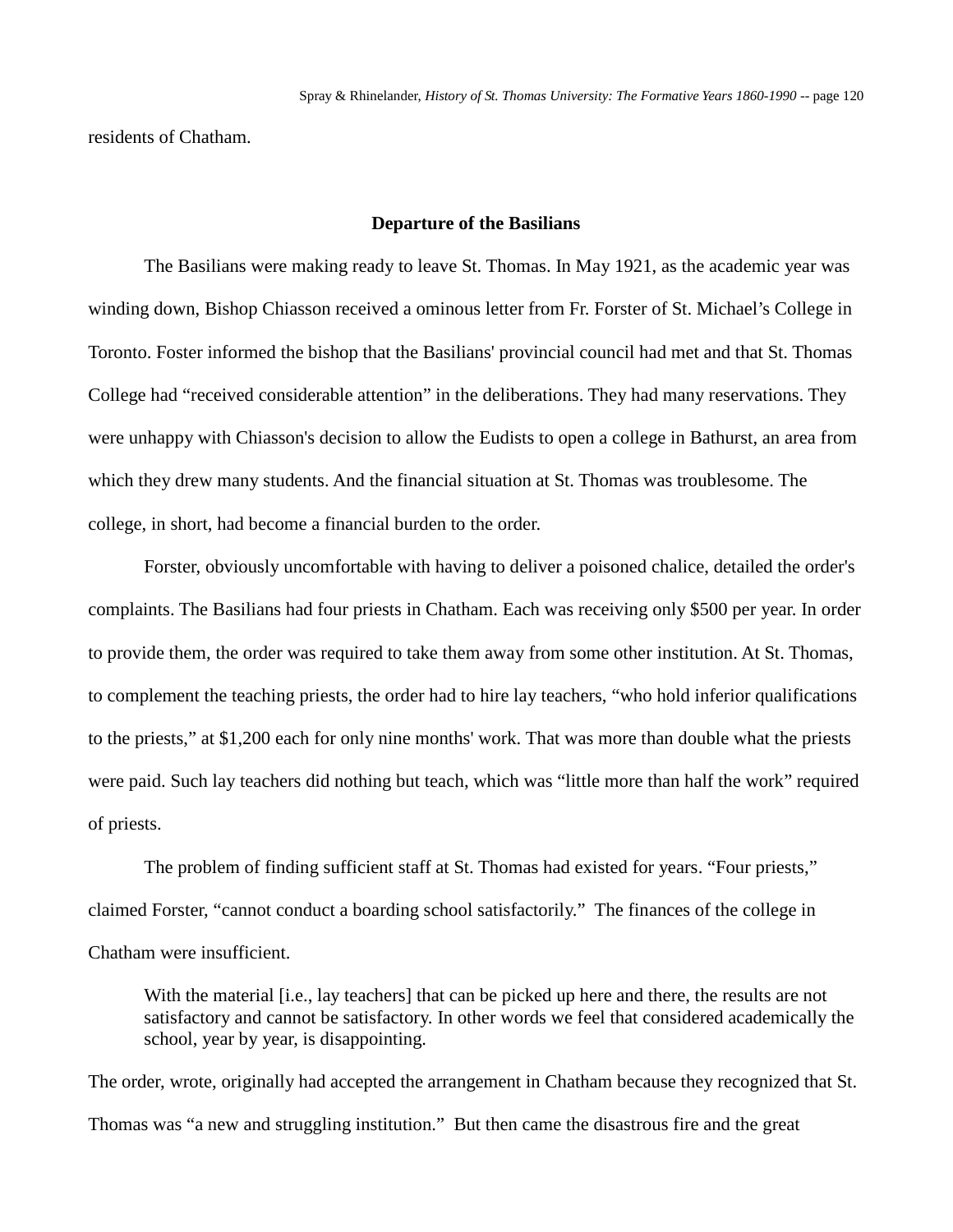expense the diocese had faced in rebuilding the college.

According to Forster, the order had done its part to share in the necessary sacrifice by sending four priests to keep the college going during the college year 1920-1921. Now, however, it could "no longer continue to supply professors at the old rate" of \$500 per person. In the church-run city schools in Ontario, teachers in the primary grades were paid \$900 per year. High school teachers averaged twice that. Consequently, the order was now asking the diocese to raise the annual salary of each of their four teaching priests to \$1,200, for a total of \$4,800. Forster realized that college revenues would never cover that amount and that the diocese would have to come up with the balance. Perhaps, he suggested, the parishes of the diocese could be persuaded to contribute to the college's maintenance "as is done in the rest of Canada and the United States." St. Thomas College was certainly an asset to the diocese. But "the burden we have been carrying at Chatham," concluded Forster, "has become altogether too heavy. Financially, as well as academically, the work is disappointing." Forster invited Chiasson to respond.

Chiasson showed the letter to Meader, who wrote to Forster to inquire about the possibility of getting "graduates or advanced students" from Ontario colleges. Forster responded that he had tried but had found no one. Those teaching in Ontario colleges and still studying for a degree "only work for an hour or at the most an hour and a half a day in the classroom." In return they get board, room, laundry, and something like \$80 to \$200 a year, according to their qualifications. If they came to St. Thomas they would be expected to work much harder and would have little time for study, which they would not find attractive.

Finally, in a letter dated July 24, 1922, Forster gave Chiasson official notice that in one year's time the Basilians would leave St. Thomas and Chatham for good. Chiasson replied in August that he regretted their decision, but understood their reasons for leaving. He also wrote:

I am very thankful for all that your fathers have done for the college and consequently for our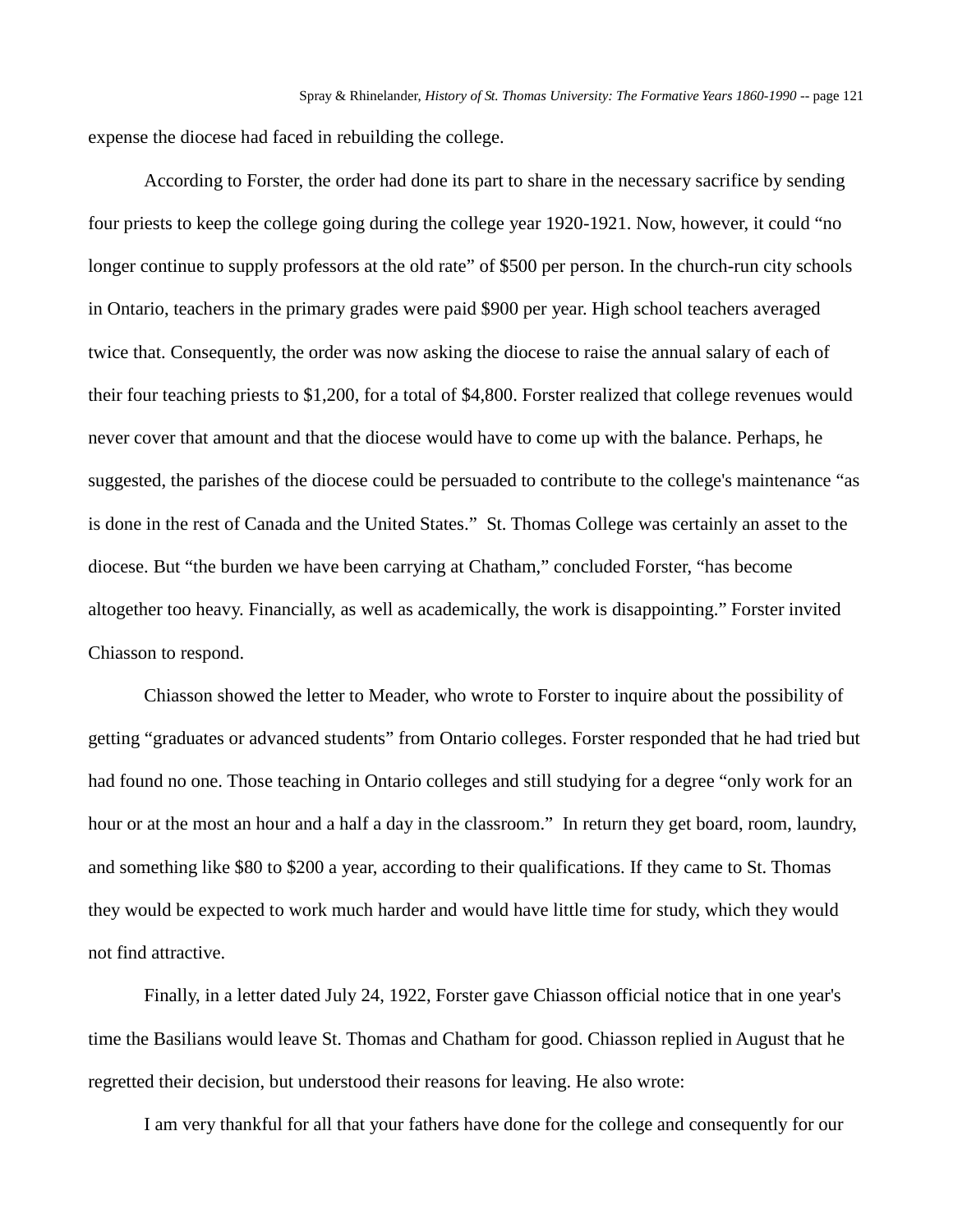Diocese. I am also grateful for the kind notice of the withdrawal of your fathers almost a year in advance. It will give us time to look about for their replacement.

# **"Many Generous Friends"**

Despite the financial uncertainties, despite the Basilians calling it quits, St. Thomas College had every appearance of success. In the eyes of the lay teacher Denman Coyne writing about the academic year 1921-1922, "success generally smiled upon the efforts of the Basilian Fathers in charge." Life was strong both morally and physically. The college's spirit made student life, in Coyne's words, "wholesome and convivial." It was

a spirit whereby all act in harmony, be it on the campus or in the class-room, and it is due to this pervading influence that we have met with so much success.

Much of the success, naturally enough, he attributed to the efforts of the student Literary Society and the Choir, which "united their forces in educating and entertaining the students."

It is interesting to explore the articulate Coyne's observations at the time about what he thought St. Thomas needed for its future development. The college, he observed, was "young as well as new," meaning that it lacked much of the equipment of older institutions. Yet it had "many generous friends whose numbers will only grow." The college "is gaining slowly but surely." The past year, he felt, had been successful in gaining even more friends as well as furnishings. Enrolment was high, but there were too few classrooms. If present trends continued, an addition would soon be needed, one even larger than the present new building. The library was inadequate, and lack of funds prevented it from purchasing essential classical works. "Light stories" could entertain the boys on stormy days but "the best books and authors" were needed. The science department needed more equipment. "What wonderful results would be ours," Coyne asked, "if we had the proper equipment?" He hoped that some generous benefactors would come forward to help.

No such generous benefactors appeared. The financial situation in 1922-1923 was perilous. As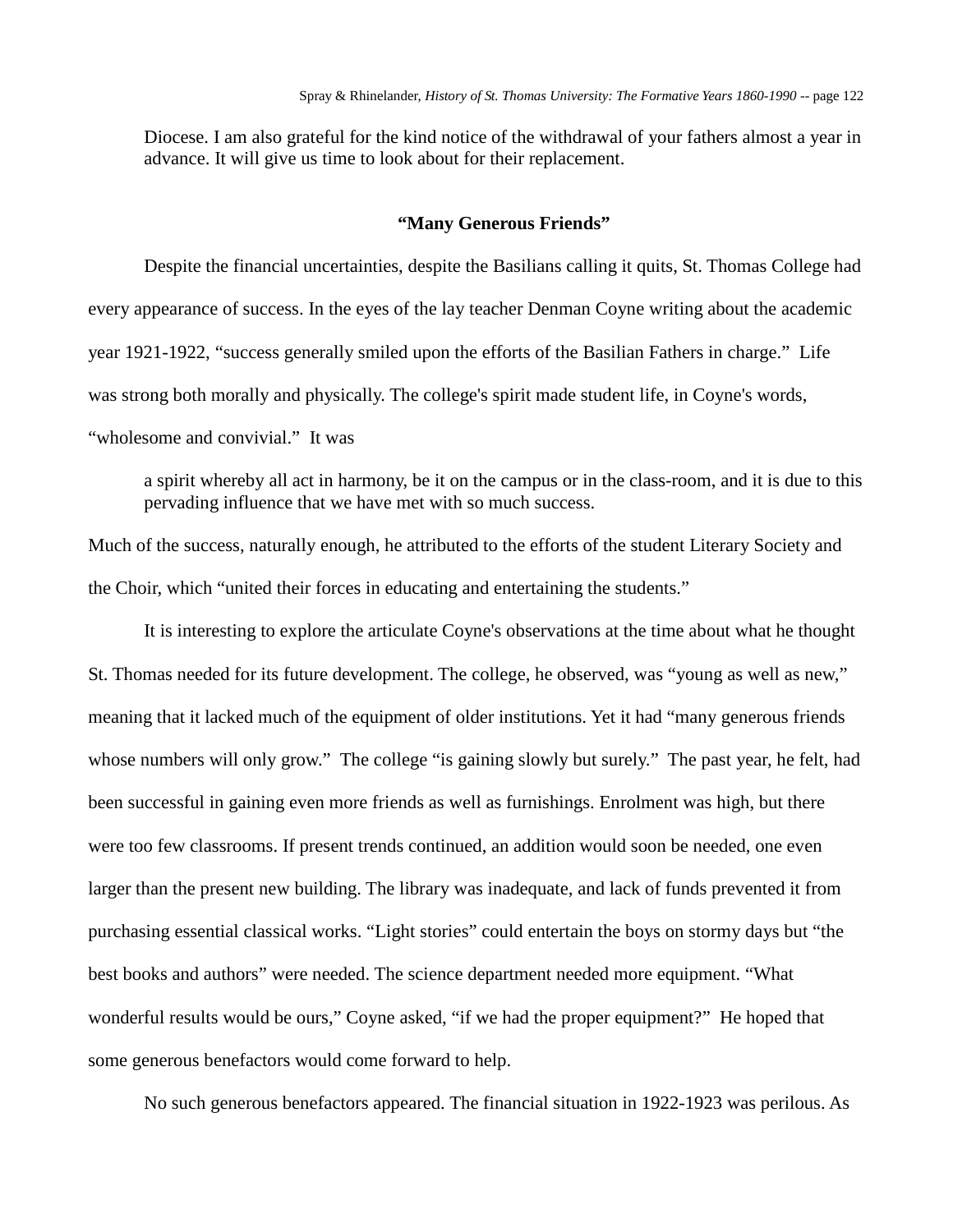soon as the spring term ended in 1923, the Basilians packed their belongings and left. The farewell banquet at Chatham's Tourraine Hotel in late May for the the college's departing ninth rector, Fr. Meader, was a subdued affair, the other Basilian priests having already left. Chiasson now had to decide whether or not to keep the college open, for he had the authority to close it down. Chiasson was not Barry, and as Bishop of Bathurst his primary concern was his francophone flock. Yet closing St. Thomas unquestionably would alienate the anglophone Catholic community of Chatham and surrounding area. After all, they were also members of his flock and besides, they had shown a keen interest in supporting their college, their adopted *alma mater*. The future of St. Thomas College hung in the balance.